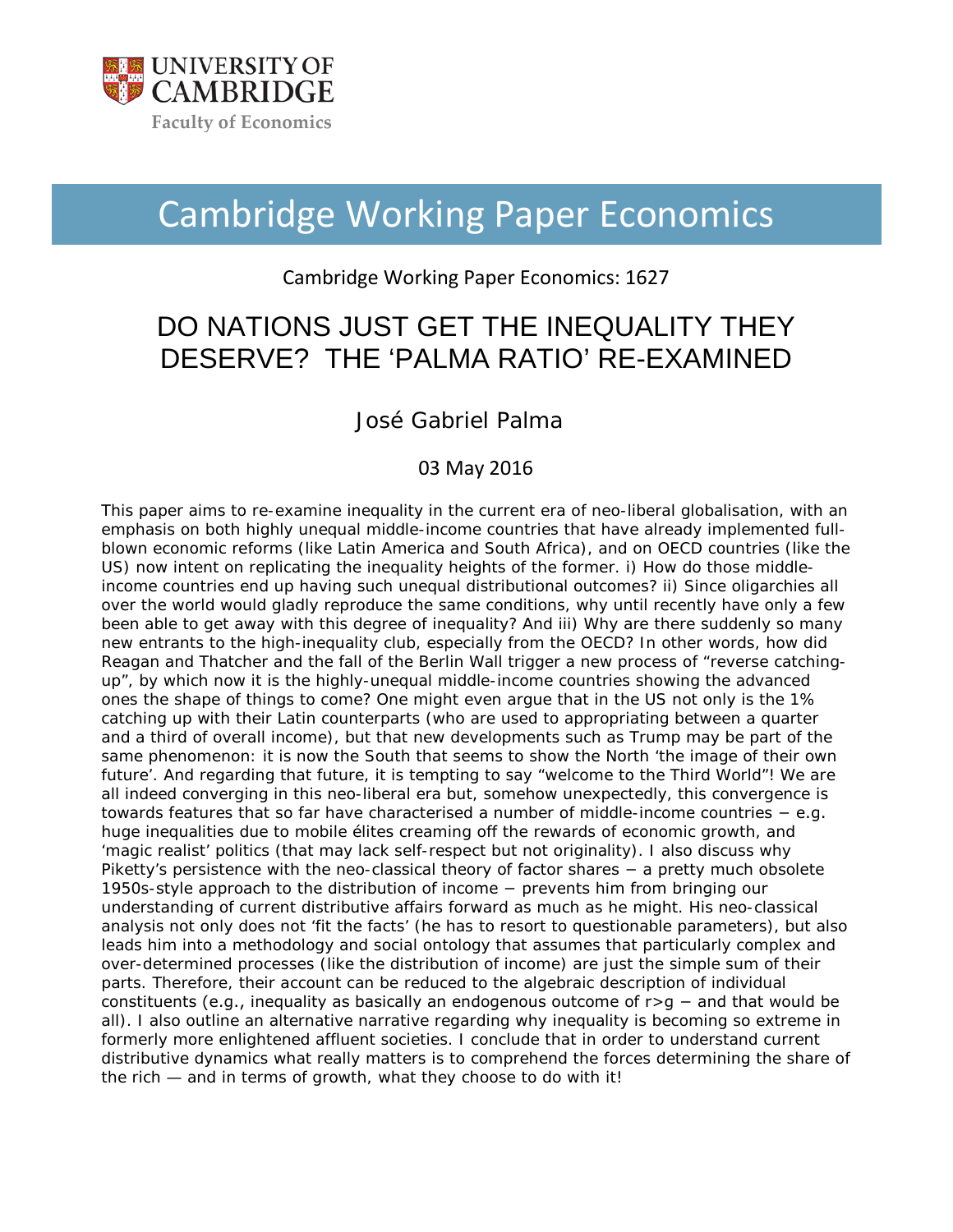# Do nations just get the inequality they deserve? The 'Palma Ratio' re-examined

José Gabriel Palma Faculty of Economics,

Cambridge University<sup>1</sup>

# Cambridge Working Papers in Economics (CWPE) 1627

Available at http://www.econ.cam.ac.uk/research/repec/cam/pdf/cwpe1627.pdf

**Abstract:** This paper aims to re-examine inequality in the current era of neo-liberal globalisation, with an emphasis on both highly unequal middle-income countries that have already implemented full-blown economic reforms (like Latin America and South Africa), and on OECD countries (like the US) now intent on replicating the inequality heights of the former. i) How do those middle-income countries end up having such unequal distributional outcomes? ii) Since oligarchies all over the world would gladly reproduce the same conditions, why until recently have only a few been able to get away with this degree of inequality? And iii) Why are there suddenly so many new entrants to the high-inequality club, especially from the OECD? In other words, how did Reagan and Thatcher and the fall of the Berlin Wall trigger a new process of "reverse catching-up", by which now it is the highly-unequal middle-income countries showing the advanced ones the shape of things to come? One might even argue that in the US not only is the 1% catching up with their Latin counterparts (who are used to appropriating between a quarter and a third of overall income), but that new developments such as Trump may be part of the same phenomenon: it is now the South that seems to show the North 'the image of their own future'. And regarding that future, it is tempting to say "welcome to the Third World"! We are all indeed converging in this neo-liberal era but, somehow unexpectedly, this convergence is towards features that so far have characterised a number of middle-income countries − e.g. huge inequalities due to mobile élites creaming off the rewards of economic growth, and 'magic realist' politics (that may lack self-respect but not originality). I also discuss why Piketty's persistence with the neo-classical theory of factor shares − a pretty much obsolete 1950s-style approach to the distribution of income − prevents him from bringing our understanding of current distributive affairs forward as much as he might. His neo-classical analysis not only does not 'fit the facts' (he has to resort to questionable parameters), but also leads him into a methodology and social ontology that assumes that particularly complex and over-determined processes (like the distribution of income) are just the simple sum of their parts. Therefore, their account can be reduced to the algebraic description of individual constituents (e.g., inequality as basically an endogenous outcome of r>g - and that would be all). I also outline an alternative narrative regarding why inequality is becoming so extreme in formerly more enlightened affluent societies. I conclude that in order to understand current distributive dynamics what really matters is to comprehend the forces determining the share of the rich  $-$  and in terms of growth, what they choose to do with it!

**Key words**: income distribution; inequality; 'Palma Ratio'; homogeneous middle; ideology; neoliberalism; 'new left'; institutional persistence; Latin America; Chile; South Africa; United States.

**JEL classifications**: D31, E11, E22, E24, E25, I32, J31, N16, N30, N36, O50, P16.

A shortened version of this paper (as well as Joseph Stiglitz' comments) will be published in K. Basu and J. E. Stiglitz (eds.), *Inequality and Growth: Patterns and Policy*, Palgrave Macmillan, 2016

<sup>&</sup>lt;sup>1</sup> Emeritus; also USACH.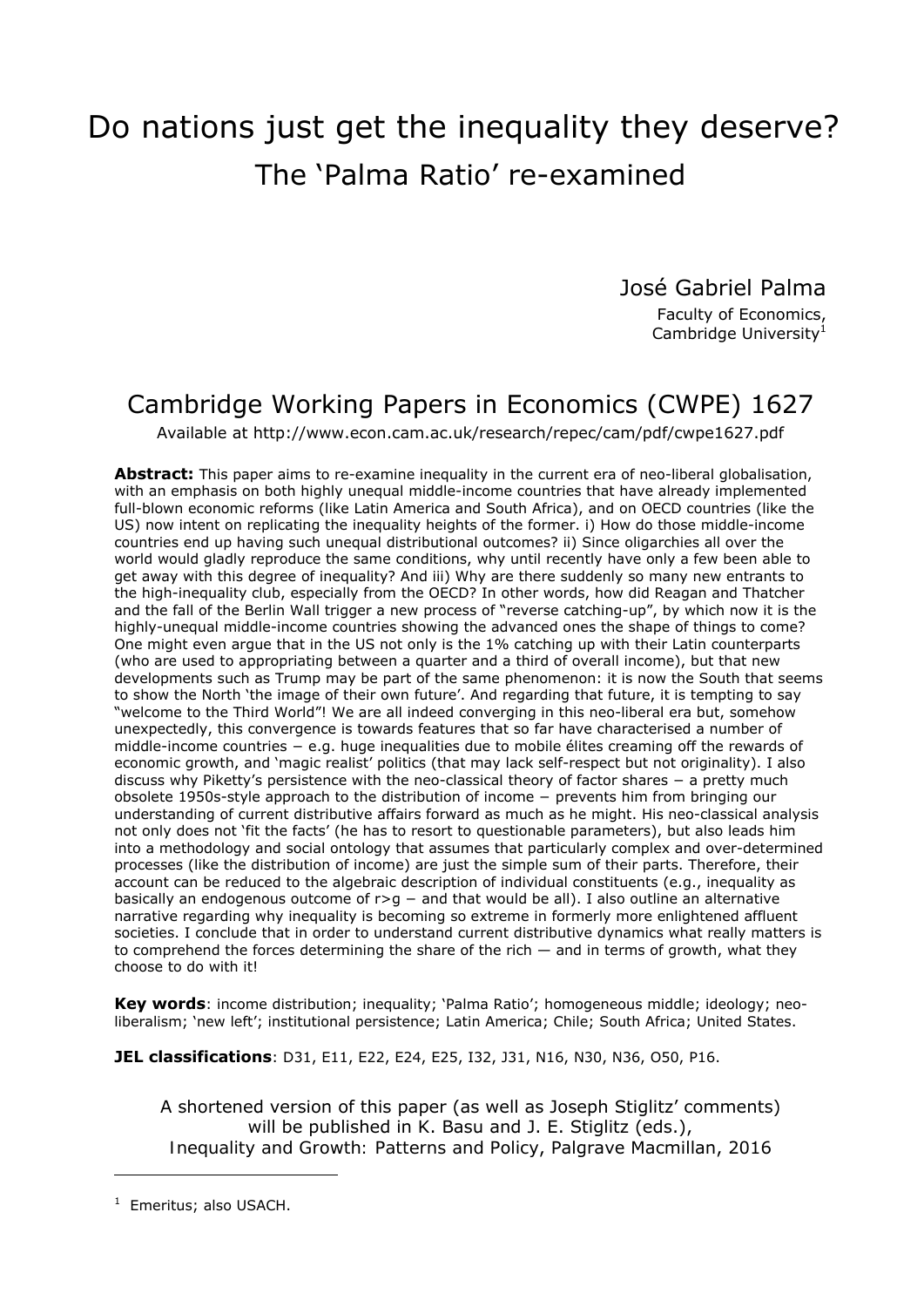I am my choices. **Jean-Paul Sartre** 

# Introduction<sup>2</sup>

The main aim of this paper is to take another look at differences in within-nation income distribution in the current era of neo-liberal globalisation. The emphasis will be on the study of middle-income countries with high degrees of inequality, especially those that have implemented full-blown economic reforms, such as those in Latin America and Southern Africa. I first examine statistically how unequal is inequality across the world in terms of overall inequality as well as of different groups within each country; then, I analyse why there is so much diversity in terms of distributional outcomes across the world. In doing so it would become apparent why the Gini has already served its purpose as a practical index of income distribution (i.e., how it has passed its sell-by date) and why a new index that I proposed in Palma (2011) — which was later christened the "Palma Ratio" by Alex Cobham and Andy Sumner<sup>3</sup> — could be more appropriate to understand issues such as those mentioned above.

The key questions I try to address here are: why is it that Latin America and Southern Africa have the huge inequalities they do? And why is it that while political oligarchies all over the world would be only too happy to lay their hands on a share of the national income as huge as that appropriated by their counterparts in Latin America and Southern Africa, only some seem able to get away with it? Among new entrants to this high-inequality club we now find some countries in the OECD, especially the US, and some in higher-income Sub-Sahara. That is, there seems to be a new (post-Reagan and Thatcher) distributive phenomenon in which now it is the highly-unequal middle-income countries (such as those in Latin America) that are showing *both* the more advanced and the more backward countries the shape of things to come. Many political institutions and

 $2$  The first draft of this paper was presented at the last Plenary Session of the 17th World Congress of the International Economic Association, June 2014. Joseph Stiglitz was the discussant. I am very grateful for his comments, as well as those from Kaushik Basu and other participants of the 'Shared Prosperity and Growth' plenary session of the IEA meeting. Tony Atkinson, Stephanie Blankenburg, Ha-Joon Chang, Mariana Chudnovsky, Alex Cobham, Jonathan Di John, Jorge Fiori, Juliano Fiori, Samer Frangie, Jorge Friedman, Ester Gonzalez, Daniel Hahn, Geoff Harcourt, Emily Hogan, Pamela Jervis, Jorge Katz, Mushtaq Khan, Javier Núñez, Cristóbal Palma, Guillermo Paraje, Carlota Pérez, Ashwani Saith, Claudia Sanhueza, Paul Segal, Ignês Sodré, Andy Sumner, Bob Sutcliffe, Lance Taylor and Robert Wade have made valuable contributions to my work in this area over many years. My late friends Jaime Crispi, Carlos Díaz-Alejandro, Andrew Glyn and Carlos Lopes also influenced my thinking on this subject. Participants at many conferences and seminars, and current and former PhD students at Cambridge also made very helpful suggestions. The key ideas of this paper were developed while trying to deal with the grief of the sudden death of my lifelong friend Gina Malengreau Fiori; I dedicate this paper to her. The usual caveats apply.

<sup>&</sup>lt;sup>3</sup> See Cobham and Sumner (2013a and b); see also Fisher (2013, especially the brilliant animation at the end of the article), Fisher (2014, map 7); and Green (2012). See also, Chang (2014).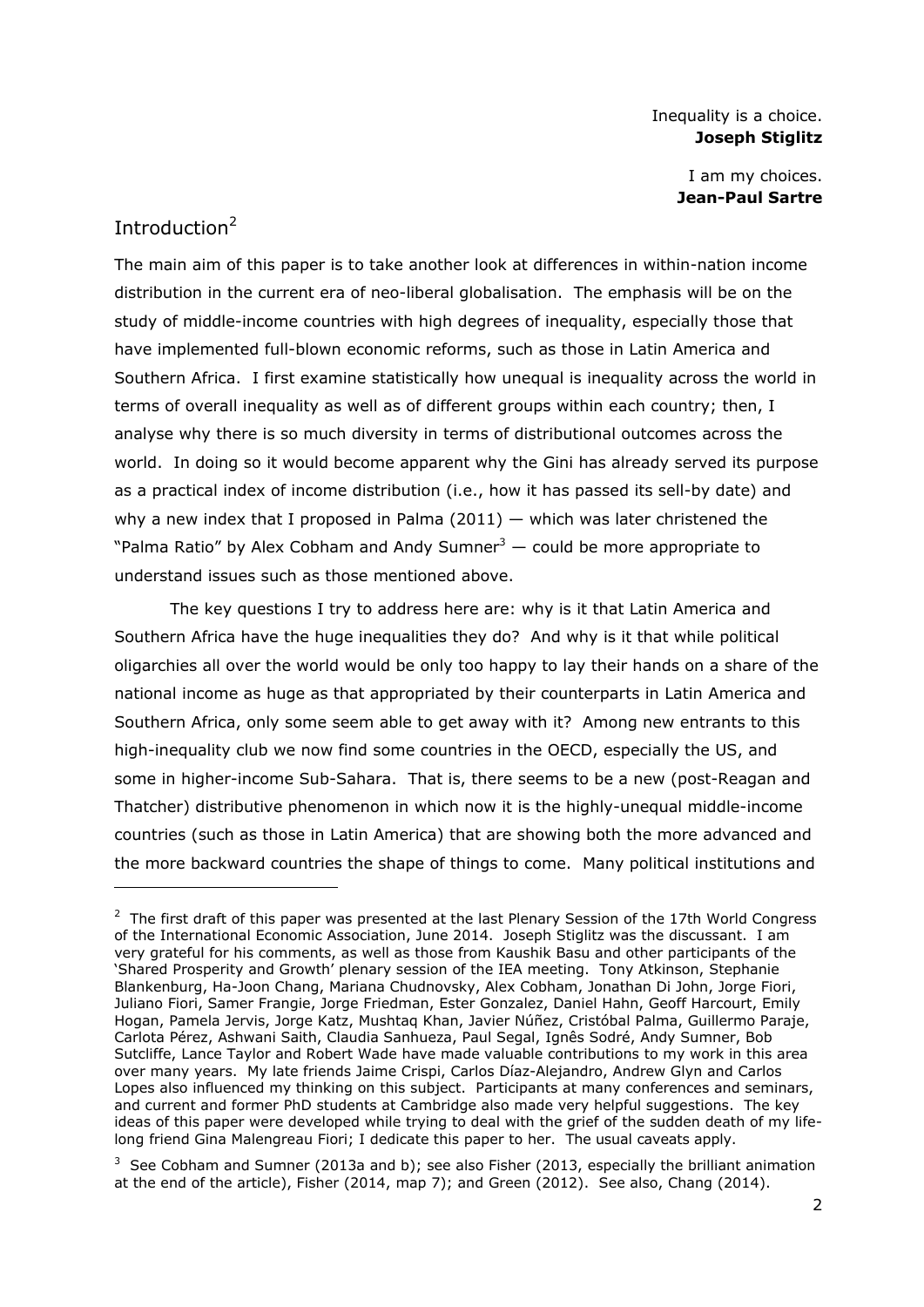distributive outcomes are indeed converging in this era of globalisation but, somehow unexpectedly, they are doing so towards features that are characteristic of unequal middle-income countries — especially in terms of their almost unlimited 'tolerance for inequality' — rather than towards those more civilised ones that characterised developed countries in their long post-FDR period, when income and wealth became more equally distributed. I shall conclude that in order to understand these new distributive dynamics what really matters is to try to comprehend the forces currently at work determining the income-share of the rich  $-$  and what they chose to do with it!

### 1.- How unequal is inequality across the world?

Let's start with a rather obvious point: using any measurement of inequality, what one finds across the world is that different economic structures and political settlements provide a remarkably wide variety of distributional outcomes (see Figure 1). Although this is a rather well-known phenomenon, once you really start thinking about it, it becomes difficult to think about anything else.<sup>4</sup> Not surprisingly, Ricardo said that the study of the distribution of income among the classes that contribute to the process of production (workers, capitalists and rentiers) is what economics was really about!



#### FIGURE 1

<sup>4</sup> However, as Robert Wade remarks, there is still a strange neglect of inequality in *actual* public policy making (Wade, 2014; more on this below).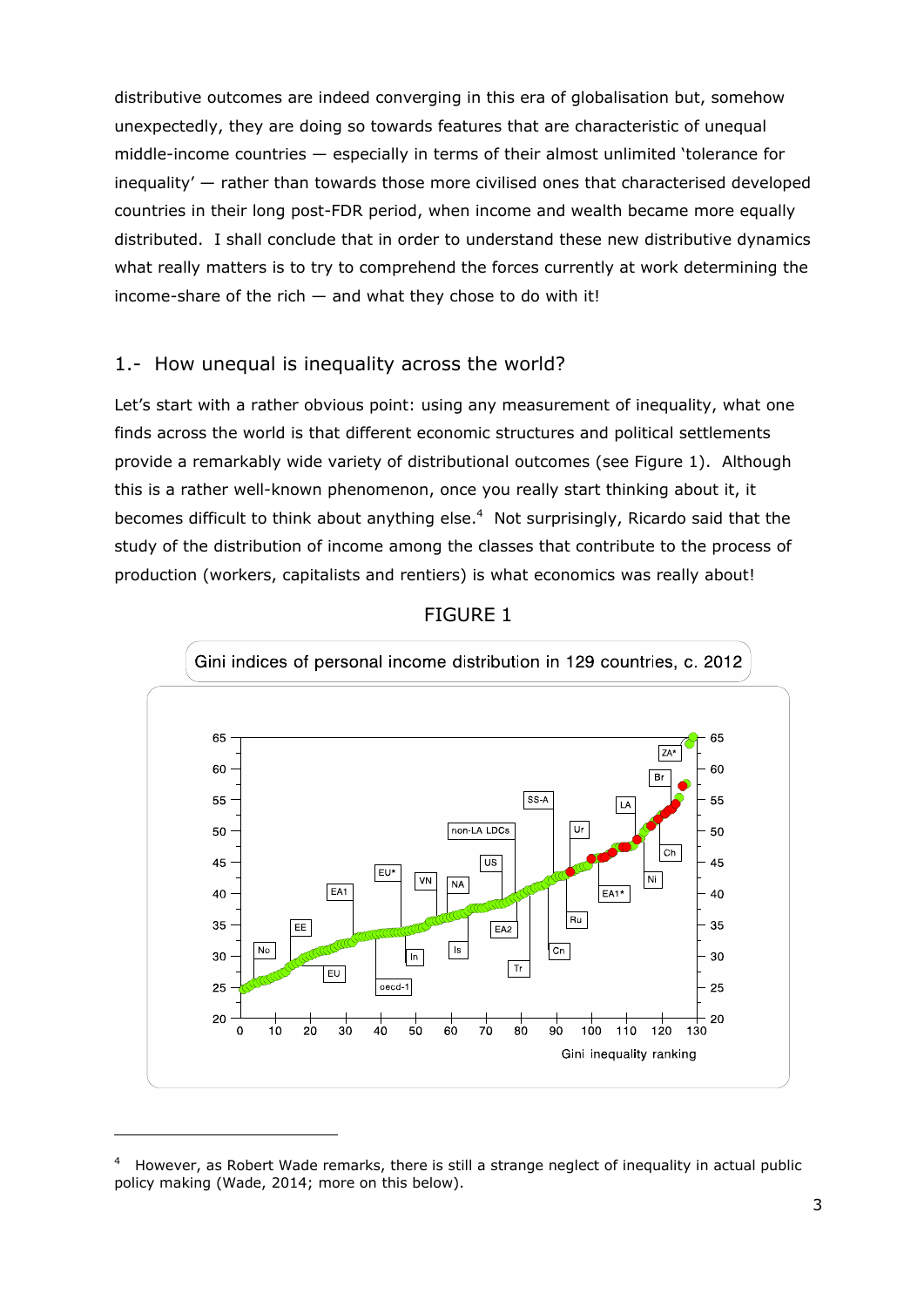● Highlighted countries are those of Latin America; the two countries with the highest Gini are South Africa and Namibia (with the former, literally, off the chart at 65.4).

• In the case of regions, the statistic used to measure centrality is the median. **Br** = Brazil; **Ch** = Chile; **Cn** = China; **EA1** = Korea and Taiwan; **EA1\*** = Hong Kong and Singapore; **EA2** = Indonesia, Malaysia and Thailand; **EE** = Eastern Europe; **EU\*** = Mediterranean EU; **EU** = rest of Continental Europe; **In** = India; **Is** = Israel; **LA** = Latin America<sup>5</sup>; **NA** = North Africa; **Ni** = Nigeria: **No** = Nordic countries; **OECD-1** = Anglophone OECD (excluding the US); **Ru** = Russia; **SS-A** = Sub-Saharan Africa; **Tr** = Turkey; **Ur** = Uruguay; **US** = United States; **VN** = Vietnam; and **ZA\*** = South Africa.<sup>6</sup> Unless otherwise stated, these acronyms will be used throughout the paper.

● For the sources of the data, see Appendix. Unless otherwise stated, these will be the sources of all figures in this paper.

Among the countless issues arising from this graph, there are two that stand out. The first is that it confirms the existence of a huge range of inequality across countries  $-$  in this case, from two countries with a Gini below 25 to two close to 65. And oddly enough, the two countries at each end of the distribution, Slovenia and South Africa, are not that dissimilar in terms of their level of economic development. The second is that middleincome (mineral-rich) Southern Africa and Latin America (and, increasingly, some higherincome Sub-Saharan countries) are clearly grouped at the wrong end of the inequality ranking.<sup>7</sup>

#### 2.- Inequality and income per capita

2.1 - Evidence from the Gini

Figure 2 analyses income distribution across countries in the traditional way  $-$  i.e., vis-àvis income per capita.<sup>8</sup>

<sup>&</sup>lt;sup>5</sup> Here Latin America excludes Argentina and Venezuela due to unreliable data (especially in the latter); among the many issues behind this phenomenon, high and repressed inflation inevitably creates significant distortions in household surveys.

<sup>&</sup>lt;sup>6</sup> If one uses for South Africa the World Bank-WDI dataset (instead of the OECD's), its Gini falls to (the still astonishing level of) 63.1.

 $7$  On global inequality see Milanovic (2010 and 2013).

 $8$  When I analyse income distribution across countries from the perspective of their income per capita I do so simply as a mechanism to visualise the geometry of within-country inequality across the world; i.e., it is just a cross-sectional description of cross-country differences in inequality, when categorised by income per capita.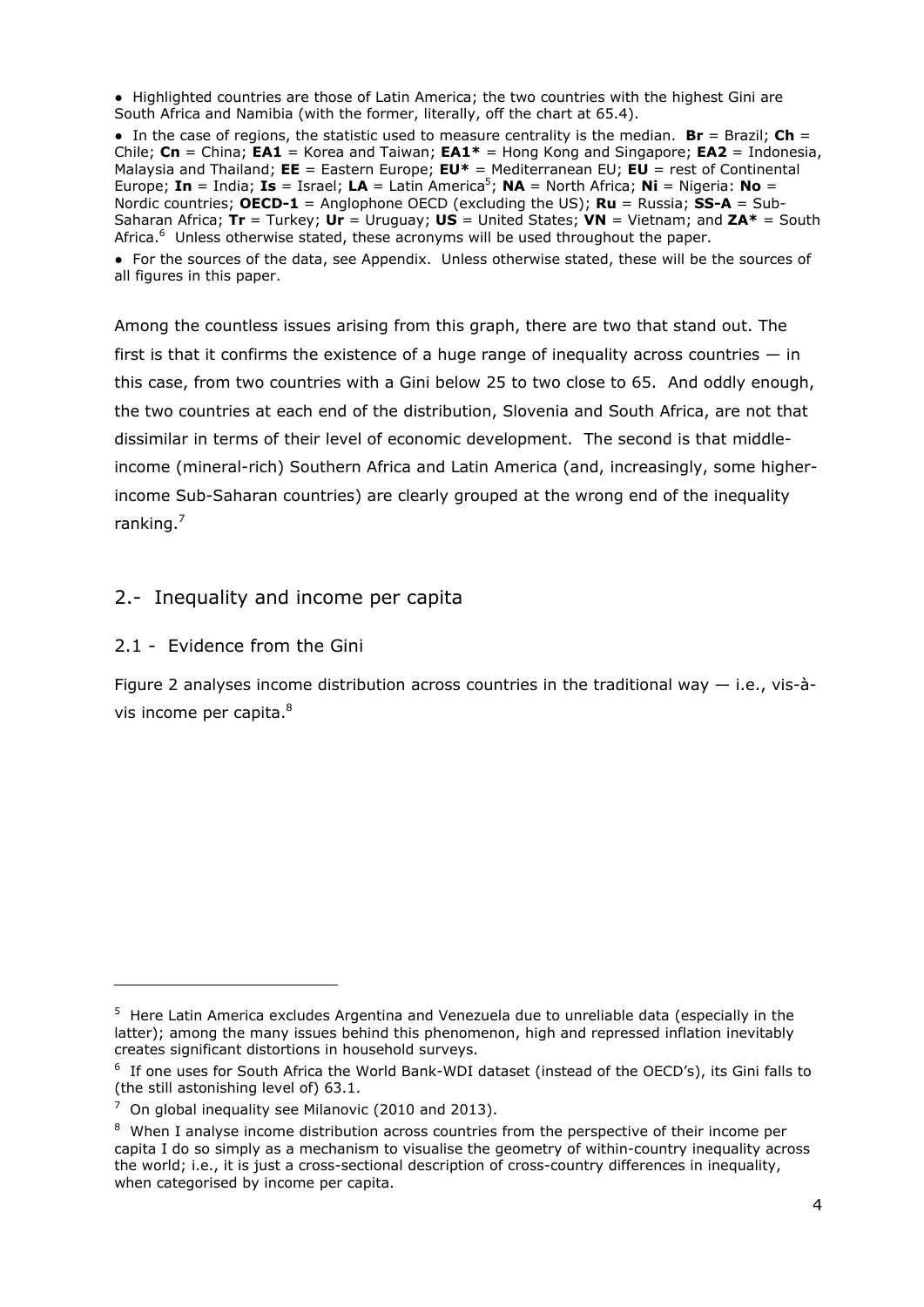# FIGURE 2



● Acronyms as in Figure 1, and **EE\*** = Eastern Europe with an income per capita below US\$15,000; **EE** = those above that level; **FSU\*** = Former Soviet Union with an income per capita below US\$10,000; **FSU** = those above that level (excluding Russia); **LA\*** = Latin America with an income per capita below US\$8,000; **LA** = those above that level; **O-1** = OECD-1 = Anglophone OECD, excluding the US; **SS-A\*\*\*** = Sub-Saharan Africa with an income per capita below US\$650; **SS-** $A^{**}$  = those between US\$650 and US\$1,000;  $SS-A^*$  = those between US\$1,000 and US\$2,000; and SS-A = those above that level. South Africa's actual Gini is 65.4.<sup>9</sup> GDP pc = Expenditure-side real GDP per capita (PPPs) in 2011. In this and following graphs, the range of the horizontal axis corresponds to the actual range of GDP pc in the sample.

● Sources: for income distribution as in Appendix; and for GDP pc, the Penn World Table (2014; PWT8.0). Unless otherwise stated, throughout the paper 'US\$' will refer to this dollar.

This Figure indicates two basic trends. One is the increasing level of inequality found across Sub-Saharan Africa — from SS-A\*\*\* (countries with an income pc below US\$ 650), to SS-A (those with one above US\$ 2,000); that is, from Mali and Burundi, with a Gini of 33, to Zambia with one of  $58 - 1$ , followed by lower middle-income Latin America (LA\*), and then by middle-income Southern Africa (ZA) − see the 90 degree angle ellipse. The other is a large distributional diversity among both middle- and high-income countries (see vertical ellipses).

The huge distributional diversity among middle- and high-income countries immediately casts serious doubt on the contemporary relevance (if it ever existed) of the

<sup>&</sup>lt;sup>9</sup> In this and following graphs, 'middle-income (mineral-rich) Southern Africa' is proxied by South Africa, as there are only data for this country and Namibia. This is so because the last reported data for Botswana (Gini of 61) only refers to 1994 (so it is not included in my sample; see Appendix). At the same time, the increasing numbers of close inequality-relatives in the region (e.g., Angola and Zambia) still do not qualify properly as 'middle income'.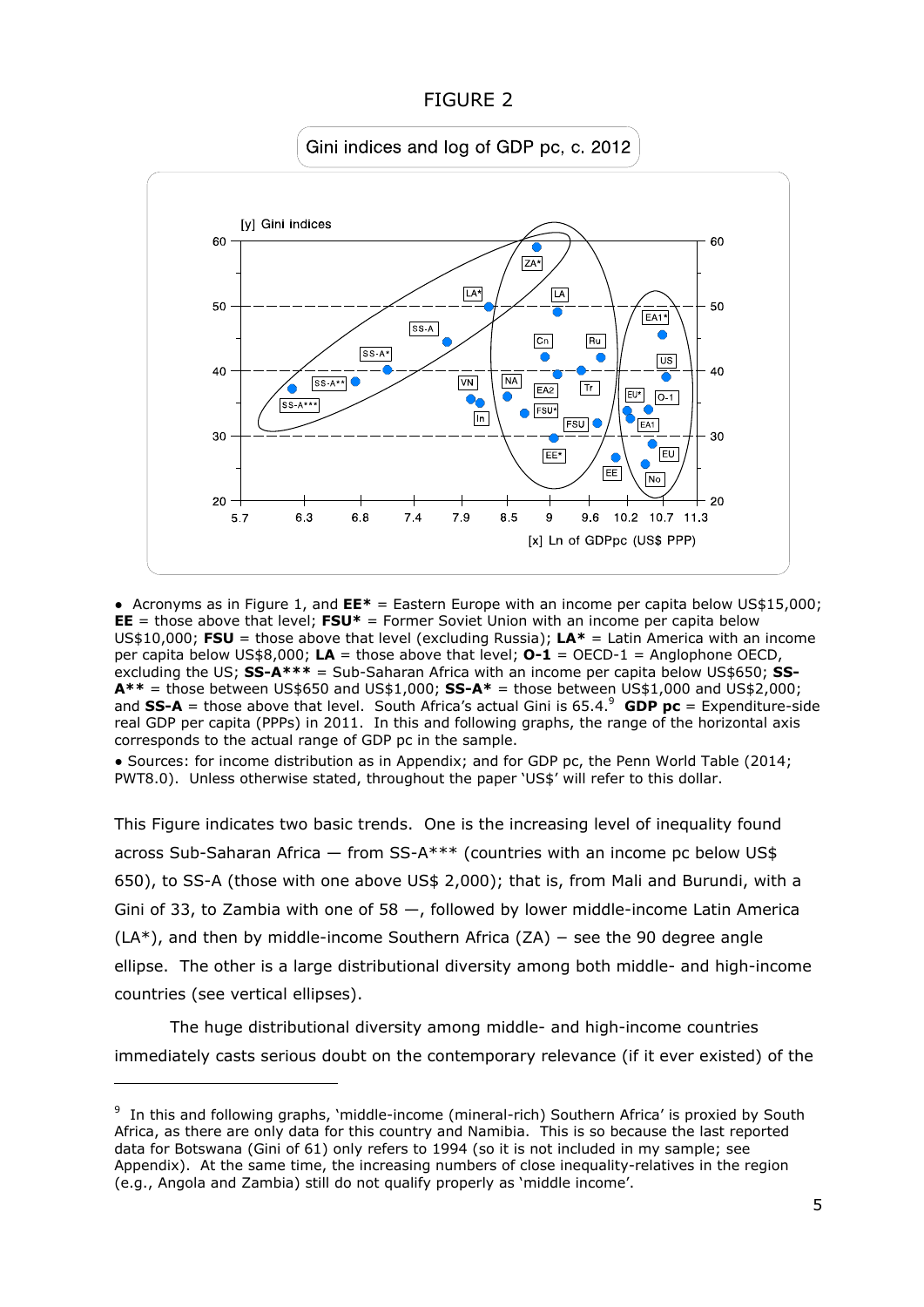traditional Kuznets' "Inverted-U" hypothesis in its cross-sectional version (see also Figures 11, 12 and 13 below for further analysis)  $-$  and with it, on the phoney excuse used by many academics, politicians and business people in some middle-income countries to justify high levels of inequality: that somehow 'inevitably' middle-income countries are bound to have a high degree of inequality — and that somehow 'inevitably' things are bound to get better on their own accord as income per capita increases. So, it makes more sense (and it is much more efficient) to have a hands-off attitude towards inequality.

The diversity among middle-income countries is mostly the result of the contrast between Eastern Europe (both EE\* and EE) and the Former Soviet Union excluding Russia (both FSU $*$  and FSU) on the one hand  $-$  although in many of their countries oligarchs are doing their very best to 'modernise' their levels of inequality −, and Latin America (both LA and LA\*) and Southern Africa on the other. Moreover, in all probability, many countries of the oil-producing Middle East for which there are no data would share the inequality heights of the latter two regions. $^{10}$ 

Moreover, and perhaps ironically, some of the worst levels of middle-income inequality are found in countries characterised by the consolidation of democracy, such as in Latin America and South Africa  $-$  a process that has often been led by so-called 'centre-left' political coalitions. From this perspective, the common thread in them is that although many economic and political institutions have changed in the recent past  $-$  in some significantly — the narrow interests of the élite clearly have not. In the case of Latin America, for example, the unique comparative advantage of its oligarchies seems to lie precisely in being able to use different institutions (often quite astutely)  $-$  and in being flexible enough to enlarge its membership to include individuals coming from these 'centre-left' coalitions — in order to keep achieving their fairly immutable goals. In other words, few oligarchies in the world have shown such skills in their struggle for the "persistence of élites" despite the otherwise substantial institutional change. This brings us to the complex issue of "persistence and change in institutions", and in particular to the so-called "iron law of oligarchies"  $-$  i.e., how dysfunctional institutions are sometimes so effective in creating incentives for their own re-creation (Acemoglu and Robinson, 2006). And South Africa seems to be following now the same path with a vengeance.

In the case of Chile, for example, a recent study on tax returns (López, Figueroa and Gutiérrez, 2013) shows that after five so-called 'centre-left' governments since the return to democracy in 1990, the top 1% is still able to appropriate about one third of all income (32.8% — in Korea this is just 12%), with the top 0.1% getting one-fifth (19.9%

 $10$  And when data are available, as in the case of Oatar, it is unlikely that household surveys include the fate of the relatively large numbers of South-Asian temporary migrant workers in the construction industry, or of migrant domestic servants.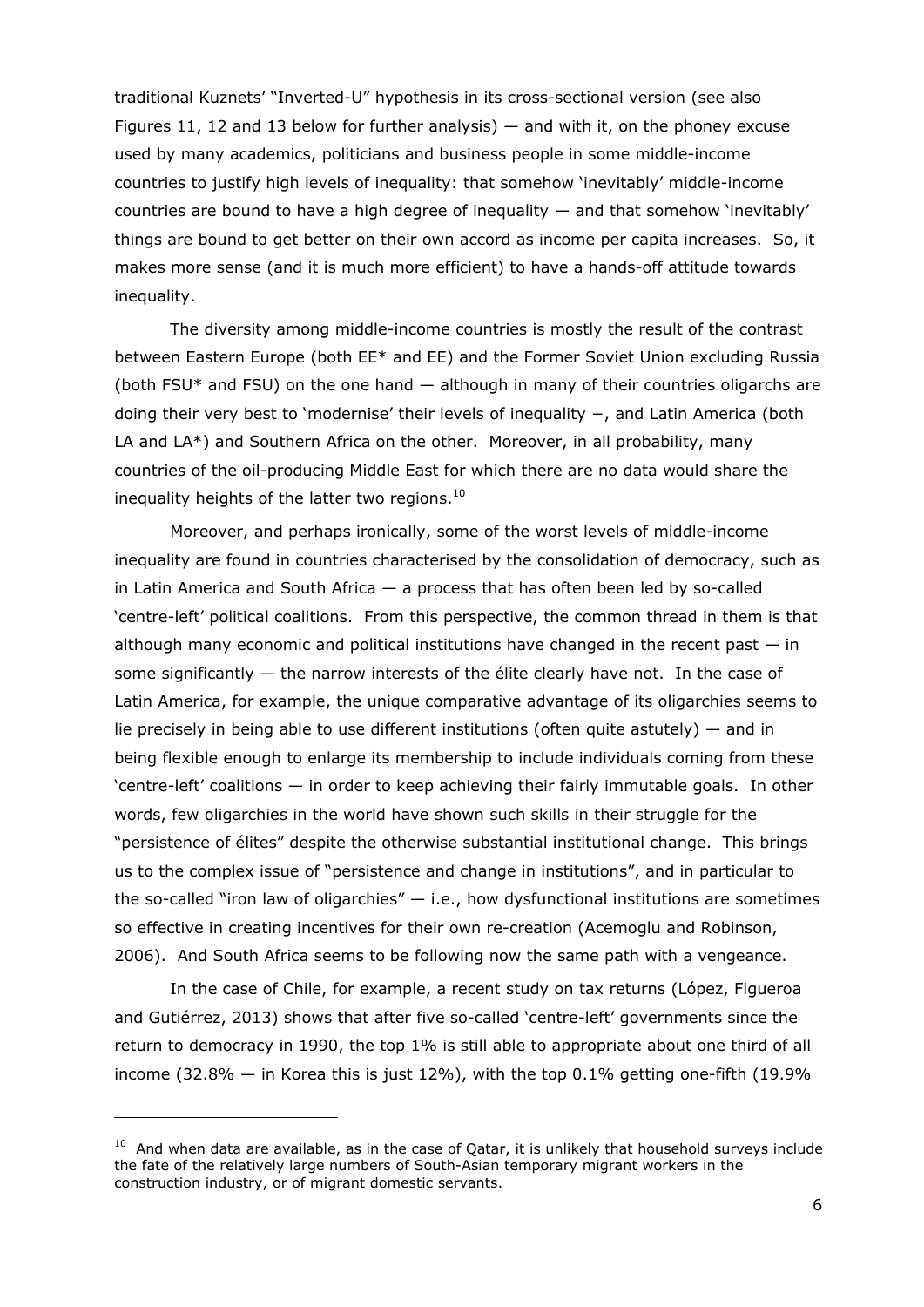$-$  in Korea this is only 4.4%), and the top 0.01%, corresponding to individuals belonging to 300 families, acquiring more that one-tenth of the total  $(11.5\% - in$  Korea this is just  $1.7\%$ ).<sup>11</sup> And income distribution data from the same source (tax returns) indicate that some high-income OECD countries are now succeeding in their "reverse catching-up" efforts. As a result  $-$  and in contrast to Marx's famous prediction  $-$  as far as inequality is concerned (and not just inequality!) now it is the highly-unequal middle-income countries that show the more advanced ones 'the image of their own future'.

For example, in this new "reverse catching-up" phenomenon it is not that Latin American labour markets or tax structures are evolving to catch-up with those of (formerly more enlightened) developed countries, but the other way round — surely the Bush brothers had an advisor from across the Rio Grande to help them engineer the electoral fraud in Florida during the 2000 presidential election... And perhaps the remarkable success of Trump's style politics should not be as surprising as it seems! $^{12}$ 

The most clear case of this "reverse catching-up" phenomenon is what is happening with the distribution of income in the USA, with the top 1% rapidly 'catchingup' with its Latin counterparts (who are used to appropriate between a quarter and a third of overall income) — jumping from being able to appropriate less than 10% of national income before Reagan, to 24% at the time of the onset of the current financial crisis (now it is back to about that level  $-$  and rising). In fact, the top 1% in the US captured just over two-thirds of the overall economic growth of real incomes per family over the period 1993–2012. Furthermore, "the share of the top decile in 2012 was equal to 50.4% of overall income, a level that was higher than in any other year since 1917 — even surpassing 1928, the peak of the stock market bubble in the 'roaring' 1920s" (Saez, 2013). In the era of globalisation we are all indeed converging, but not precisely towards the promised land of the Washington Consensus.<sup>13</sup> As someone from my part of the world would be tempted to say, "welcome to the third world!"<sup>14</sup>

 $11$  For the Korea data, see The World Top Incomes Database (2015). A recent study on Brazil shows a picture similar to that of Chile, with the top 1% able to appropriate nearly 29% of national income (when the estimate takes into account the whole population); see Medeiros et al. (2014). <sup>12</sup> Just think about the collection of political leaders that initiated neo-liberal economic reforms in Latin America ("The Magnificent Seven"): Pinochet, Menem, Collor, Salinas, Fujimori, Alemán and

Bucaram.

 $13$  In the current one-sided scenario, where capital clearly has the total upper hand (one in which the outcome of the distributional game resembles a 'winner-takes-all' scenario able to deliver a Nash equilibrium characterised by the 'pure strategy' of the rich), a good deal of the civilisation brought to us by the vigorous economic, social and political struggles since events such as the London Dock Strike of 1889, the Ford-T, the fear of contagion from the utopian ideals of the first 'soviets', the New Deal, the Marshall Plan, the British National Health Service and the Welfare State is fading away.

 $14$  So many people were shocked to learn in the last Oxfam report that the richest 1% now have more wealth than the rest of the world combined; and that the richest 62 people in the world now have as much wealth as the poorest half of the global population (Oxfam, 2015, and 2016). But Latin-American readers of the report would think instead "tell me something new". In Chile, for example, according to a recent study, four family-groups (including that of a former President)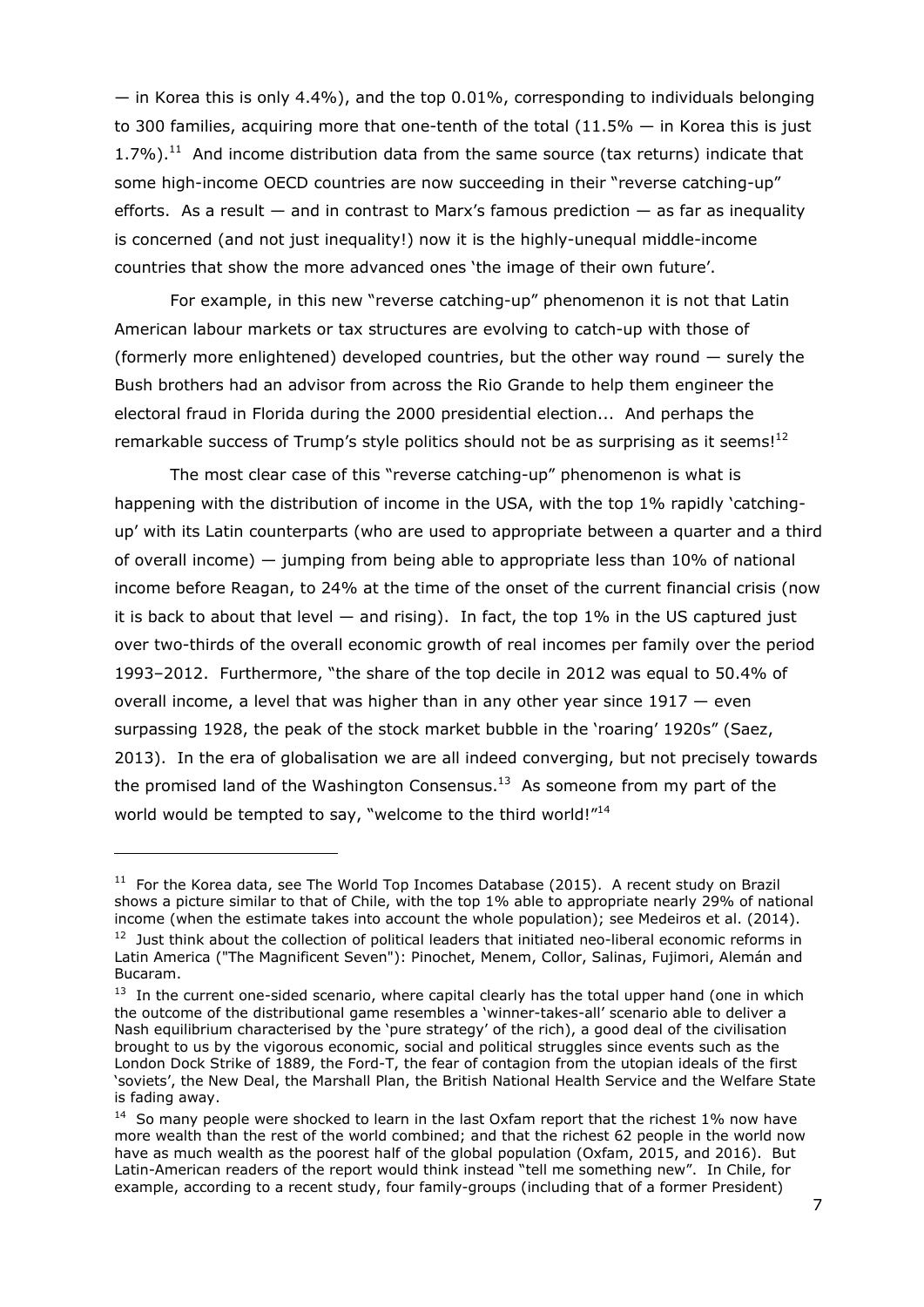# 2.2 - Peering into the Gini

One issue I addressed in my 2011 paper is that the Gini, as a summary inequality statistic, is particularly obscure regarding some of the dynamics that are happening 'inside' each country's distribution. And there are obviously important benefits to focusing on dynamics *within* those distributions. See Figures 3 to 7.

|                     |           |          |         |                           |                            |                 |           | Income shares of decile 10 and log of GDP pc, c. 2012 |     |
|---------------------|-----------|----------|---------|---------------------------|----------------------------|-----------------|-----------|-------------------------------------------------------|-----|
|                     |           |          |         |                           |                            |                 |           |                                                       |     |
|                     |           |          |         |                           |                            |                 |           |                                                       |     |
| [y] D10             |           |          |         |                           |                            |                 |           |                                                       |     |
| 45%                 |           |          |         |                           |                            |                 |           |                                                       | 45% |
|                     |           |          |         |                           |                            | $ZA^*$          |           |                                                       |     |
|                     |           |          |         | $\overline{LA*}$          |                            |                 | LA        | EA1*                                                  |     |
|                     |           |          |         | ssA                       |                            |                 |           |                                                       |     |
| 35%                 |           |          | $SS-A*$ |                           |                            |                 | $\bullet$ |                                                       | 35% |
|                     |           |          |         | $\ln$                     | Cn                         | EA <sub>2</sub> | Ru        | $\overline{US}$                                       |     |
|                     | $SS-A***$ | $SS-A**$ |         | $\mathbf{O}^{\mathbf{O}}$ | $\overline{\bigcirc}$ FSU* |                 | Tr        |                                                       |     |
|                     |           |          |         | VN                        |                            |                 | FSU       | $EU^*$<br>$O-1$                                       |     |
| 25%                 |           |          |         |                           | <b>NA</b>                  |                 |           | $\sqrt{\text{EU}}$                                    | 25% |
|                     |           |          |         |                           |                            | EE*             |           | EA1                                                   |     |
|                     |           |          |         |                           |                            |                 |           | $\boxed{E}$<br>No                                     |     |
|                     |           |          |         |                           |                            |                 |           |                                                       |     |
| $15%$ $\rightarrow$ |           |          |         |                           |                            |                 |           |                                                       | 15% |
| 5.7                 | 6.3       | $6.8\,$  | 7.4     | $\bf 7.9$                 | 8.5                        | 9               | 9.6       | 10.2 10.7 11.3                                        |     |

FIGURE 3

● South Africa's actual income-share for D10 is 54.4%. Acronyms as in Figures 1 and 2.

Starting with D10, Figure 3 indicates that there is a particularly close correlation between the distributional geography of the Gini (Figure 2) and that of the income-share of the top decile. In turn, Figure 4 shows the same phenomenon for the regional distributional structure of the income-share of the bottom 40% (D1–D4).

control 47% of the assets traded in the Chilean Stock Exchange; see

http://www.emol.com/noticias/economia/detalle/detallenoticias.asp?idnoticia=430194. According to the Forbes Wealth Report (see Forbes, 2014), in relative terms, no other main region in the world has created in the last ten years so many millionaires of all types as Latin America (i.e., individuals with US\$ 30 million or more in terms of net assets, excluding their principal residence; cent-millionaires — those with net assets of more than US\$ 100 million; and billionaires). And there was no fastest surge at the top than in those countries of South America where either the 'old'-left or the 'new'-one are in government, as in all three categories Venezuela, Brazil, Chile and Argentina came top (in different order according to the category). Meanwhile, 'right-wing' Mexico had an increase in these three categories which was only one-fourth to one-sixth those in the 'oldleft' or 'new-left' countries — the Mexican capitalist élite seems to have been rather short-sighted when they opposed and (according to many reports) also helped steal a presidential election from the 'new-left' not once but twice...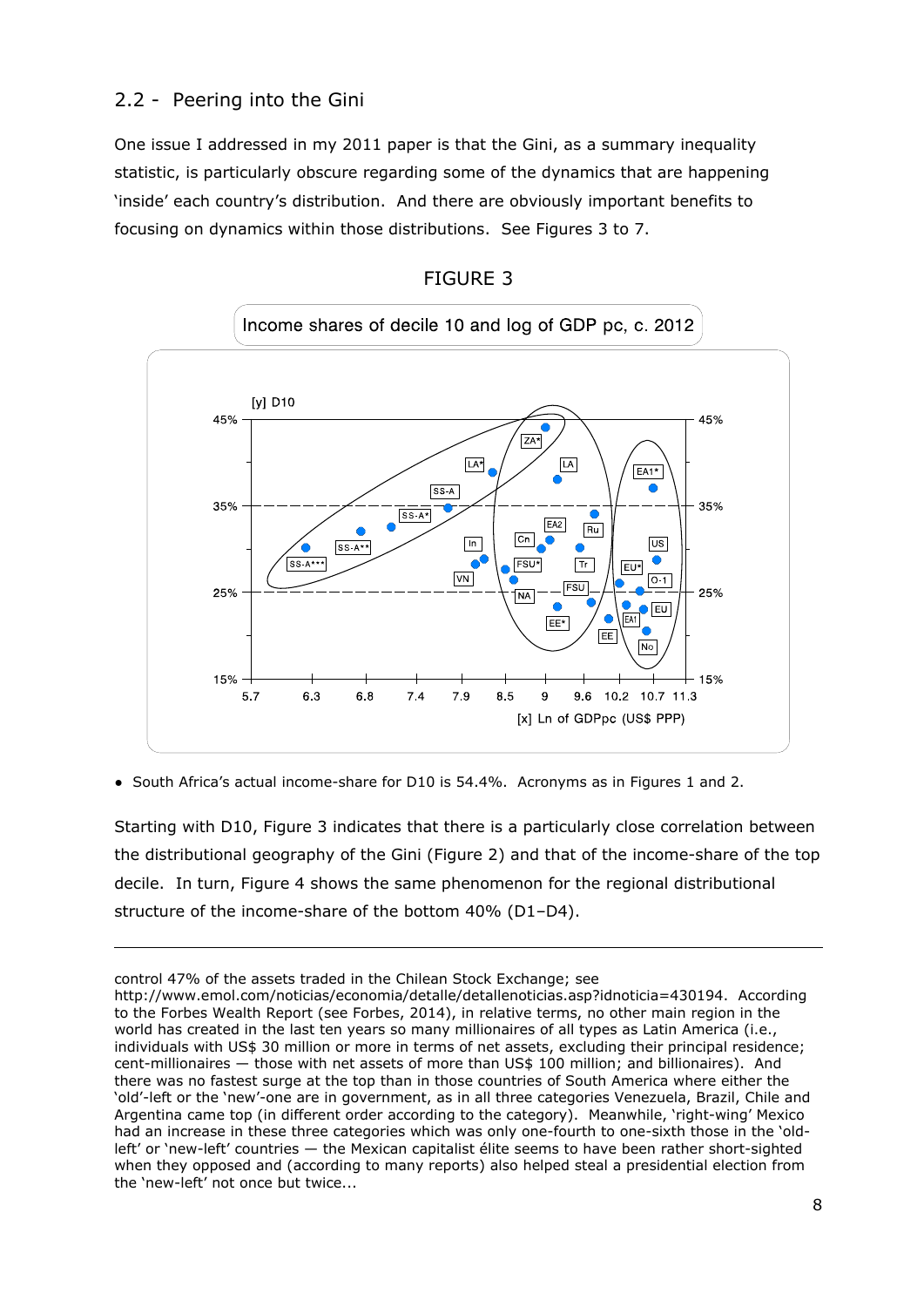#### FIGURE 4



● South Africa's actual income-share for 'D1-D4' is 6.4%. Acronyms as in Figures 1 and 2.

Now the geometry is the mirror image of that of the Gini (and D10), with Latin America and middle-income Southern Africa in a similarly iniquitous position — followed these days by Singapore and Hong Kong (EA1\*) on the high-income side, by Russia (Ru) on the middle-income one, and by many Sub-Saharan countries with an income per capita above US\$ 2,000 (SS-A) on the low-income side.

It is therefore clear that the Gini scene for regional inequality (Figure 2) reflects accurately the distributional disparities across countries at both ends of the income distribution (D10 and D1-D4). But what about *the other half* of the population in each country — that *between* D10 and D1-D4?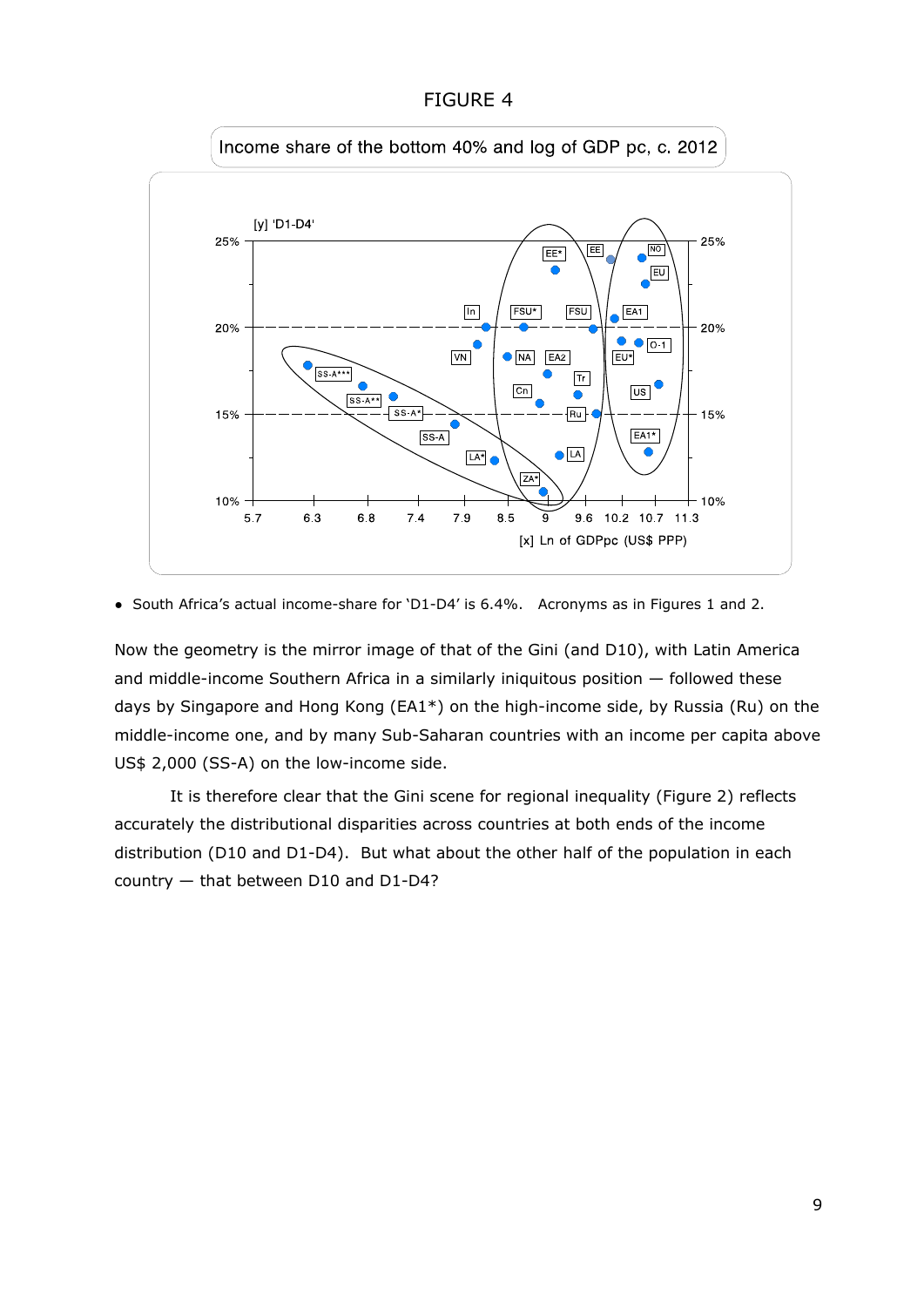#### FIGURE 5



● Acronyms as in Figures 1 and 2, and **H-K** = Hong-Kong. Countries, group of countries and regions as in previous figures.

Figure 5 shows one of the key contributions made in my 2011 paper: the distributional picture changes completely when one looks at the 50% of the world's population located within D5–D9 — the 'middle and upper-middle classes', sometimes called the "administrative classes" in institutional economics. Now the distributional geometry suddenly changes from one of huge diversity to one of a surprisingly similarity. In fact, this Figure indicates that the degree of *homogeneity* across regions/countries regarding the share of income that the middle and upper-middle classes are currently able to appropriate is truly remarkable. Perhaps equally striking is the fact that no-one seems to have noticed this before. The homogeneity in the middle and upper-middle is most prominent among rich countries — i.e., no more diversity here (Hong-Kong apart), as opposed to the huge diversity found in the Gini and in the top and bottom deciles. Moreover, Eastern Europe (both EE and EE\*), and countries from the former Soviet Union (both FSU and FSU\*) are no longer outliers; and Latin America's median country in both sub-groups (LA and LA\*, currently at 49.3% and 49.2%, respectively) are just about to join the '50/50 club' — 50% of the population getting 50% of the national income (or just above). In fact, even Hong Kong is not that far away (48.8%), and Singapore (its partner in EA-1\*) already qualifies (51.8%). Only South Africa, with Namibia, Zambia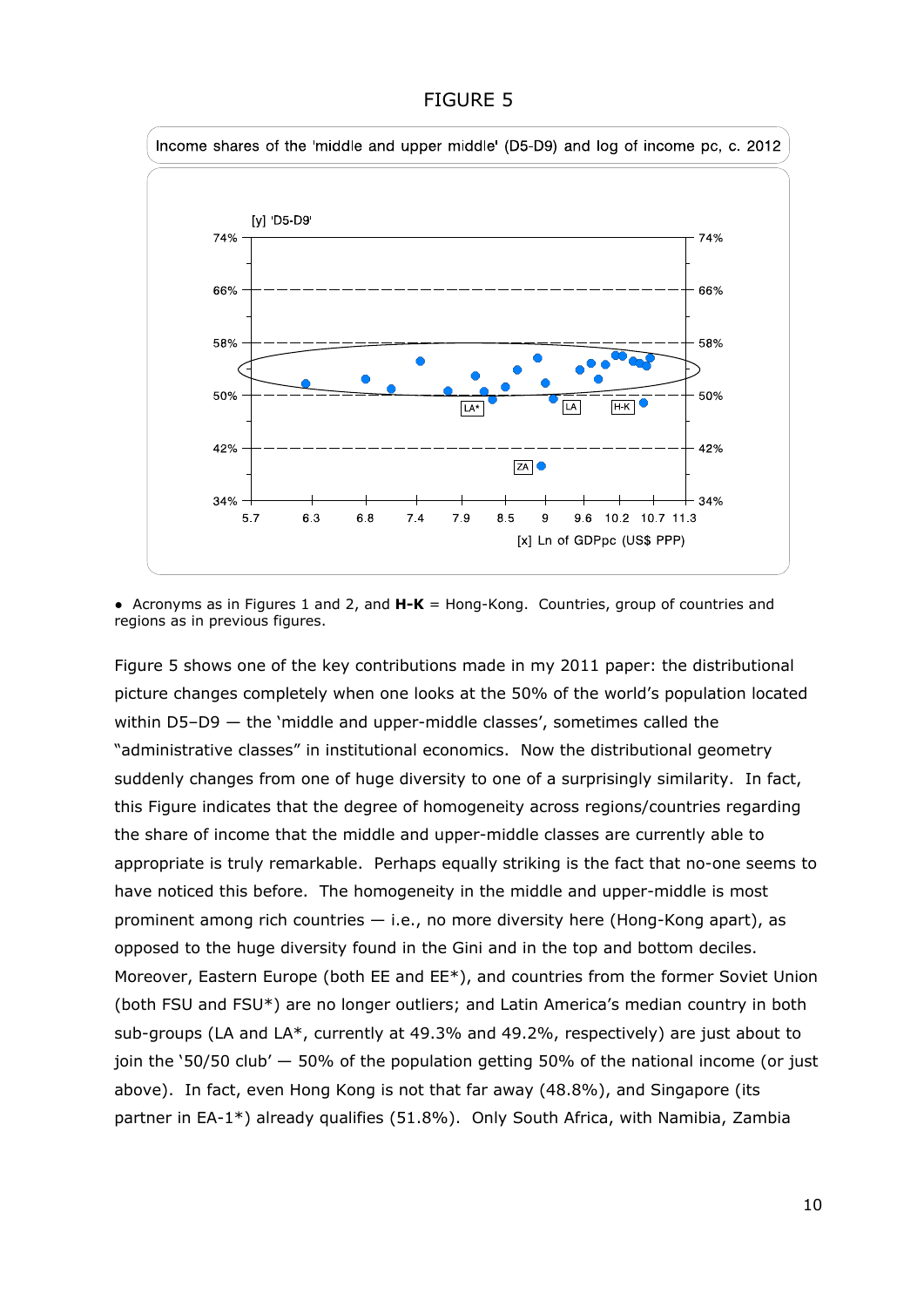and most likely Botswana are living in a world entirely of their own in this respect.<sup>15</sup>

The case of South Africa is particularly remarkable as it has simultaneously the second *lowest* aggregate share for D5-D9 in the whole sample (Namibia is 'top 1') while having the *highest share in the world* for one of the components of this D5-D9 group: its 'civil-service-crowded' D9.*<sup>16</sup>*

As is evident in Figure 5, the current high degree of homogeneity in the income share of D5-D9 is reflected in the fact that its measures of central tendency are almost identical: the harmonic mean is 51.8%, the average is 52.1%, the median is 52.5% and the mode is 52.6%. In turn, the coefficients of variation of the top 10% and bottom 40% are almost four times higher than the one of this group (see Table 1 below).

Furthermore, the current similarity in the income-shares of D5–D9 across countries is even more remarkable in the 'upper middle' 30% of the population (D7–D9). See Figure 6.

<sup>&</sup>lt;sup>15</sup> The only other countries with a low share for D5-D9 in the whole sample (say, one below 47%), are Rwanda, Central African Republic, Guatemala, Honduras and Chile — for the (somewhat surprising) low share in Chile, see Palma (2011 and 2014).

<sup>&</sup>lt;sup>16</sup> As a result, after 20 years of democracy and continuous 'centre-left' ANC rule, the top quintal gets no less than 75% of overall income! In this country the drop in income-shares below D9 is so sharp that D8 already gets less than half the share of D9. For an analysis of this remarkable phenomenon, see Appendix 3 of my 2011 paper. Basically, although democracy has opened up opportunities for many non-white new business people and professionals, the 'black empowerment' policy has mostly succeeded in bringing new entrants into the top 1%, and a particularly large number of new entrants into a much enlarged administrative class — and in bringing them to the same relatively high level of wages (and benefits) held previously by white bureaucrats when these administrative jobs were reserved for whites, mainly Afrikaners (at the time of Mandela's release from prison, one third of the economically active white population was employed in the public sector, with Afrikaners constituting the largest number of public employees).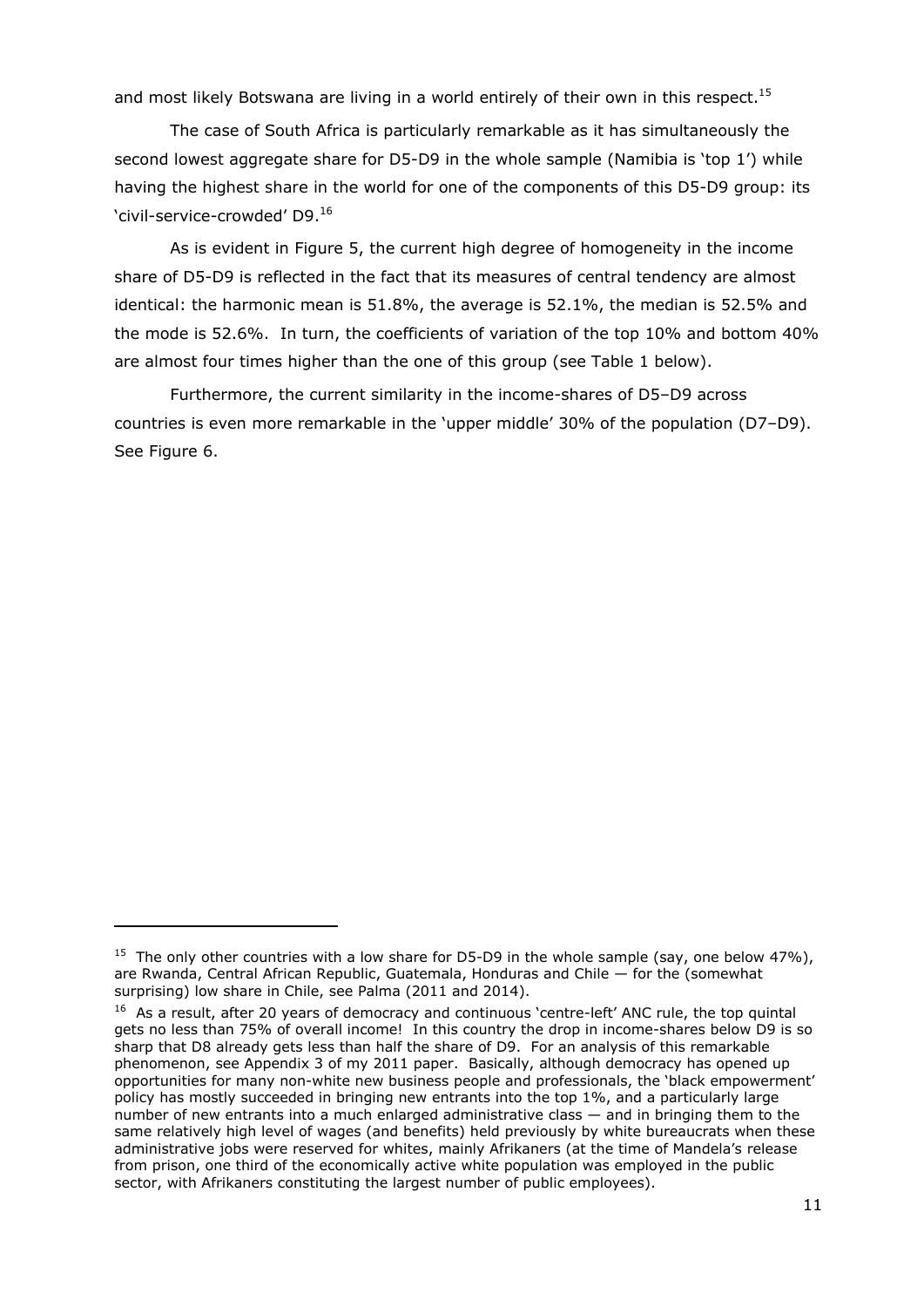#### FIGURE 6



• Acronyms and sources as in Figures 1 and 2. Countries, group of countries and regions are again the same as in previous figures.

In this case, the overall homogeneity is even more intense — and now Latin America has already made it (both LA and LA\*), and also Hong Kong.<sup>17</sup> The measures of central tendency are practically identical, with the harmonic mean at 36.7%, the average at 36.8% and the median at 36.9%  $-$  and the coefficient of variation is just one-fifth those of the other two groups at the tails of the distribution (difficult to believe that this is just a twist of fate). $18$ 

As I mention in the 2011 paper (and discuss more in detail in Palma, 2014) — and confirmed here with data for c. 2012  $-$  it seems that a schoolteacher, a junior or midlevel civil servant, a young professional (other than economics graduates working in financial markets), a skilled worker, a middle-manager, or a taxi driver who owns his or her own car (London apart), all tend to earn at the moment the same income across the world — as long as their incomes are normalised by the income per capita of the

-

 $17$  The only countries with a share for D7-D9 below one-third, other than the three already mentioned (South Africa, Namibia and Zambia) are Rwanda and the Central African Republic. And the only ones with a share that reaches 40% are China (40.3%, included in the graph), and Israel (40.4%).

 $18$  Among the many issues that emerge from this homogeneity in the middle and upper-middle vs. the heterogeneity in the tails is the mistake of reporting income distribution data in quintiles, as the top one is the blend of two very different components — while D9 has the most homogeneous share of all deciles, D10 has a hugely heterogeneous one. Therefore, there is a major (and easily avoidable) loss of information if these two deciles are reported together.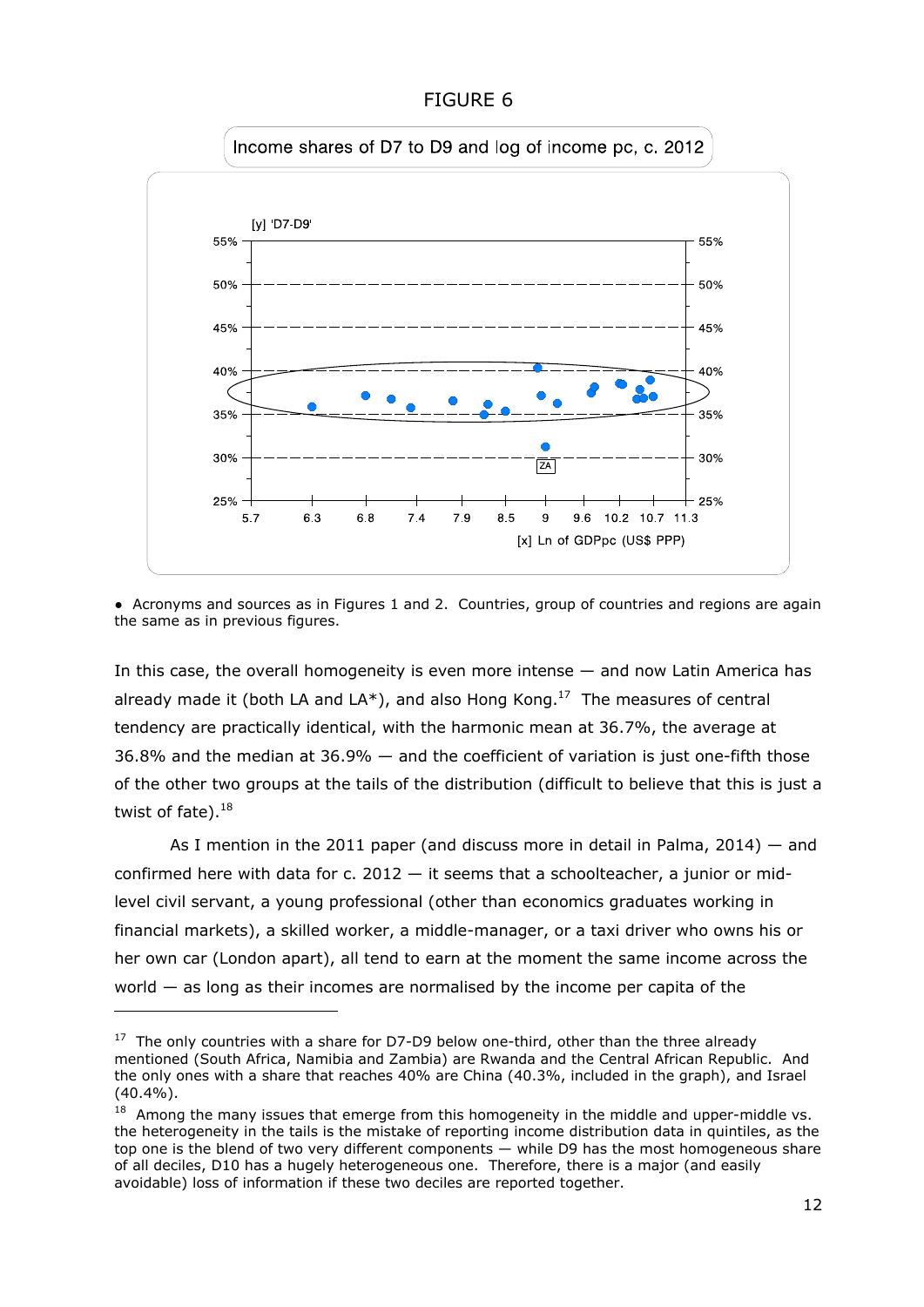respective country.

-

If such homogeneity across the world were also to take place among the income share of the top  $10\%$  – let alone for the top  $1\%$  –, at least for the Latin American oligarchies (as well as for that of the US), this would be analogous to communism!

Basically, in middle income countries with huge inequality, what is really happening is that while the top 10% has succeeded in appropriating a level of income which is similar *in absolute terms* to those of their counterparts in rich nations (see also Sutcliffe, 2001, and Milanovic, 2010), the middle and upper-middle have done so *in relative terms* (shares in national income). Meanwhile, the bottom 40% has a very very — long way to go, as currently their income per capita is more akin to the average income of Sub-Saharan African countries.<sup>19</sup>

The key issue here is that in these so-called 'middle income countries', only those in the middle and upper middle have 'middle-income' earnings  $-$  as many of those at the top have already succeeded in a premature catching-up with their counterparts in rich nations, while those at the bottom 40% are still facing the challenge of a *massive* 'catching-up' — just to get to 'middle-income' levels. "Convergence", therefore, seems to be a far more complex phenomenon than is implicit in neo-classical models.<sup>20</sup>

Another issue that is important to clarify, as this aspect of my ideas has led to misunderstandings, is whether this homogeneity in the middle and upper middle implies that distributive outcomes are basically the end-result of a battle of the tails, from which the middle and upper-middle are somehow able to shield themselves. In other words, the key question in this respect is whether those in D5-D9 are simply spectators of a rough distributive game played by the top and bottom struggling for their share of the other half — like Roman plebs enjoying the (distributional) circus from the safety of their seats  $-$ , or whether they are very much part of the distributional struggle (down in the arena, rather than up in their seats). As I discuss in detail in my 2011 and 2014 papers, there is no 'lack of history' in how these middle and upper-middle groups have converged towards the '50-50 rule' (their half of the national income), and in how now they have a hard struggle ahead to keep it  $-$  as they have to face these days the new (post-neo-liberalreform) rampant voracity of the top income groups.

That is, the current '50-50' position of the middle and upper-middle is not the

 $19$  In the case of Chile, for example, a country that in 2014 had a GDP pc in current dollars of US\$15,000 − and of US\$ 23,000 in PPP terms (IMF, 2015; and GGDC, 2015) − 25% of men and 43% of women (i.e., one-third of the working population) take home wages equivalent to less than US\$11 per day. At the time when the traditional OECD countries had the current GDP pc of Chile, their hourly minimum wage was on average twice as much that of Chile today − perhaps this is what some call 'progress' these days. See specially Durán and Kremerman (2015).

<sup>&</sup>lt;sup>20</sup> The same is true for output: in many 'middle-income' countries while the level of productivity for their resource-based activities are among the highest in the world, that of many other activities resemble those of low-income countries (see Palma, 2010; see also Katz, 2004).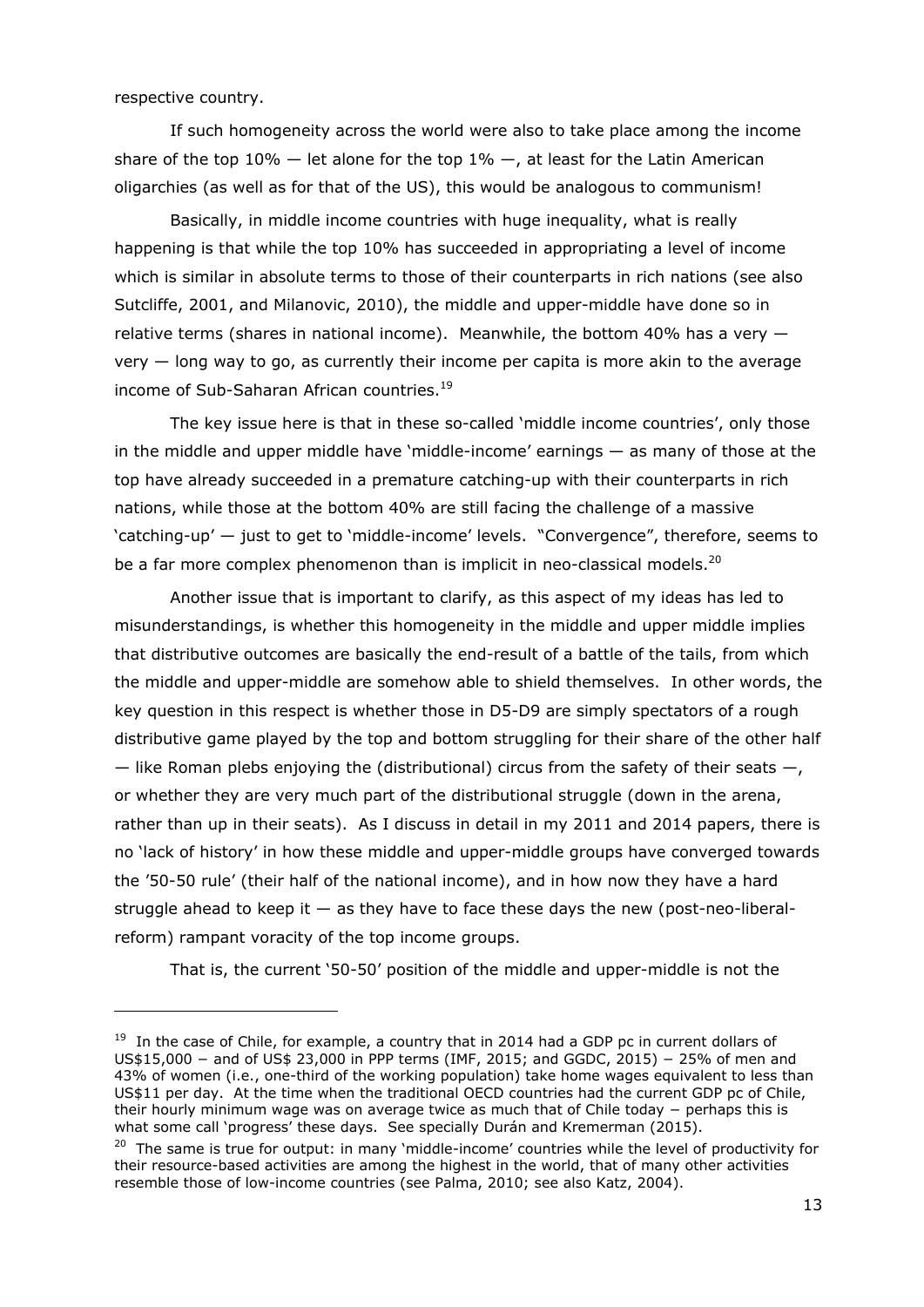result of some sort of prophecy of the type "Thou shalt keep half of the overall product of the sweat of the collective brow; no more, no less", but a somehow surprising phenomenon in an otherwise very diverse set of distributional outcomes — the roots of which have some components which are still an intriguing mystery. $^{21}$ 

Due to lack of space, I can only summarise here one of my main hypotheses regarding this contrast between the homogeneity in the middle and upper-middle vs. the heterogeneity in the tails: basically (and in terms of after taxes and transfers income distribution data), while across the world the bottom 40% of the population has *very* different capacities to appropriate the output generated by their energy, creativity, and skills – that is, has very different degrees of property rights over their human capital and efforts, and, therefore, over the value of their marginal productivity −, the middle and upper-middle (especially the "administrative classes") seem to have both a similar *relative* level of productivity across the world (i.e., relative to the income per capita of the country), as well as a similar degree of property rights over their skills. Finally, although the top 10% has a similar strong capacity to appropriate the pre-tax output of its efforts and skills across the world, it has a very *different* one in different countries when it comes to its post-tax share, as well as its capacity to appropriate what is not theirs (such as the value of the marginal productivity of others – especially that of the bottom 40%). If this is the case, these phenomena would not only explain a good deal of the distributional diversity across countries, but also the different degrees of incentives to acquire skills found among the bottom 40% across the world. For example, in highly unequal middleincome countries, what would be the point for the bottom 40% to make the effort to acquire further skills if the additional output is bound to be fully (or almost fully) appropriated by others?<sup>22</sup> This phenomenon, reflected in stagnant (or nearly stagnant) blue-collar wages  $-$  an anti-efficiency wage scenario  $-$ , which has characterised many economies in Latin America since their economic reforms (see Palma, 2005 for the case of Mexico), is becoming common in high-income countries as well, especially in the US.

Regarding the middle and upper-middle, in order to be able to get their (relatively similar) shares of income they have had to form different types of political alliances to help them get (and defend) their half. And when these politico-economic alliances have broken-down, the share of D5-D9 has changed significantly. For example, while in Latin America the middle classes seek to defend their share of income with different forms of

-

 $21$  The next task should be to check whether this new finding of an overall homogeneity in the middle and upper-middle across countries is corroborated by datasets that measure inequality using sources other than (post-tax and transfers) household surveys, such as pre-tax and transfers data (Solt, 2015), tax returns (when these cover a large proportion of the working population), or industrial pay (as in the UTIP-UNIDO data set).

<sup>&</sup>lt;sup>22</sup> However, if 'positive' incentives for the bottom 40% to acquire skills are missing (as they have little claim over the additional output resulting from their efforts), 'negative' ones are in abundance… That is, often the bottom 40% has to acquire skills just to remain where they are (i.e., in badly paid and insecure jobs).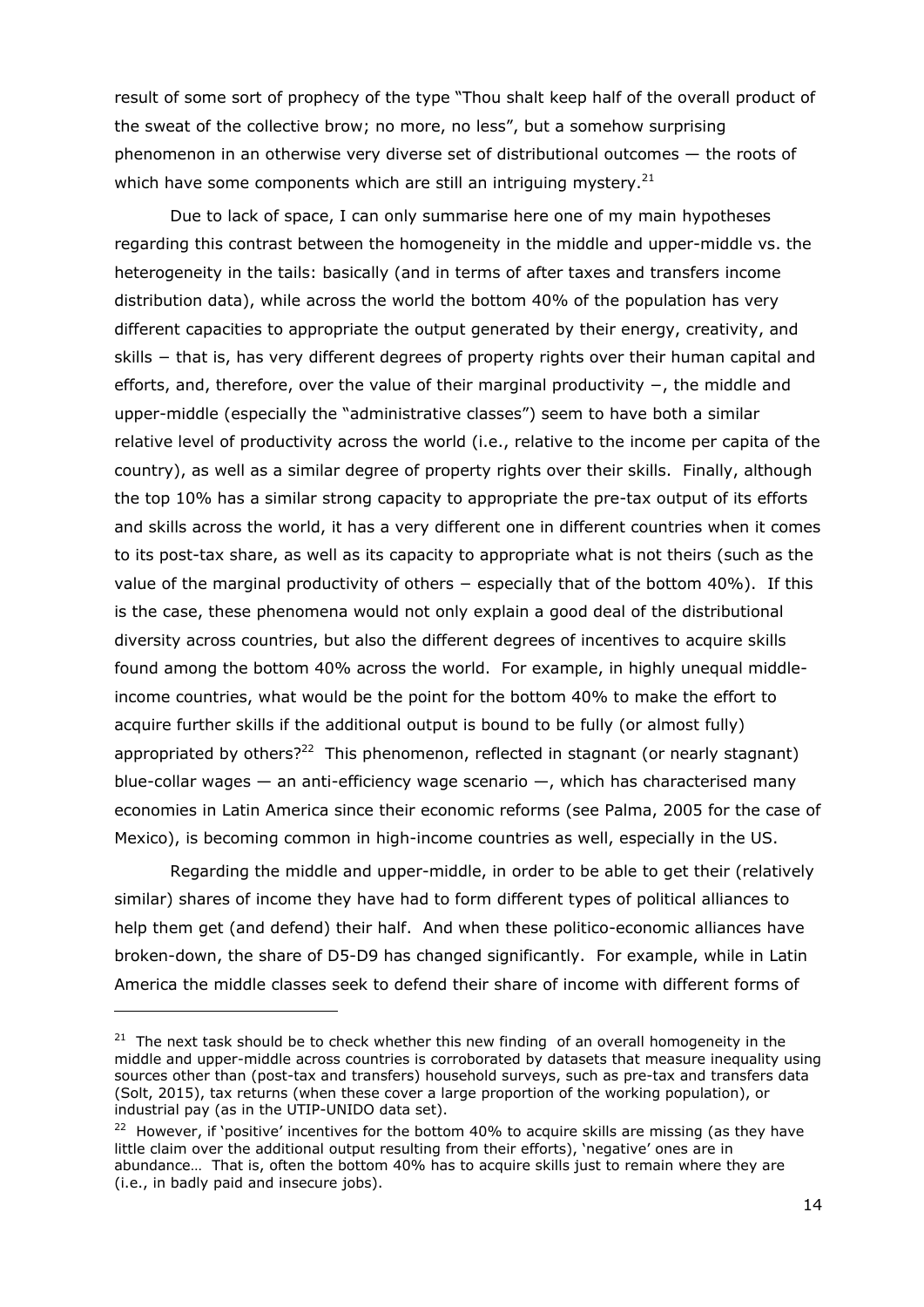alliances with the élite, in India the 'administrative classes' do so mostly via clientelist alliances with the poor (which gives them the political power to mediate in the different conflicts between the capitalist élite and the state).<sup>23</sup> In turn, in South Africa the fortunes of the middle classes appear to be uniquely different as the dominant (redistributive) political alliance has turned out to be that between the new 'empowered' élite, the upper stratum of the new administrative classes, and the bottom 40%. While the latter may have gained a lot in political terms, in distributional ones this alliance has only succeeded in increasing the income-share of the top (both D9 and D10) at the expense of the middle.

In sum, what is crucial to remember is that the regional distributional structure currently suggested by the Gini only reflects the income disparities among half the world's population — those at the very top and at the bottom of each country's distribution. It tells us little − or rather nothing − about the remarkable distributional homogeneity of the other half.<sup>24</sup> This raises serious questions regarding how useful the Gini index is as an indicator of overall income inequality, especially because (from a statistical point of view) the Gini is more responsive to changes in the middle of the distribution.<sup>25</sup> That is, the most commonly used statistic for inequality is one that is best at reflecting distributional changes where changes are least likely to occur! As a result, the overall geometry of inequality as shown by the Gini may well distort the nature of income disparities across countries, and (most importantly) obscure its fundamentals.

The problem is that the most common alternative inequality statistics, those that have the advantage of being more responsive to changes at the top and bottom of the distribution  $-$  such as the Theil  $-$  tend to have the huge disadvantage of being extremely vulnerable to measurement errors precisely at the tails of the distribution (and, above all, at the top; see Ibid.).

As a result, given the remarkable homogeneity in the middle and upper middle (see especially Table 1 below), I suggested in my 2011 paper that instead of the Gini we should use a new inequality statistic  $-$  one that simply indicates the ratio of the incomeshare of the top 10% over that of the bottom 40%. The obvious advantage of this inequality-indicator is that it measures inequality where inequality exists; it is also simple, intuitive, transparent and particularly useful for policy purposes — i.e., especially helpful for policy-targeting, as for anyone aiming at lowering inequality the implications of this ratio are as crucial as they are straightforward. In other words, the mere fact of its  $simplify - i.e.,$  one that purposely avoids all the often redundant (and even

-

<sup>&</sup>lt;sup>23</sup> See, for example, Khan (2000).

<sup>&</sup>lt;sup>24</sup> For a criticism of the Gini, a '19th Century statistics', see Cobham and Sumner (2013c). See also OECD (2013, especially Shepherd, 2013).

 $25$  See, for example, Paraie (2004).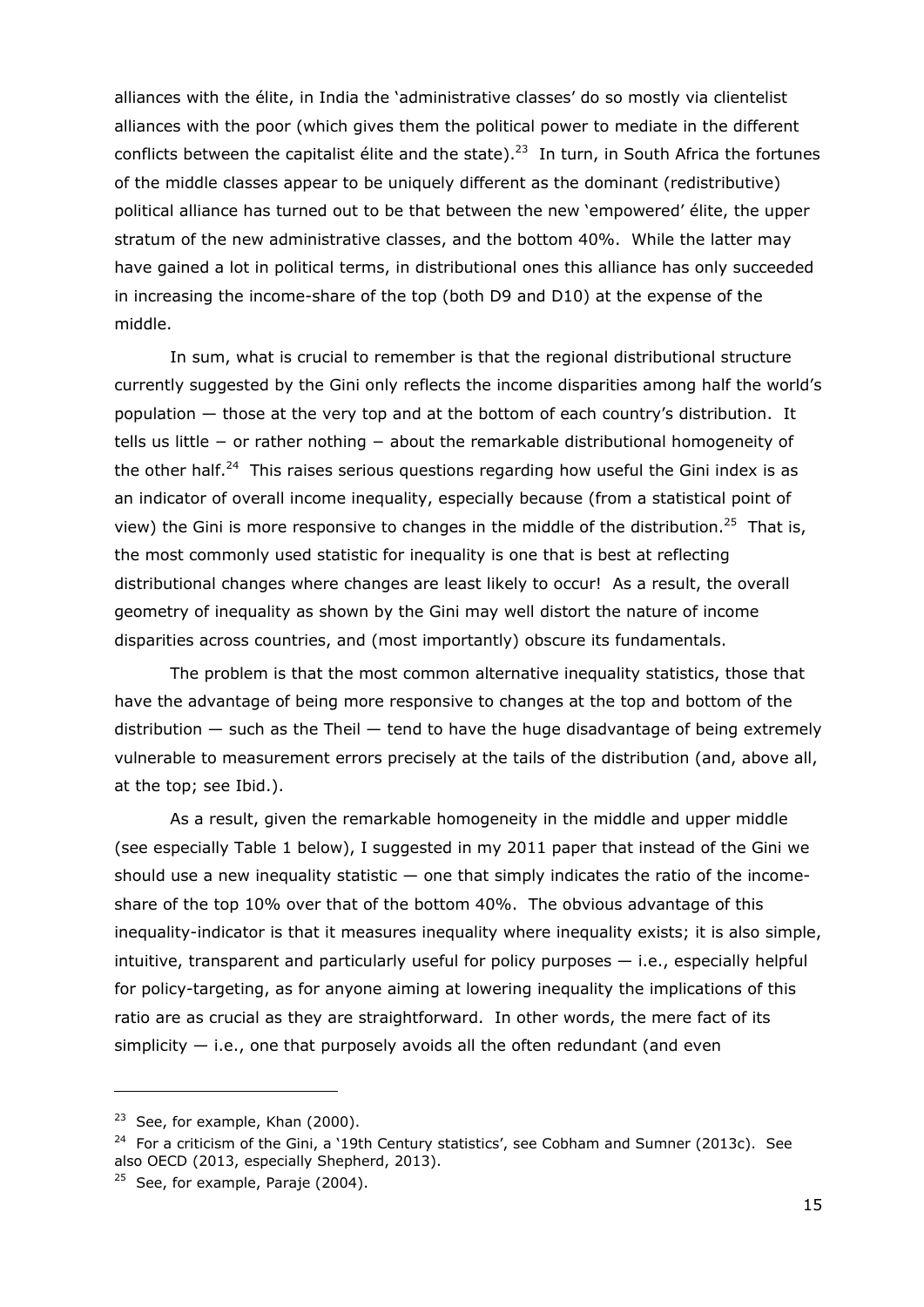counterproductive) algebraic sophistication of alternative inequality statistics — becomes its main strength. $26$  It is also better at highlighting the unique voracity of some oligarchies and, especially, their capacity to get away with it (see below Figures 8, 12 and 13). It was later called the "Palma Ratio" by Alex Cobham and Andy Sumner.

Table 1 presents a set of statistics for the whole sample (129 countries), confirming the huge contrast between the homogeneity in the middle and upper-middle of the distribution of incomes across the world and the heterogeneity at the tails. $^{27}$ 

TABLE 1 Measures of Centrality and Spread for Income Groups, c. 2012

|                 | h mean | median | average | st dev | c o var |
|-----------------|--------|--------|---------|--------|---------|
| D <sub>10</sub> | 29.1   | 29.4   | 30.5    | 6.9    | 0.227   |
| $D1-D4$         | 16.4   | 18.0   | 17.5    | 4.0    | 0.230   |
| $D5-D9$         | 51.8   | 52.5   | 52.1    | 3.4    | 0.066   |
| D7-D9           | 36.7   | 36.9   | 36.8    | 1.7    | 0.047   |

● **h Mean** = harmonic mean; **st dev** = standard deviation; and **c of var** = coefficient of variation.

Of all the statistics in Table 1, the coefficient of variation is of course the one that really matters: it best shows the current distributional contrast across countries between the homogeneous middles and the heterogeneous tails — as already mentioned, the coefficients of variation for both D10 and D1–D4 are nearly four times greater than that for D5-D9. Furthermore, they are five times larger than that for D7-D9. $^{28}$  This suggests that regardless of the per capita income level of the country, the characteristics of the political regimes, the quality of their institutions and of their educational systems, the economic policies implemented, the structure of property rights, or whether or not they belong to countries that managed to get their prices 'right', their institutions 'right', or their social capital 'right', in almost all countries the 50% of the population located in 'D5– D9' seems to have currently the capacity to appropriate in the distributional struggle about half the national income. This is even clearer in the case of those in D7-D9 regarding their just over one third of the pie. $^{29}$ 

<sup>&</sup>lt;sup>26</sup> The opposite is the case of the Theil; according to Sen, this statistic "... is an arbitrary formula, and the average of the logarithms of the reciprocals of income shares weighted by income shares is not a measure that is exactly overflowing with intuitive sense." (Sen, 1973: 36).

<sup>&</sup>lt;sup>27</sup> Bob Sutcliffe calls this contrast "Palma's Law".

<sup>&</sup>lt;sup>28</sup> Alex Cobham, Luke Schlogl and Andy Sumner revisit the empirical basis of the relative stability of the middle and upper-middle with an expanded dataset across and within developing and developed countries; see Cobham et all. (2015).

<sup>&</sup>lt;sup>29</sup> Note that as far as the ex-communist countries are concerned, this became so only when in 'full transition' (see Palma, 2014). Also, this homogeneity seems to be *a group characteristic*, as individuals within the group  $-$  as evidenced in household surveys  $-$  can easily be upwardly or downwardly mobile.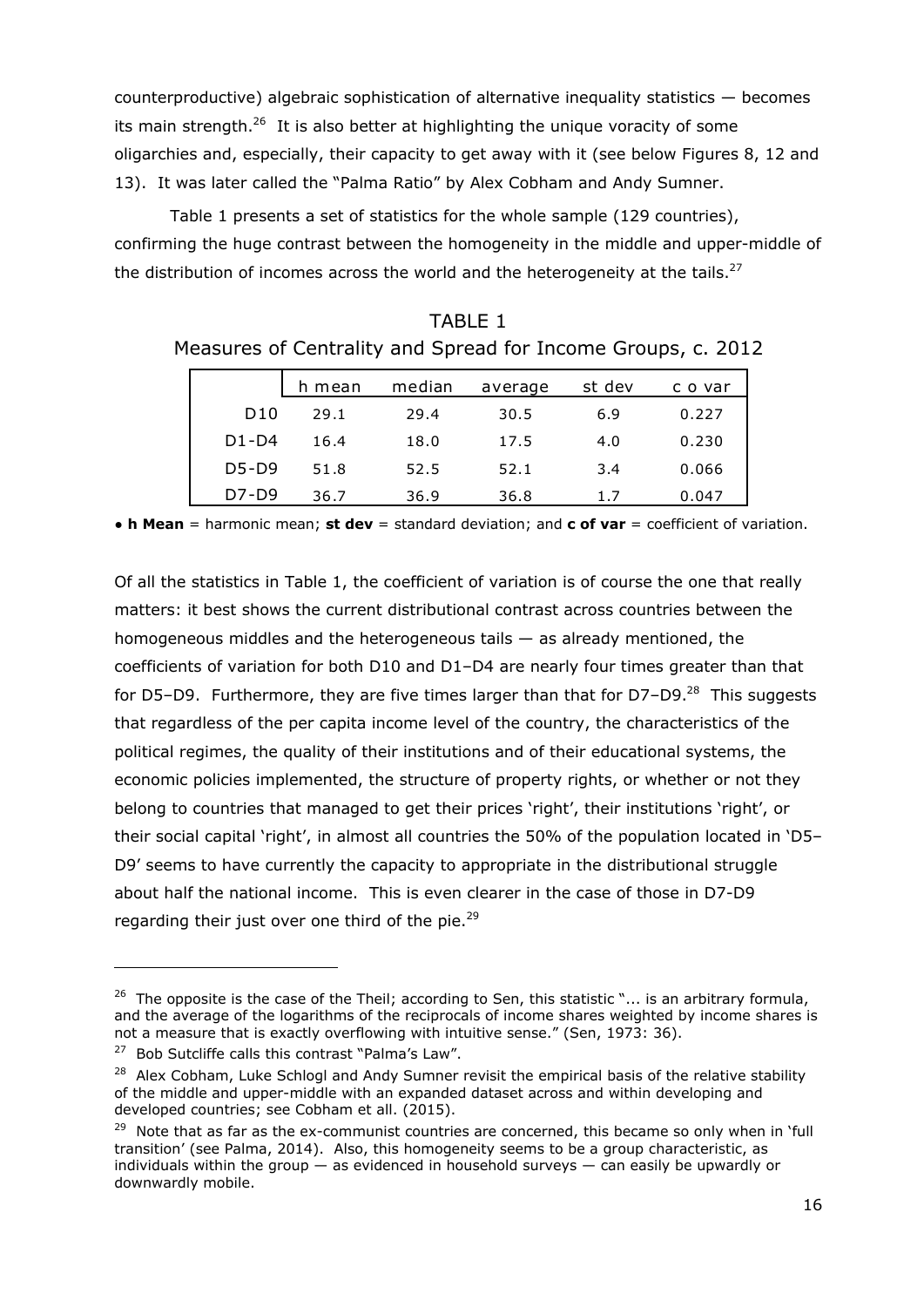In turn, for the bottom 40% characteristics such as those mentioned above can make the difference between getting as much as one-quarter of national income (as in the Nordic countries and in some countries of Eastern Europe), or as little as a tenth  $-$  or even less, as in South Africa, Namibia and Honduras (6.4%, 8.2%, and 9.3%, respectively).

Finally, for D10 the sky is (almost) the limit, with some oligarchies managing to appropriate a share above 50% of national income (as in Namibia and South Africa), or close to it (as Zambia, Central African Republic and Honduras).

But as any summary statistics can hide diversity among its members, let's look at this contrast between the homogeneity in the middle and upper-middle and the heterogeneity in the tails in the whole sample; see Figure 7.



FIGURE 7

● Countries are ranked according to the income share of D1-D4.

It seems patently obvious that the huge diversity of distributional outcomes across the world is almost entirely due to different shares for the top 10% and bottom 40%.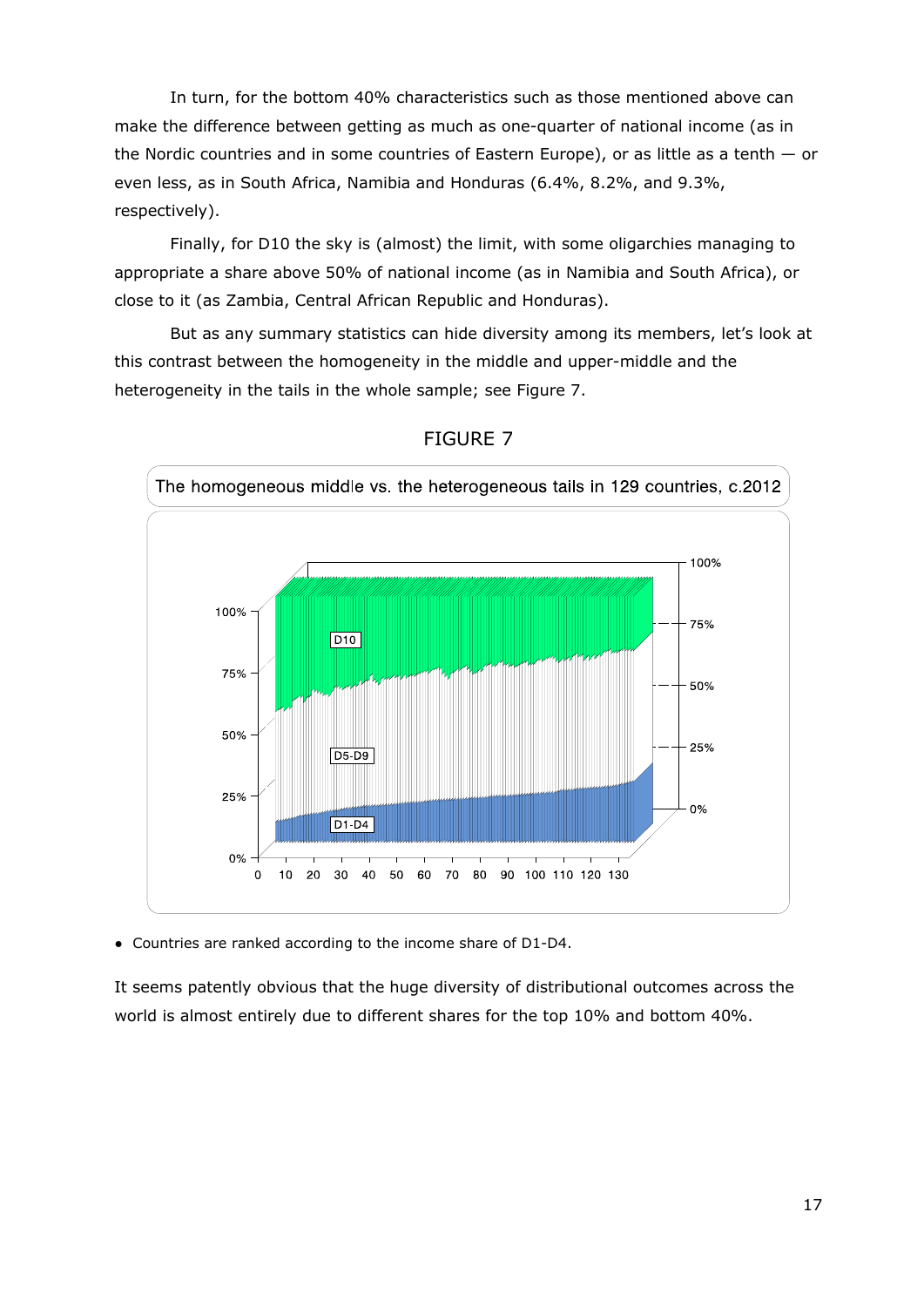# 3.- Is the share of the rich what it's all about? The Palma Ratio

Obviously, a lot more research needs to be done on the forces shaping the income shares of different groups along such different paths — particularly in such opposite 'centrifugal' and 'centripetal' directions (D10 and D1-D4, and D5-D9, respectively). Remarkably, this simple observation does not seem to have been noticed before. Moreover, it seems odd that most of the recent literature on 'income polarisation' has produced indices that emphasise distributional changes around the middle of the distribution, exactly where there is greater income-share homogeneity. Wolfson, for example, started the whole 'polarisation' literature by developing an index that cuts the Lorenz curve right in the  $mid^{30}$  In fact, the higher the degree of homogeneity in the middle and upper-middle of the distribution of income, and the higher the degree of heterogeneity at the very top and bottom, the more statistically and analytically meaningful simple income ratios (like that suggested by the Palma Ratio) become as indicators of distributional disparities across the world. Following this logic, Doyle and Stiglitz made a proposal to include a 'Palma target' in the UN's post-2015 framework for global development (a Palma Ratio of 1 by the year 2030; see Doyle and Stiglitz, 2014). In turn, Engberg-Pedersen (2013) suggested that countries should aim to halve the gap between their starting point and a Palma of 1 by  $2030.^{31}$ 

In fact, it could even be argued that as the sum of all shares has to be equal to 100, the '50-50 rule' implies that the share of decile 10 could suffice as an inequality statistic for the whole distribution. This is precisely the reason why the subtitle in my 2011 paper stated that "the share of the rich is what it's all about". However, I believe that the ratio of the two components that creates diversity in inequality (the share of decile 10 over that of deciles 1 to 4) is a more informative statistic of inequality, as it highlights better the rôle of the two 'offending parties'.<sup>32</sup>

One interesting result of this homogeneity in the middle and upper-middle

<sup>&</sup>lt;sup>30</sup> See, for example, Wolfson (1997).

 $31$  As indicated by Cobham et all. (2015), "Data for the Palma Ratio is now listed and updated as standard measure of inequality in the OECD Income Distribution database (see Cingano, 2014 and OECD, 2014) and the UNDP annual Human Development Report (See UNDP, 2014), as well as by some national statistical offices, e.g. the UK (ONS, 2015). Further, interest in the Palma Ratio is evident among NGOs and international agencies alike (see for illustration, EC, 2014; OECD, 2014; Oxfam, 2014; UNDESA, 2013)."

 $32$  This implies, as Cobham et all. (2015) remark, that "the Palma is 'blind' towards intra-middle variation. However, this shortcoming might be offset by other desirable characteristics it has as a measure of income concentration. We know that by construction the Gini is over-sensitive to the middle; but in practice it is equally insensitive to the middle as is the Palma; so the implication would seem to be that the Palma Proposition holds sufficiently strongly to overcome the Gini's bias (possibly exacerbated by weaknesses in constructing Gini series from limited quintile data). That leaves a choice between a measure which by design is oversensitive to the 'wrong' bit of the distribution, but in practice tells us nothing about it; and a measure which by design and practice, deliberately tells us nothing about it. If you want to know about the middle, the Gini seems to be little good to you – but may fool you that it is."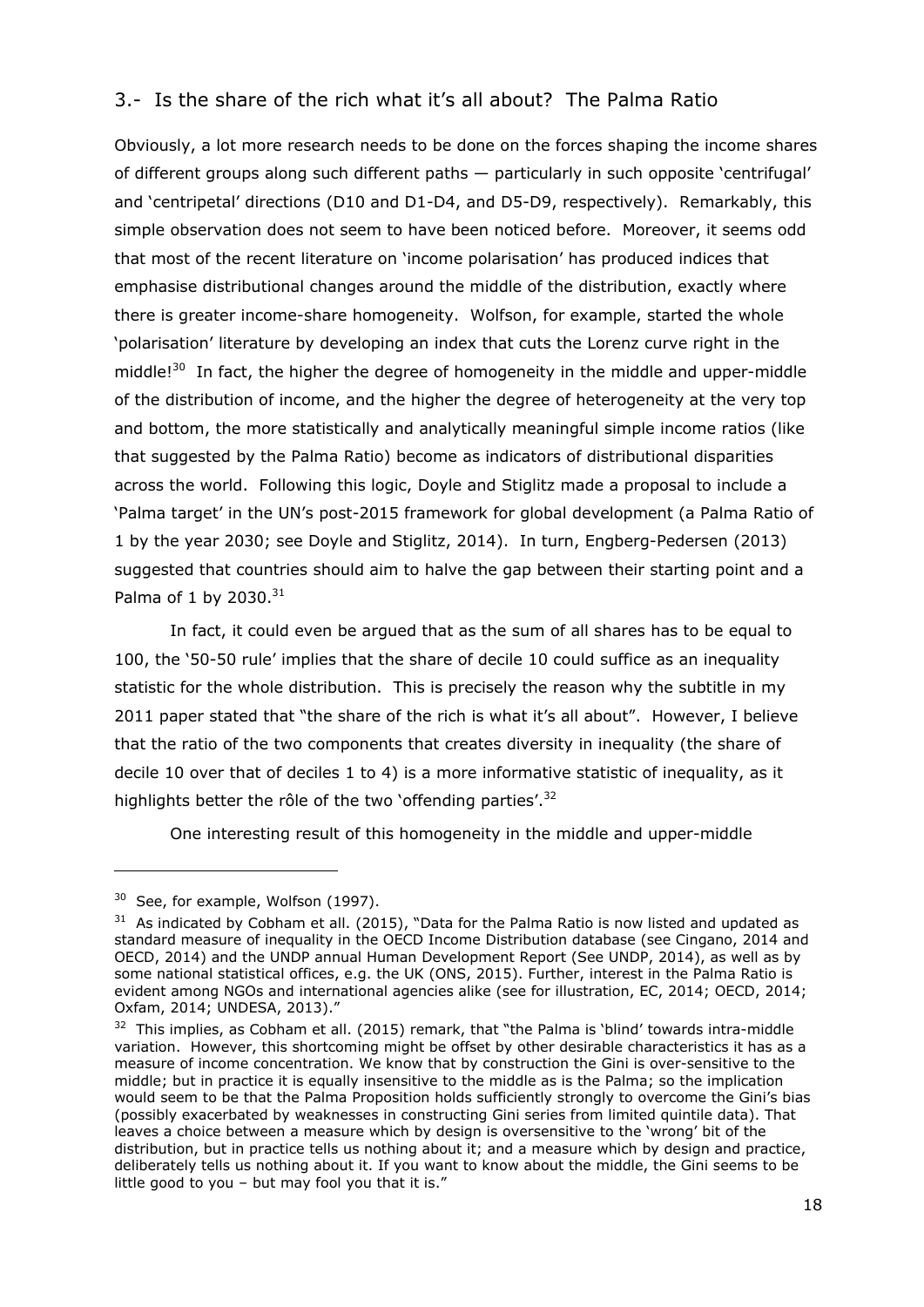regarding the Gini, as Tony Atkinson remarked in his comments on a draft of my 2011 paper, is that if D5-D9 gets half the income, then the Gini coefficient (in percentage points) is 1.5 times the share of the top 10% (in percentage points) minus 15. In this case the Gini has a maximum of 60% (although it may be slightly larger on account of inequality within the groups, since this calculation linearises the Lorenz curve).

Figure 8 shows the inequality-ranking of the 129 countries in the sample according to the Palma Ratio.





● Highlighted countries are those of Latin America and (mineral rich) middle-income Southern Africa. The last two, Namibia and South Africa, are (again) literally off the chart!<sup>33</sup>

The most important stylised fact revealed by Figure  $8 - a$  phenomenon that was not evident in the Gini-ranking of Figure  $1 -$  is that inequality across the world, as measured by this ratio, increases first relatively slowly, and almost linearly, only to switch gear when Latin American countries enter *en masse* (around ranking 100); to then increase rapidly and geometrically.<sup>34</sup> In fact, as the lower arrow in the graph indicates, had the 'steady pace' found in the first 100 countries continued in the last quarter of the sample, the most unequal country in the world today would have posted a Palma Ratio of about 3

<sup>&</sup>lt;sup>33</sup> If one uses the World Bank-WDI dataset (instead of the OECD's), South Africa's 'Palma Ratio' falls to (the still dismal level of)  $7.1 -$  in fact, since the Fall of Apartheid in 1994 and the beginning of democracy, inequality in South Africa has increased among *all* races and geotypes (see Leibbrandt, et al, 2010; and Palma, 2011).

 $34$  The only Latin American country in this sample ranked below 100 is Uruguay (94).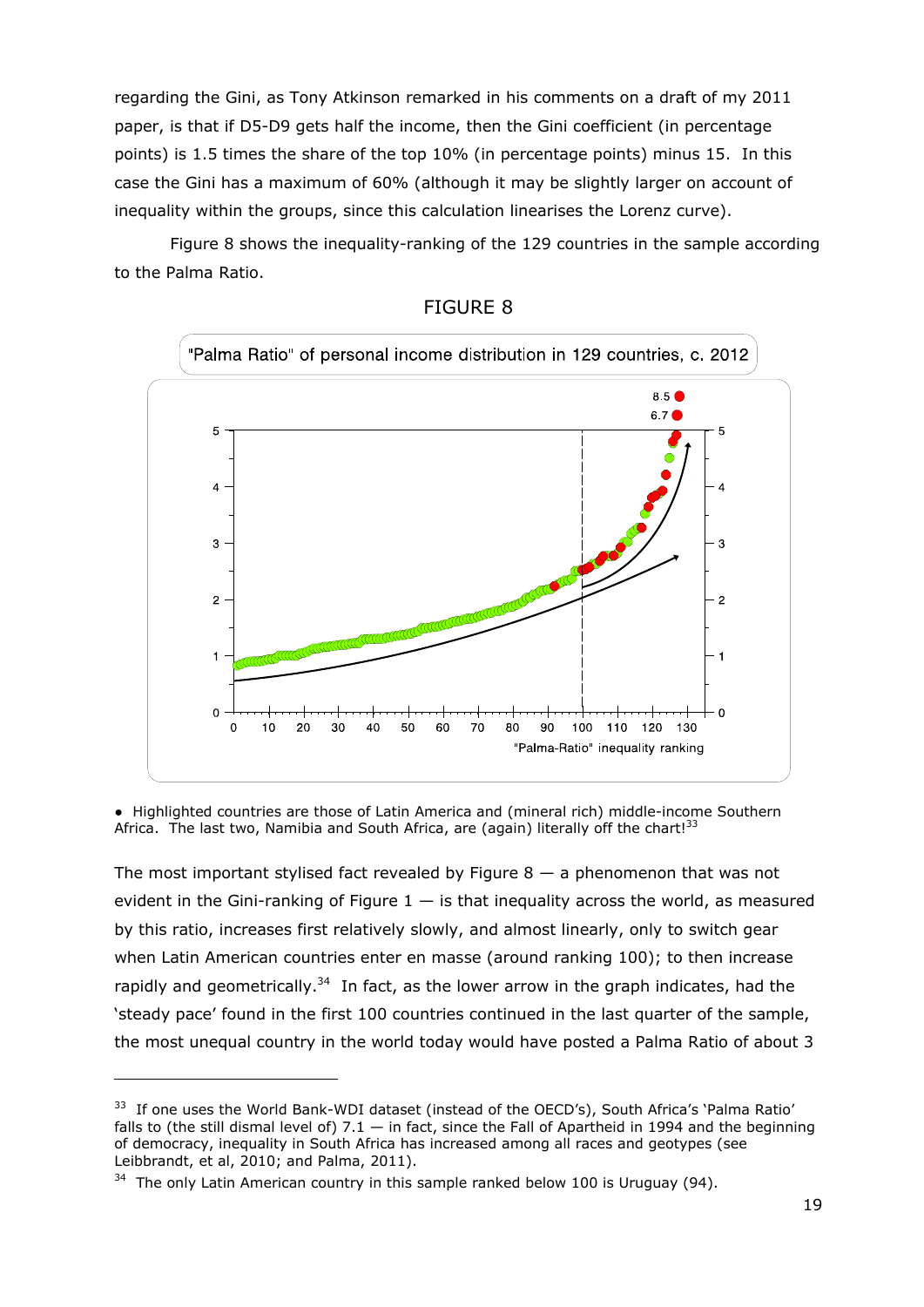rather than one that is nearly three times as much!

#### 4.- Income distribution and education: a more multifaceted relationship?

Among the many analytical issues that need to be re-examined following the detection of this remarkable stylised fact − the distributional homogeneity in the middle and uppermiddle − the intriguing relationship between human capital and income distribution is a prime candidate, as this relationship is likely to be far more complex than the rather straightforward one usually assumed in mainstream economics and UN reports.<sup>35</sup> According to this approach, education — both in terms of equality of opportunities and of overall excellence — is not just one of many variables in the determination of income inequality, but *the* crucial one. However, in all regions of the world (developed and developing, Latin American and non-Latin American), the top income decile is made up of individuals with relatively high levels of education, while those in the bottom four deciles have either relatively little schooling, or (in the more advanced countries) schooling of a very doubtful quality. So why do these two relatively *homogeneously* 'educated' groups (one homogenously 'highly-educated', the other homogenously 'little-educated') have the greatest distributional *diversity* across countries? In turn, if most of the world's educational-diversity (both in terms of quantity and quality) is found among the half of the population between  $D5-D9 - e.g.$  in terms of the share of the population with secondary and (especially) tertiary education  $-$  why does one find extraordinary *similarity* across countries in the shares of national income appropriated by this educationally highly *diverse* group?

 Chile, for example, with a gross tertiary enrolment of no less than 71% (World Bank-WDI, 2015; together with Argentina and Venezuela a country that has the largest tertiary education enrolment among all non-communist and non-ex-communist developing countries in the world), the 30% of its population between D7-D9 are currently only able to appropriate the 7th *lowest* income share in the whole sample (33.7%; with only Namibia, South Africa, Zambia, Rwanda, Central African Republic and Guatemala posting an even lower share). In fact, some countries with income-shares for D7-D9 similar to Chile have rather different tertiary enrolment rates — in fact, some in single digits. That is, Chile, with 71% rate for gross tertiary enrolment, ends up generating an income-share for D7-D9 similar to that of the Central African Republic (with an enrolment of just 3.1%), and Rwanda (7.1%). Perhaps it is time for the "it's all about education" distributive-brigade to go back to the drawing board.

And despite the fall in Chile's overall inequality between 2003 and 2011 (the Gini fell from 0.55 to 0.51, while the Palma Ratio did so from 4.1 to 3.3), the share of D7-D9

 $35$  See, for example, Neal and Rosen (2000). See also ECLAC (2010a and b).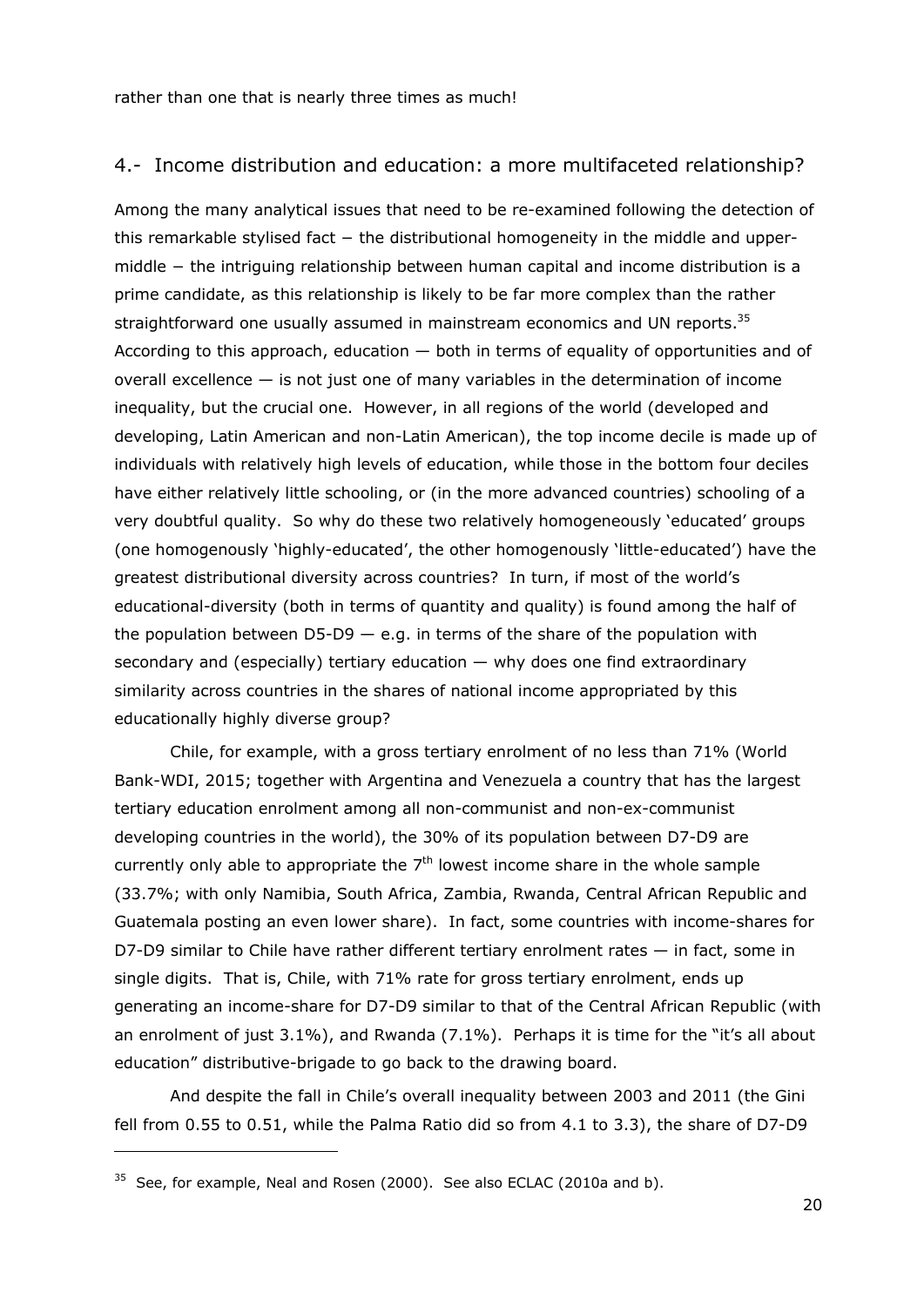remained invariant in its particularly low levels despite the rapidly growing numbers of new graduates entering the labour market. So, in terms of the rôle of education in the distribution of income it is important not to lose sight of the multifaceted nature of the relationship between increased equality of opportunities and of better quality in education, and increased distributional-equality  $-$  and of the fact that education (or any other factor that may be influencing the distribution of income for that matter) can only operate *within specific institutional dynamics*. Needless to say, a lot more work is urgently needed in this challenging area, and one that would recognise properly the huge complexity of the relationship between inequality and education.

# 5.- Why is the mainstream of the economic profession so fixated on changes in the middle of the distribution — and so reluctant to analyse changes at the top?

With the above evidence it is somehow perplexing to find that both the early Washington Consensus' explanation of high inequality ('60s and '70s), and the one developed later in the '90s, were somehow obsessed with blaming 'excess' inequality in Latin America with what was supposedly going on in the *middle* of its distribution. This phenomenon, which characterised for so long most mainstream distributional theories, began to change only very recently thanks to the new tax-based distributional data produced initially by Saez, Piketty and Atkinson (among others). Until then, mainstream theory was surprisingly uninterested in what was going on at the top; as John Kenneth Galbraith once remarked, "of all classes the rich are the most noticed and the least studied" (1977: 44). It now looks as though a certain cat is finally out of a certain bag.

For example, those of my generation will remember the '60s and '70s mainstream hypothesis concerning the supposed inequalising rôle of import-substituting industrialisation (ISI); the emphasis of the analysis was placed in the distortions created by ISI, leading to "labour aristocracies" in regions such as Latin America. This hypothesis was later recycled in the '90s in an attempt to explain away the increased inequality that followed economic reforms; now the focus was on import-liberalisation creating problems such as 'skill-biased technical change'. But the myopic focus was always the same: to explain diversities of inequality across the world the emphasis in the analysis had to be placed on issues explaining (supposed) diversities between the middle and the bottom of the distribution, not those that would help us understand cross-country diversities at the top.

 In the case of the "labour aristocracy" hypothesis, widely invoked by the emerging Washington Consensus of the time, it was argued that one of the main causes of inequality in Latin America was the price distortions associated with ISI. These were supposed to have misaligned the values of marginal productivities across sectors, allowing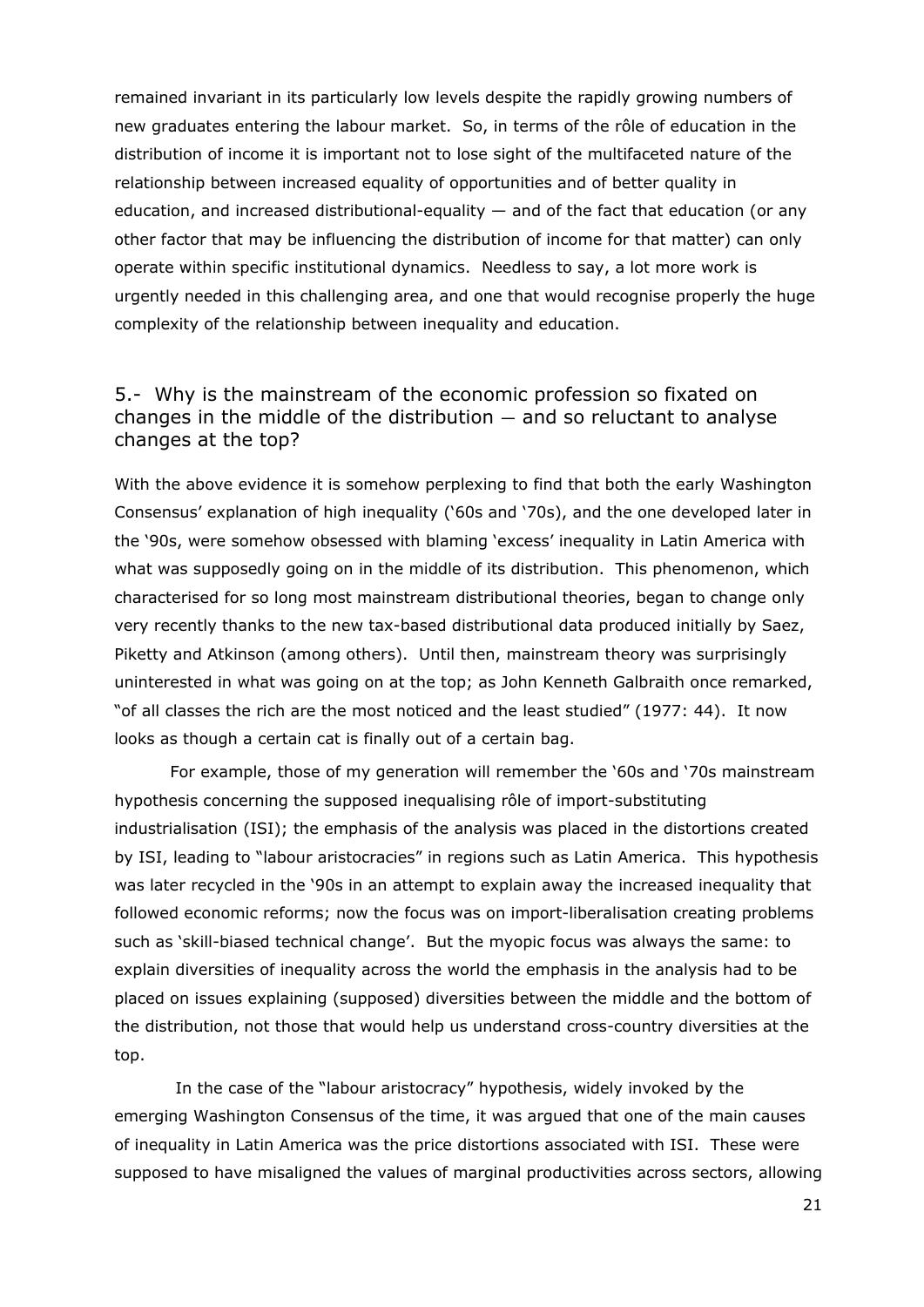for artificially high wages in manufacturing (à la Stolper and Samuelson). That is, wage differentials were much larger than if free trade had predominated.<sup>36</sup> However, there was little then (as now) to differentiate Latin America from the rest of the world  $-$  developing and developed, ISI and non-ISI  $-$  in terms of the income shares among groups that would include 'aristocratic' and 'non-aristocratic' labour. Furthermore, as the case of Chile indicates (see Figure 9), the abrupt end of ISI in 1973 (point number 2 in the graph) had little or no impact on Q3/Q2, an income-share ratio that could be used to proxy wage differentials between 'aristocratic' and 'non-'aristocratic' labour (see line at the bottom of the Figure).

| <b>FIGURE 9</b> |
|-----------------|
|                 |



● **Q** = income-quintiles. **1** = election of Allende; **2** = Pinochet's coup d'état; **3** = the year Pinochet called a plebiscite seeking a mandate to remain in power for another eight years; **4** = first democratic government (centre-left coalition) that took office in 1990 after Pinochet lost his 1988 plebiscite (and was forced to call presidential elections at the end of 1989); **5** = second democratic government (same centre-left coalition, but a return to more 'free-market' distributional policies); **6**-**7** and **7**-**8** = next two governments by the same coalition. 3-year moving averages.

● Source: calculations done by Pamela Jervis and myself using the FACEA (2012) database. Chile is one of the very few countries in the developing world that has a relatively robust set of historical data for such a long period of time — at least for the 'Greater Santiago', where almost 40% of Chile's population live. 2010 was the last year for which data were available.

In fact, Q3/Q2 ended up in 2010 exactly where it started in 1957, even though trade and industrial policies, especially tariffs  $-$  and almost everything else  $-$  could not have been more different (and 'liberalised') by then. The remarkable stability of this ratio between

<sup>&</sup>lt;sup>36</sup> See, for example, World Bank (1987) and Krueger (1983).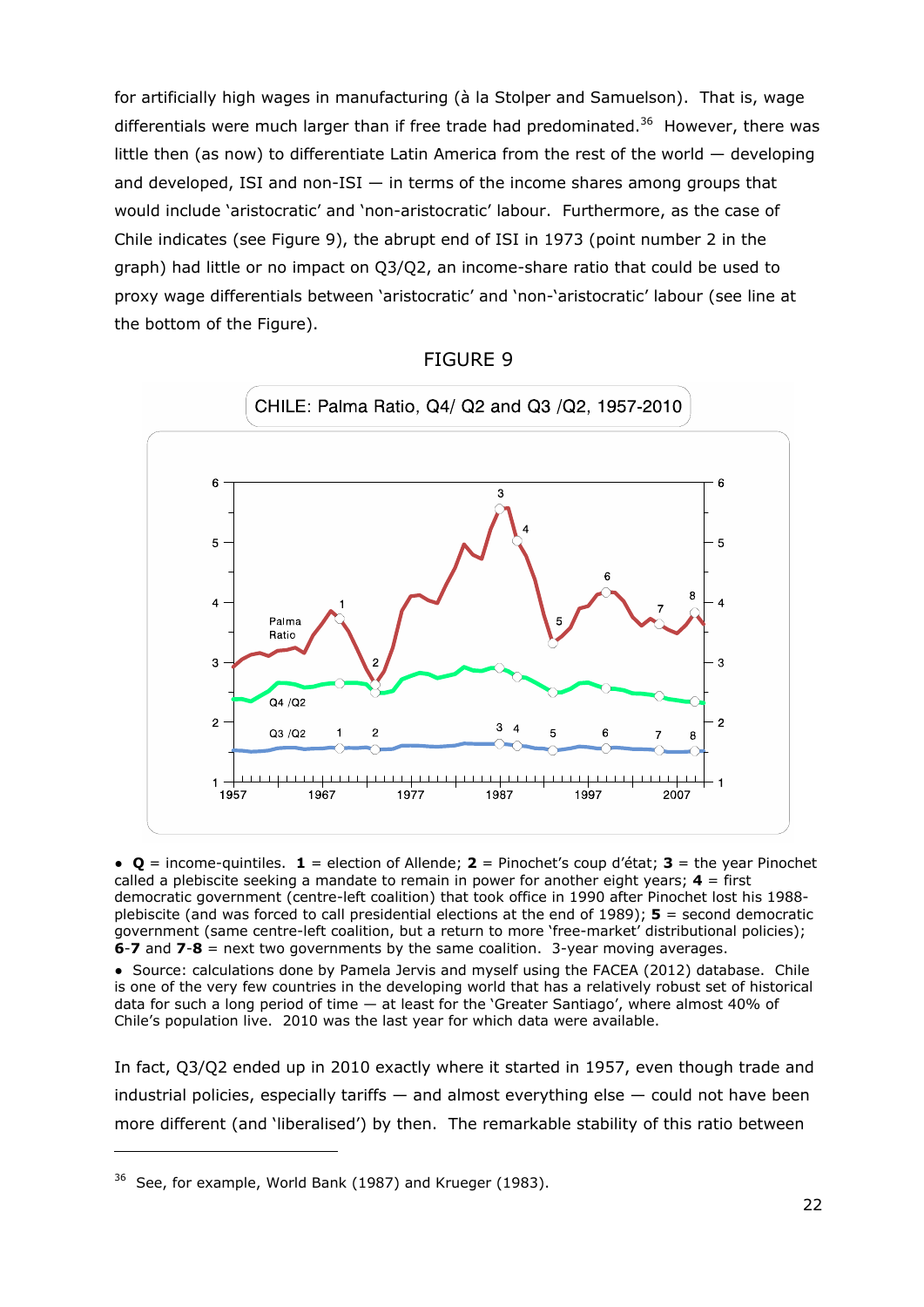the ISI and post-ISI periods (despite the fact that both development strategies took particularly extreme forms in Chile)  $-$  as opposed to what was happening at the tails of the income distribution  $-$  contradicts the above mentioned hypothesis (unless one were to believe that the ISI wage-distortion was immediately and perfectly matched by the post-ISI increased wage differentials due to shortages of skilled labour).

The latter proposition (one that yet again tries to explain high inequality by looking at diversities between the middle and the bottom of the distribution) was developed by many mainstream economists in the post-ISI liberalisation-cum-globalisation era; it was basically a recycled version of the previous (distortions-due-to-ISI vs. an ideal world without ISI) approach. It tried to explain away the (supposedly) unexpected increase in inequality in many developing countries after the implementation of policies aiming at trade and financial opening and neo-liberal economic and political reforms in general. These increases in inequality, following greater integration into the world economy by now 'flexible' economies, were the exact opposite of the unambiguous predictions made by those circling around the Washington Consensus at the time.<sup>37</sup> Hence, it was argued that these (previously unforeseen) neo-liberal-reform-related increases in inequality were taking place because although trade liberalisation had had the highly positive impact of bringing in higher imports of modern capital goods with latest technologies embodied in them, these (regrettably) were intensive in the use of skilled workers − a scarce factor in most LDCs. As a result wage differentials between skilled and unskilled workers had increased, and so had inequalities. However, as is obvious in Figure 9, what really differentiates Latin America's inequality was again not located where skilled and unskilled workers are likely to be located, but more towards the tails of the distribution of income. Then, even if import liberalisation did allow for an increase in the importation of capital goods which introduced new production techniques that made intensive use of skilled labour, evidence suggests that this does not alone account for much of the region's increased inequality after economic reforms.<sup>38</sup>

In fact, assuming that skilled workers  $-$  i.e., those able to handle new technologies — are located as high as Q4, while unskilled ones in the formal sector are probably relegated to Q2, Figure 9 indicates an intriguing scenario: first, during the immediate post-ISI period (a highly inequalising period between 2 to 3 in Figure 9, which was characterised by radical reforms) the Q4/Q2 ratio did actually increase. However, this period was actually characterised by low (instead of high) demand for skilled workers due to remarkably low levels of investment (on average, just 16.9% of GDP), and low levels of imports of new capital goods (see Palma, 2012) — leading to little technological

-

<sup>&</sup>lt;sup>37</sup> See, for example, Lall (1983).

 $38$  Among those that favour this hypothesis, see for example Cline (1997, this book has a very useful survey of the literature). For critiques of this literature, see Krugman and Lawrence (1993), Atkinson (1997), and Paraje (2004).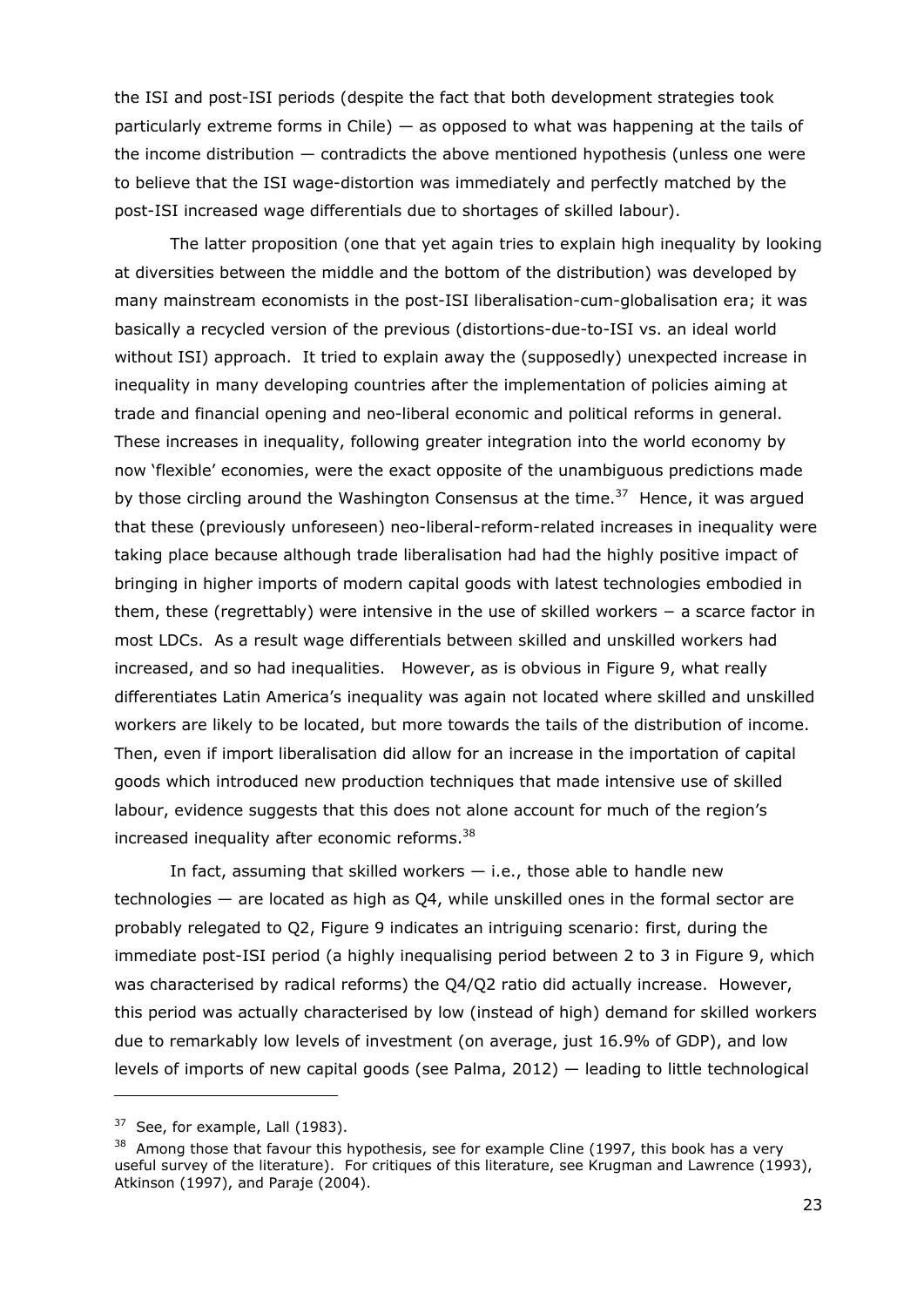change, productivity stagnation (on average output per worker grew just at 0.3% p.a.), and a stagnant or even negative TFP growth (according to how one measures it; see Fuentes, Larraín and Schmidt-Hebbel, 2006). In turn, afterwards — during the less fundamentalist reform-period, which included the return to democracy and the 'roaring' '90s (from 3 to 6 in Figure 9) — wage differentials between skilled and unskilled workers (proxied by Q4/Q2) actually *decreased* from 3.1 to 2.5, despite high demand for skilled workers. This was due to high investment rates (high at least for Latin American standards — 24% of GDP), and high levels of imports of capital equipment, leading to rapid technological change, rapid productivity growth (4.8% p.a.), and particularly high TFP growth (see Ibid.). In fact, even the ratio of the upper-middle (D7-D9) vis-à-vis that of the bottom 40% (a ratio not included in the graph) *fell* from 4.1 to 3.1 during this period of high demand for skilled workers due to dynamic technological change.<sup>39</sup>

 And for the rest of Latin America, blaming inequalities on increased imports of capital goods is even less credible given their appalling investment records since the beginning of economic reforms; for example, in Brazil and Mexico their 2013 level of investment per worker (the last year when data are available) was actually 20% below their 1980 one − and it is not as though that level was particularly high to begin with! Furthermore, in the case of Mexico this is so despite having had one of the highest (if not the highest) levels of FDI per worker in the World. For the whole of Latin America, this statistic fell (on average) 10% during this 33-year period (i.e., in constant 2005 US\$, it fell from US\$ 4,377 in 1980 to US\$ 3,924 in 2013 – commodity price boom and all; see Palma, 2015). During this period, in fast-growing Asia investment per worker jumped 4 times in Korea, 5 times in India, and 26 times in China − the latter showing that in economics one can also have too much of a good thing! No much danger of that happening in Latin America, where the average rate of investment has struggled to reach even 20% of GDP since around 1990 (when most countries of the region opened up their economies to trade and finance). Of this meagre percentage, investment in machinery and equipment contributed less than half of the total (in Brazil, for example, it has amounted to just 6% of GDP since the beginning of economic reforms in 1990). And in all likelihood only about half of that was imported. Not surprisingly, even during the twelve-year period of commodity and financial bonanza after 9/11 and the Fed's reflationary response, GDP growth in Latin America was so mediocre that on the expenditure side five-sixths of that growth was simple expansion of consumption (and of the debt to fund it), and on the product side more than two thirds was simple expansion

<sup>&</sup>lt;sup>39</sup> The real world seems to insist in contradicting the often mechanical reasoning of so much of mainstream economics. The message we get (which we are supposed to have understood since John Stuart Mill) seems to be always the same: no matter what ideological perspective you are coming from, either you are able and willing to take seriously the complexities of social realities, or you may spend the rest of your life just 'delving deeply into the surface of things'.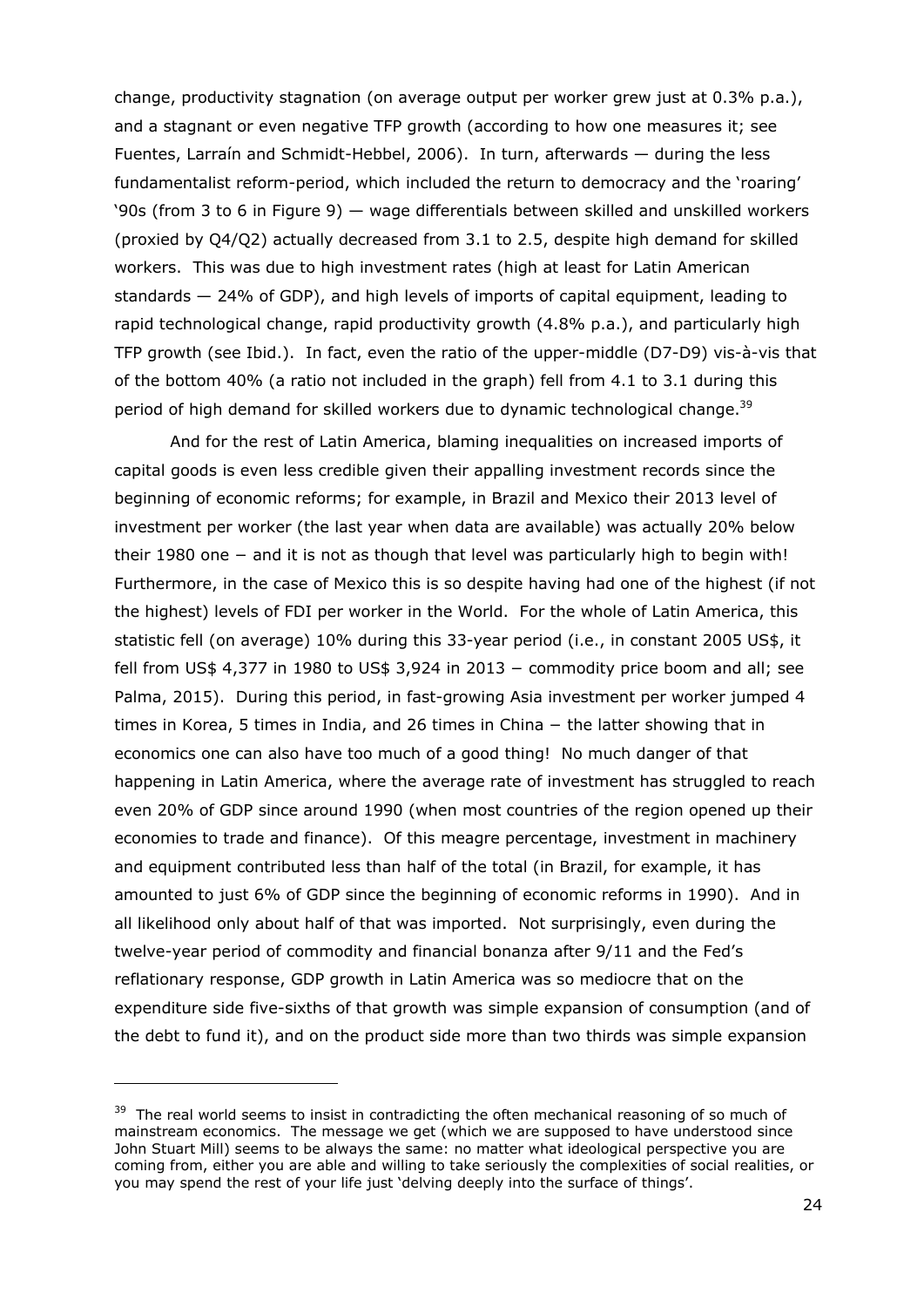of employment (almost entirely in technologically-challenged services and construction; see Ibid.). So, it should not surprise either that in Chile, a country that is so often highlighted as the best performer of the region, the average annual rate of TFP-growth for the last two decades has actually been nil (Ibid). Not precisely a vision of a region struggling to cope with the upheavals of a high-tech modernity!

Therefore, the effects of ISI on inequality during the former period, and of imports of modern capital equipment in the latter one, seem to be far more complex than the above mentioned one-dimensional and reductionist hypotheses — reductionist in the sense of the philosophical position that often characterises mainstream economics, which holds that a complex system is nothing but the sum of its parts, and that an account of it can be reduced to accounts of individual constituents. Figure 9, therefore, indicates that if one really wants to understand distributional change, rather than continue to be distracted by the middle of the distribution of income and wage differentials among production workers, it would be much more productive to focus on the tails, especially the top one — as the work of Saez, Piketty and Atkinson (among others) has done, as my 2011 paper tries to do  $-$  and the resulting Palma Ratio highlights  $-$ , and as Piketty's latest remarkable book (2014) does again. So, let's not just 'notice the rich', but concentrate instead on the study of how they manage to appropriate such diverse shares of national income across the world, and why do they do such different things with their shares afterwards.

 Obviously, the 'usual suspects' won't like if the mainstream analytical focus turns to them,<sup>40</sup> but as long as the share of the middle and upper-middle remain relatively homogenous across countries, we have little choice but to keep reminding ourselves of what I believe to be the most fundamental of all distributional stylised-facts (which, as mentioned above, I highlighted in the sub-title of my 2011 article): "the share of the rich is what it's all about". And if one not only wants to understand why inequality is so diverse across the world, but also get closer to the understanding of why growth is also so dissimilar, what we should write in our notice-boards is: "It's all about the share of the rich, and what do they do with it".

-

<sup>&</sup>lt;sup>40</sup> Piketty's recent visit to Chile highlights this point: right-wing economists and political commentators spared no effort and expense to criticise his emphasis at analysing what was going on at the top of the distribution (sometimes even in abusive terms); see for example http://www.elmercurio.com/blogs/2015/01/17/28610/Estamos-o-no-hasta-el-Piketty.aspx.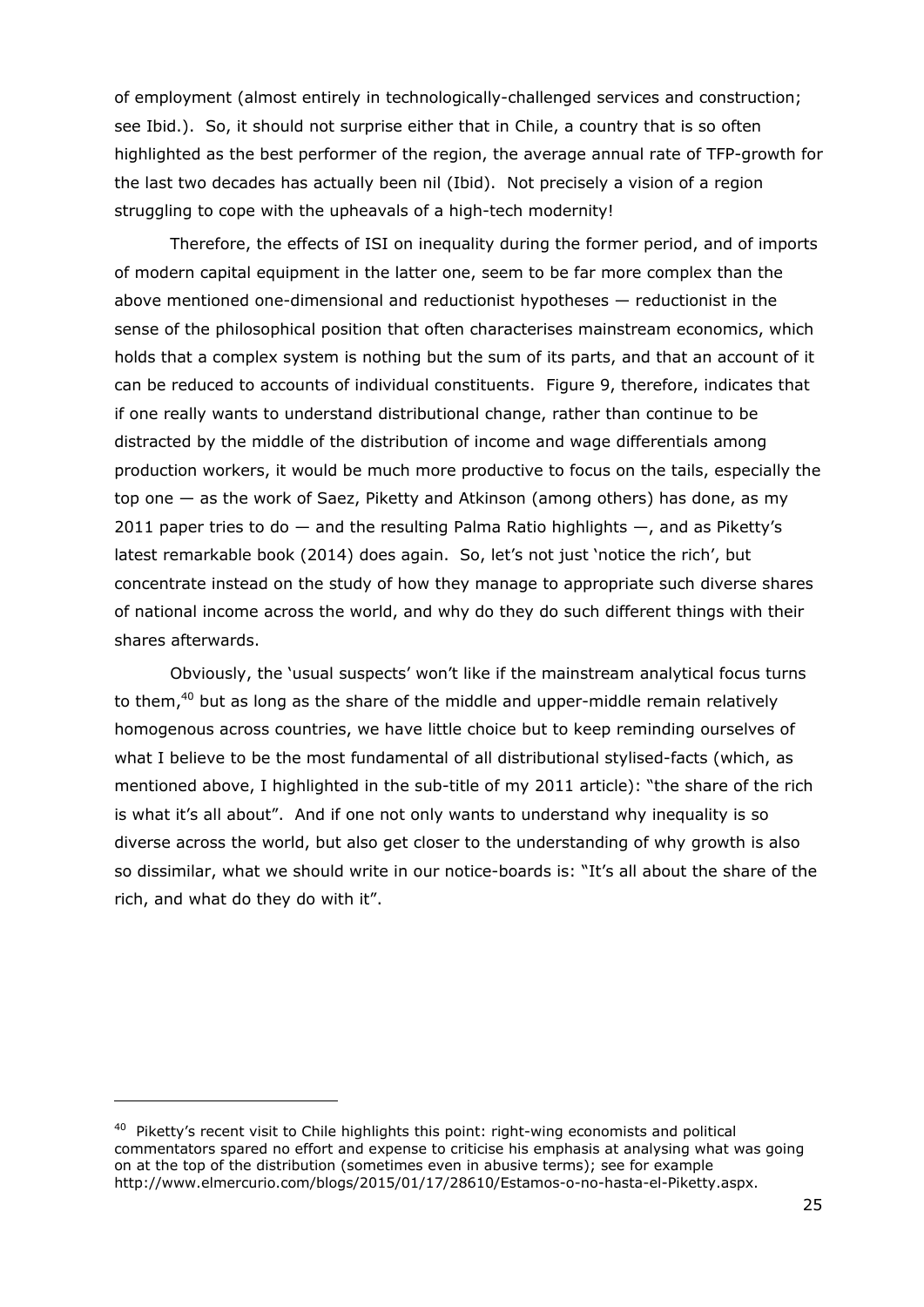6.- Why is inequality still so extreme in Latin America, and why is it getting even more obscene in South Africa? How does it affect growth?

When one wants to study the causes and consequences of extreme inequality, there is an obvious place to start: Latin America. However, due to problems of space in this section I can only (and briefly) analyse three of the many issues that are at play in them.

# 6.1.- Is there a 'ratchet effect' in action?

In Latin America there seems to be a tendency towards an inequalising 'ratchet effect' following (unfortunately rather common) negative distributional shocks; see Figure 10.





● From 1 to 8 and source as in Figure 9. 3-year moving averages. Black (horizontal) lines are harmonic means between the pre- and post-Pinochet periods (i.e., between 1957 and the *coup d'état* in 1973; and the return to democracy and 2010).<sup>41</sup>

The evidence of the dataset available for this period of over half a century points in the direction of a 'distributional ratchet' effect. This seems to result from the fact that in Latin America improvements in inequality have tended to be temporal (e.g., from 1 to 2, and from 3 to 5), while deteriorations have tended to have more permanent effects (from 2 to 3, and from 5 to 6). In other words, the dice is loaded in the sense that the rich tend

 $41$  Remember that we have to stick to Chile owing to lack of systematic historical data for other Latin American countries (or South Africa).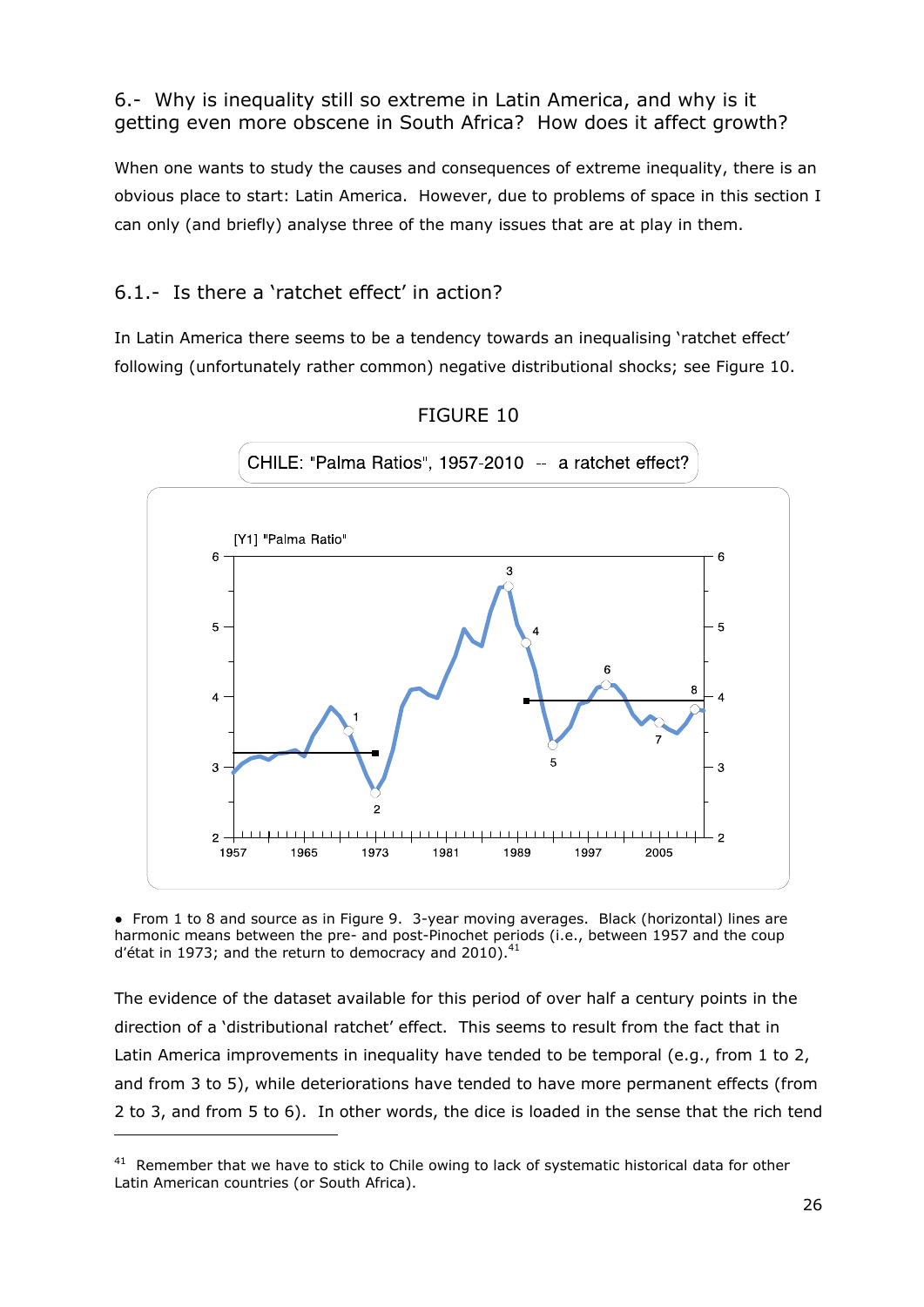to be more capable than the poor at making their gains more permanent. That is, the well-known restrained ability of human processes to be reversed once certain things have happened seems to apply only to increases in inequality.

Brazil seems to be another example of this negative 'distributional ratchet' effect, though there are no data as systematic as that for Chile to prove this; the evidence that exists (mostly thanks to Albert Fishlow; see for example Fishlow, 1972) also indicates that the huge deterioration in the distribution of income that took place immediately after the 1964 coup remained in place almost unchanged for the next forty years! So, although Brazil has apparently been moving in the right direction in the recent past (unlike South Africa), it has a long way to go to get to the levels of inequality found in that country pre-1964. $42$  In fact, according to its Palma Ratio (based on household surveys) it still ranks today as the  $120<sup>th</sup>$  most unequal country in this sample of 129 countries. As is often the case, perhaps too many bottles of champagne have been opened prematurely; and from a political point of view, as a result of the small improvements that have taken place among the bottom 40%, inequality has lost what for Wittgenstein was the key requirement needed for success in policy matters: a sense of urgency. As a result, the need to do something here and now about the distribution of income has dropped massively in the list of priorities in comparison to poverty reduction. And as the experience of Chile shows, in a middle-income country one can reduce poverty significantly without affecting the distribution of income.<sup>43</sup>

What has happened in the past in Chile and Brazil in terms of their 'ratchet effects' makes me wonder how sustainable really are the recent relatively minor improvements in inequality in some countries of the region (which are only statistically significant if one uses the traditional, but somehow unambitious, 'α'). As mentioned above, evidence suggests that in Latin America those that benefit from reduced inequality are nowhere near as capable of retaining their gains as are those who benefit from increased inequality

 $42$  Although Brazil's progressive social policies (such as rising the minimum wage significantly, its efforts to increase the formalisation of jobs, and its "Bolsa Familia" subsidy to the poor) has succeeded in increasing the share of the bottom 40%, there is still a huge controversy regarding what is happening at the top. For example, according to Forbes (2014), since the Workers' Party took office in 2003, the number of millionaires, centa-millionaires and billionaires (as defined by Forbes) have increased by 273%, 274% and 256%, respectively. In 2013, for example, according to this Report one additional person became this type of millionaire (an individual with US\$ 30 million or more in terms of net assets, excluding their principal residence) every 27 minutes — in a country with a remarkably sluggish economy. Also, the already mentioned study of income distribution based on tax records (Medeiros, et al., 2014) shows not only a much larger concentration of income at the top than studies based on other sources, but also one that has been actually rising (as opposed to what household surveys say).

<sup>&</sup>lt;sup>43</sup> This became evident during the first 16-years of the centre-left coalition that followed the return to democracy in 1990 (la 'Concertación'). While poverty rates were cut by more than half (from about 40% to less than 20% of the population), the Gini stood immobile. Basically, when high middle-income countries define poverty in such an unambitious way as they do in Latin America, programmes of poverty reduction are so cheap that they can be carried out easily without affecting the bulk of the distribution − in Brazil, for example, the rather effective "Bolsa Familia" programme has had an annual cost of approximately just 0.5% of GDP (Fiori, 2010).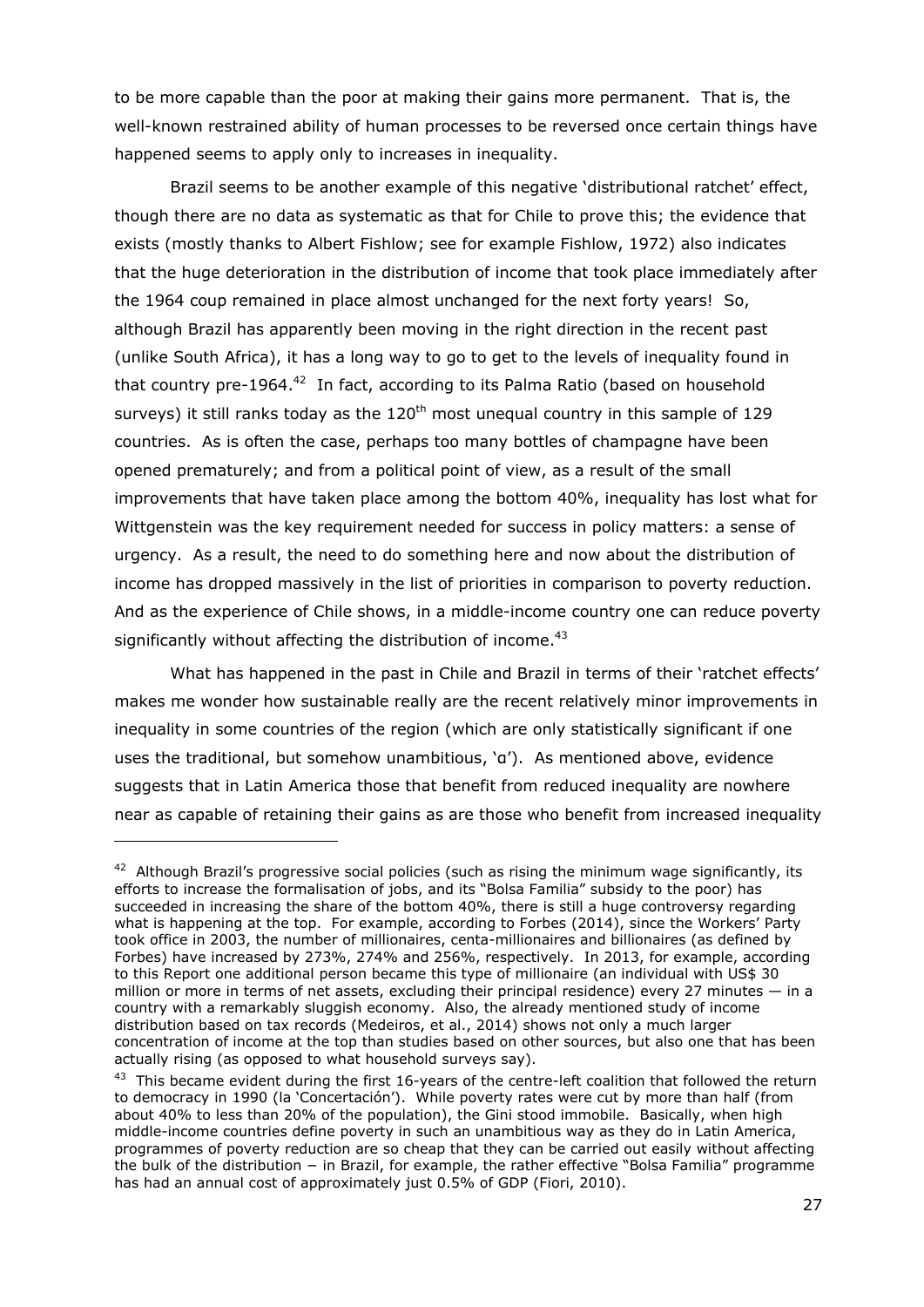when, sooner or later, the pendulum swings in the opposite direction.<sup>44</sup> The current economic and political crises in Brazil will be a good test of this ratchet effect hypothesis in terms of indicating the capacity of the poor to hold on to their previous gains.

# 6.2.- Is the top 10% in Latin America — and Southern Africa — unique?

When Tony Atkinson read an early draft of my 2011 paper, his first question was whether I thought that the top 10% in Latin America is just simply better at getting a higher proportion of national income than most, or whether they are a different kettle of fish altogether. The uniqueness of Latin America's and Southern Africa's political settlement and distributional outcomes becomes evident in Figure 11, when the Palma Ratio is tested as dependent variables against income per capita.



# FIGURE 11

● **ZA\*** = South Africa's actual 'Palma Ratio' is 8.5. The regression has four intercept dummies: Southern Africa (South Africa and Namibia), Eastern Europe and the former Soviet Union (EE, EE\*, FSU and FSU\* — line **5**), Qatar, and the EA1\* (Hong-Kong and Singapore). It also has three slope dummies (LA\*, line **1**; LA, line **2**; and SS-A, line **3**). Line **4** = base regression. All parameters are statistically significant at the 1% level (i.e., pretty unlikely to have occurred by chance). This regression has only one main explanatory variable (GDP pc squared), because if GDP pc is also included both explanatory variables become not-significant even at the 5% level (and if only one is included, GDP pc squared is the one that is more significant and meaningful). 't' statistics are based on 'White's heteroscedasticity adjusted standard errors'. The  $R^2$  of the regression is 69%. Regional dummies are reported only within the GDP per capita range of its members (and the base

 $44$  For a detailed analysis of this issue, see Appendix 1 in my 2011 paper.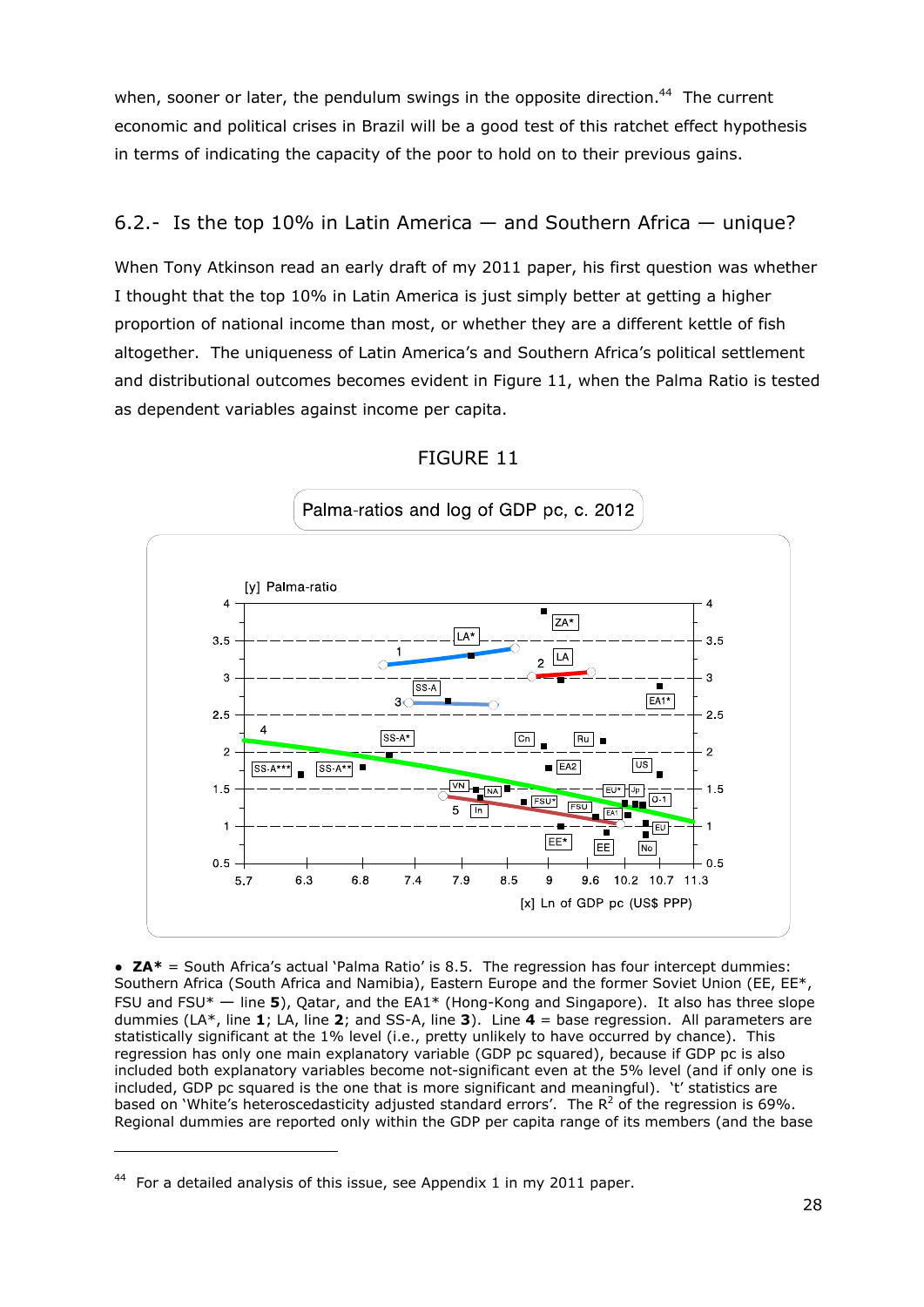regression is also reported only within the range of the sample).

● Acronyms and sources as in Figures 1 and 2.

Taking into account the usual structural instability of this type of cross-country regressions, Figure 11 shows that the result of such an exercise produces a regression which indicates that SS-A, LA\*, LA and ZA are following their own unique inequality-paths — proxied here by their highly significant dummies (an intercept one for South Africa and Namibia, and slope ones for the other three groups). These countries are not only highly significantly more unequal, but they even seem to be moving in a different direction altogether — with Hong-Kong and Singapore apparently catching up with them. Moreover, South Africa and Namibia (and in all likelihood Botswana as well), with their Palma ratios of 8.5 and 6.7, are (literally) beyond the pale of this graph.<sup>45</sup>

However, it is important to emphasise that the regression in Figure 11 is simply meant to be a cross-sectional *description* of cross-country inequality differences, categorised by GDP per capita. That is, they should not be interpreted in a 'predicting' way, because there are a number of difficulties with a curve estimated from a single cross-section — especially regarding the homogeneity restrictions that are required to hold.<sup>46</sup> This is one reason why the use of regional dummies is so important, as they can provide crucial information regarding the required homogeneity restrictions — and their evidence points in a different (heterogeneous) direction. Hence, regional dummies are reported only within the income per capita range of its members.

In the regional dummies there are two opposite paths. In one, Latin America, but especially LA\*, inequality gets, on average, slightly worse as countries achieve higher income per capita (lines 1 and 2), even though some countries in Latin America have already reached high middle-income level status. At the same time, highly unequal SS-A (countries in Sub-Sahara with a GDP pc above US\$ 2,000 — line 3) seem to be copying not only Latin American-style football, but also other less pious features of the region. The other path, followed by Eastern Europe and the former Soviet Union (EE, EE\*, FSU, and  $FSU^*$  — line 5), is characterised by inequality getting, on average, systematically better as countries have higher income per capita. However, it is important to emphasise that this downwards slope  $-$  as well as that of the base regression  $-$  does not necessarily mean that the distribution of income within *individual* countries is currently improving as they get richer; it only means that although the distribution of income within many of these countries is currently deteriorating, we still find today as a stylised fact that the richer the country the lower the level of inequality (as a group).

As the relationship between inequality and income per capita is not homogenous

 $45$  As mentioned above, the last reported data for Botswana is from 1994 (therefore, not included in this sample); these data shows a Palma Ratio of 5.7.

<sup>&</sup>lt;sup>46</sup> See Pesaran, Haque and Sharma (2000).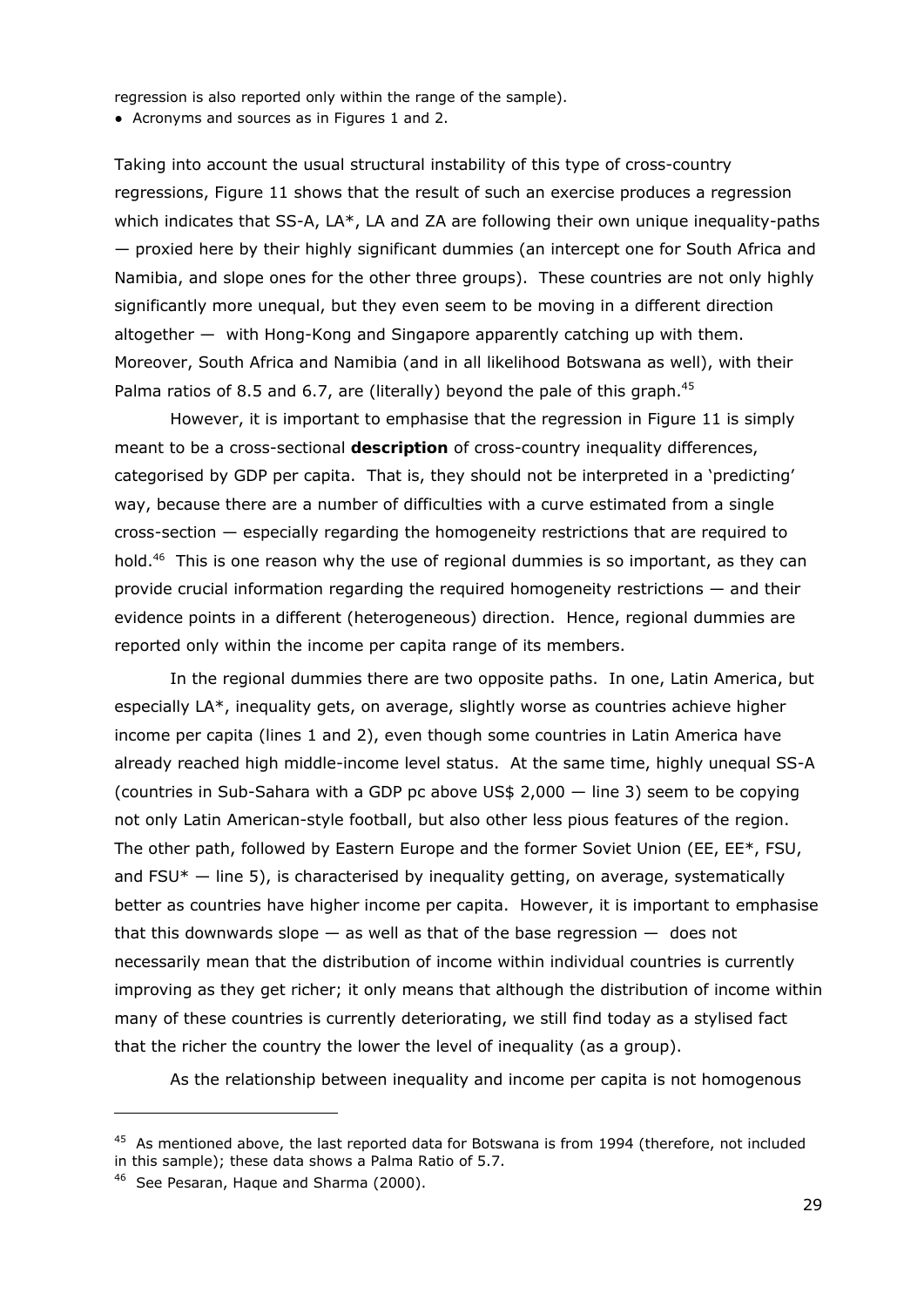across regions and countries, the homogeneity restrictions that are required to hold in a cross-section for 'prediction' are visibly not fulfilled. Therefore, not only analytically but also statistically there is no reason to expect that Latin America and Southern Africa will improve their remarkable inequality simply because their income per capita increases  $$ i.e., this is likely to occur simply because this is what happened in other countries in the past.

However, as is often the case, when work of this nature produces such statistically interesting and significant results, this "[...] involves the evolution of knowledge as well as ignorance" (Krugman, 2000). Is the cross-sectional-scenario that emerges from Figure 11 really the most appropriate way in which to represent the geography of inequality across the world? What about if the Sub-Saharan African countries with a GDP pc below US\$ 2,000 (i.e., SS-A\*\*\*, SS-A\*\* and SS-A\*) are best represented differently than by the base regression of Figure 11? For example, what about if what they have in their horizon is what is happening in richer Sub-Sahara (SS-A), Southern Africa and Latin America rather than the rest of the sample? Closer inspection of the data (following what is already indicated in Figure 2 to 4) seems to suggest that a different narrative regarding Sub-Saharan Africa, Southern Africa and Latin America is not just possible, but in fact likely to be more accurate − see Figure 12.





● Acronyms and sources as in Figures 1 and 2.

Figure 13, in turn, illustrates the cross-sectional representation of this new scenario.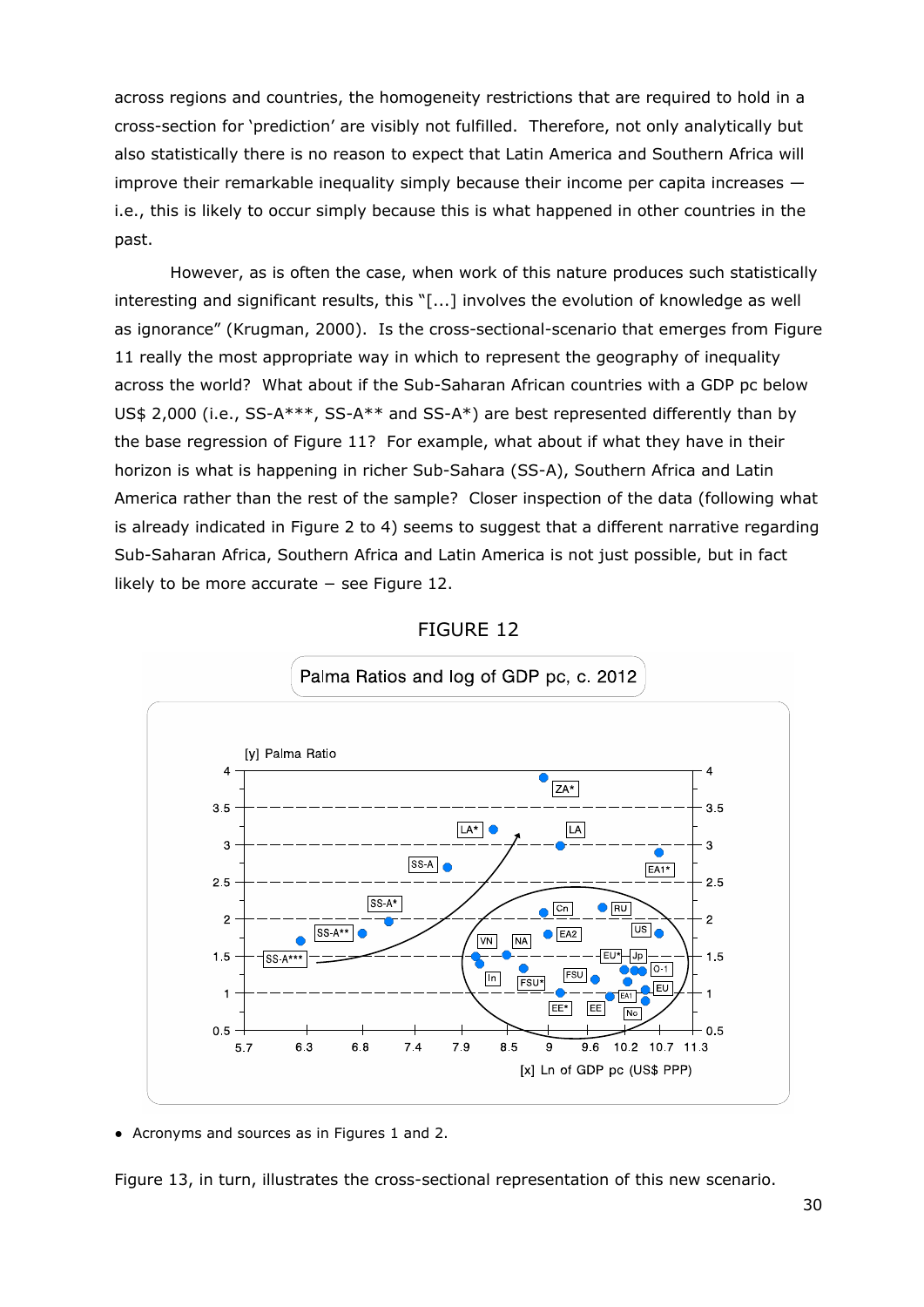#### FIGURE 13



• The regression now has three intercept dummies: Eastern Europe and former Soviet Union, excluding Russia (EE, EE\*, FSU and FSU\* — line **4**), Qatar, and the EA1\* (Hong-Kong and Singapore). It also has two slope dummies (on the GDP pc square variable); one includes all four groups of Sub-Saharan African countries (SS-A\*\*\*, SS-A\*\*, SS-A\* and SS-A), as well as Southern Africa (including South Africa and Namibia), and Latin American countries with a GDP pc below US\$8,000 (LA\*) — line **1**. The other represents the rest of Latin America (LA — line **2**). Line **3** is the base regression. All parameters are statistically significant at the 1% level (in this regression, GDP pc and GDP pc squared are included as main explanatory variables). 't' statistics are based on 'White's heteroscedasticity adjusted standard errors'. The  $R^2$  of the regression is 67%. Regional dummies are reported only within the GDP pc range of its members. The base regression is reported from Bangladesh to Norway (i.e., the whole span of the non-Sub-Saharan Africa sample, except for Ethiopia and Nepal on the low GDP pc side, and Qatar one the other side).

● Acronyms and sources as in Figures 1 and 2.

1

What a statistical paradox. Two such different econometric scenarios as those of Figures 11 and 13 have practically the same statistical support in the sample (at least in terms of  $R<sup>2</sup>s$  and high significance of all parameters).<sup>47</sup> And in this new "two parallel universes" narrative (Figure 13), the answer to Tony Atkinson's question seems straightforward: yes, Sub-Saharan African, Southern African and Latin American oligarchies seem to be a different 'social organism' altogether. One could even borrow a metaphor from the Darwinian concept of "living fossils" — both in the sense that these oligarchies do not

 $47$  All parameters are statistically significant at the 1% level. A good example for my econometric lectures, section "why should one always be careful when interpreting econometric results". Econometrics is all about competing specifications, and sometimes, for all practical purposes, there can well be a draw! However, as the second equation does not fully nest the first, the comparison is more complicated than what one would like.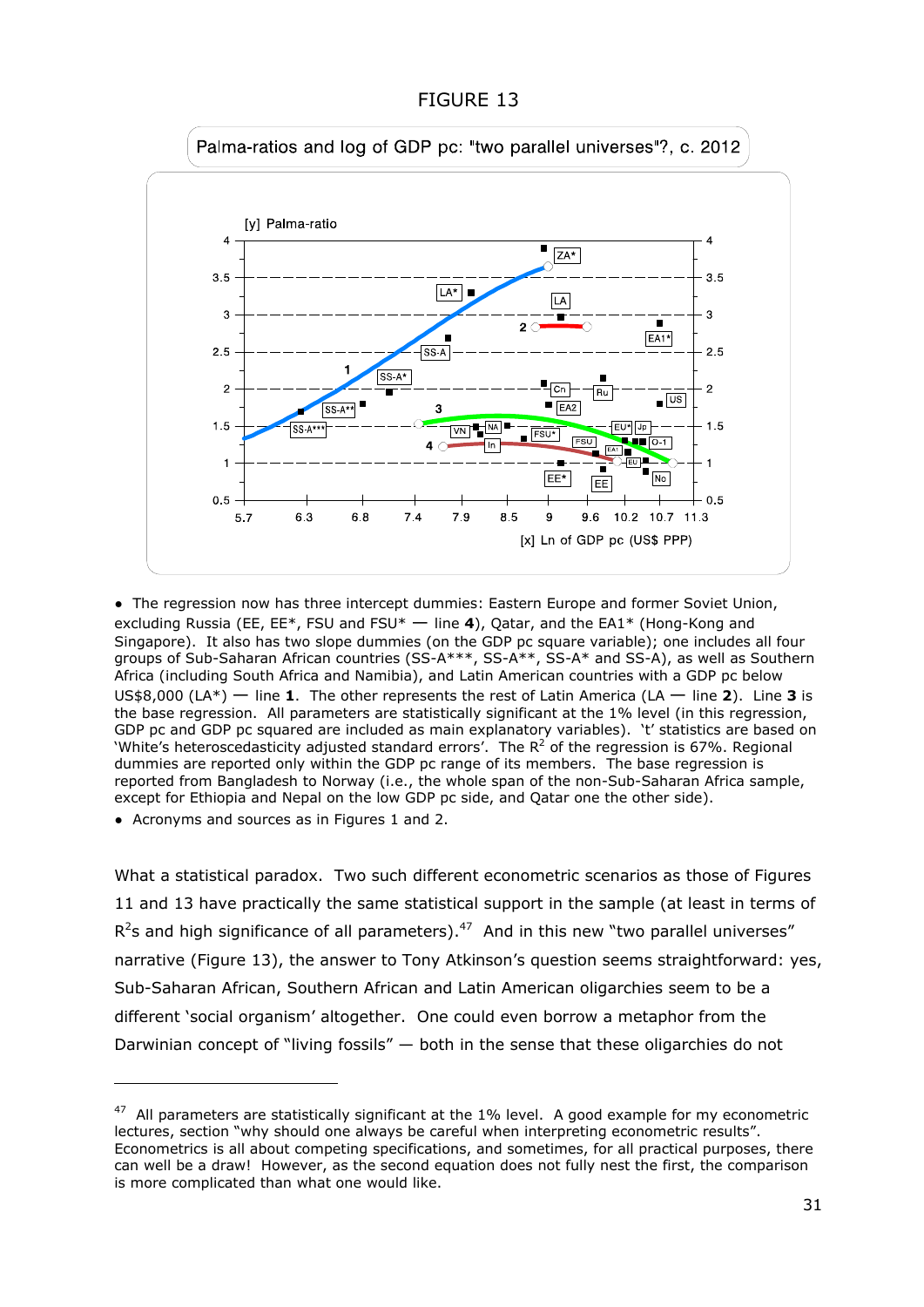seem to have close 'living relatives' in other regions of the world (other than in the Middle-East, and lately in  $E41^* - i.e.,$  Hong-Kong and Singapore), and that they appear to be similar to social and political 'organisms' otherwise only known to us from the study of (social and political) fossils from the past history of more advanced economies — when their wealth and income inequality was extreme and persistent, a phenomenon that lasted until about the First World War.*<sup>48</sup>* In other words, these odd 'species' (anomalous oligarchies) may only be in existence today because they have been exposed to less severe competition from below, and/or they are probably better equipped than oligarchies in other regions in the world to resist major social and political evolutionary upheavals. As mentioned above, in some of these countries many economic and political institutions have changed with the onset or the return to democracy (in some even significantly), but the underlying distribution of political power has not (or not in a major way from the point of view of inequality) — and neither have the narrow interests of the élite (even when there are new members). In fact, the unique comparative advantage of these oligarchies seems to lay precisely in being able to use different institutions (sometimes quite astutely) to achieve their fairly immutable goals.*<sup>49</sup>* As emphasised above, few oligarchies in the world seem to have such skills in their struggle for the 'persistence of élites' despite significant institutional change.

At the same time, Latin American and Southern African distributional outcomes are so extremely unequal that they seem to provide little evidence in support of Pigou's law of "diminishing marginal utility", or "less intense wants" at work, at least as far as income distribution (or status, power, or greed) is concerned. That is, not much evidence of 'diminishing returns' here; perhaps not least because (as a brilliant Argentinean cartoonist has put it) "it's become so outrageously expensive to be rich nowadays!" So, perhaps Adam Smith was closer to the mark when he said that as far as issues such as income distribution are concerned, "[...] it is the vanity, not the ease, or the pleasure, which interests us." (1759). Vanity indeed. And as Nietzsche reminded us, "vanity is the fear of appearing original: it is thus a lack of pride, but not necessarily a lack of originality".*<sup>50</sup>*

<sup>48</sup> See Piketty (2014, chapter 10). According to Darwin, "living fossils [...] like fossils, connect to [...] orders now widely separated in the natural scale. [... but] they have endured to the present day from having [...] been exposed to less severe competition". (1859)

 $49$  See also Arantes (2007); and Oliveira (2003).

<sup>50</sup> *The New York Times* reported recently on a meeting with a Chilean businessman, describing him in the following way: "With his custom-designed Zegna suits, pink tie with matching Brioni handkerchief and colored diamond cufflinks [...] [he] boasted of having five Hummers, a private jet, a Caribbean island getaway, a wristwatch designed for him by Cartier at the request of Prince Albert of Monaco, even a Rolls-Royce Phantom Drophead convertible [for which] he paid \$2.2 million [...]. [Also] he paid more than \$400,000 to be the first South American to travel into space as part of Richard Branson's Virgin Galactic tour [...]. He built a large home overlooking Santiago with 24-carat-gold-trimmed tiles in the swimming pool. He threw outlandish parties, including a 15th wedding anniversary celebration last November that cost \$4 million and involved 600 entertainers, including Brazilian carnival dancers, and the musical acts Donna Summer and Air Supply. [...] he was now considering offers from companies to buy a majority of his mining assets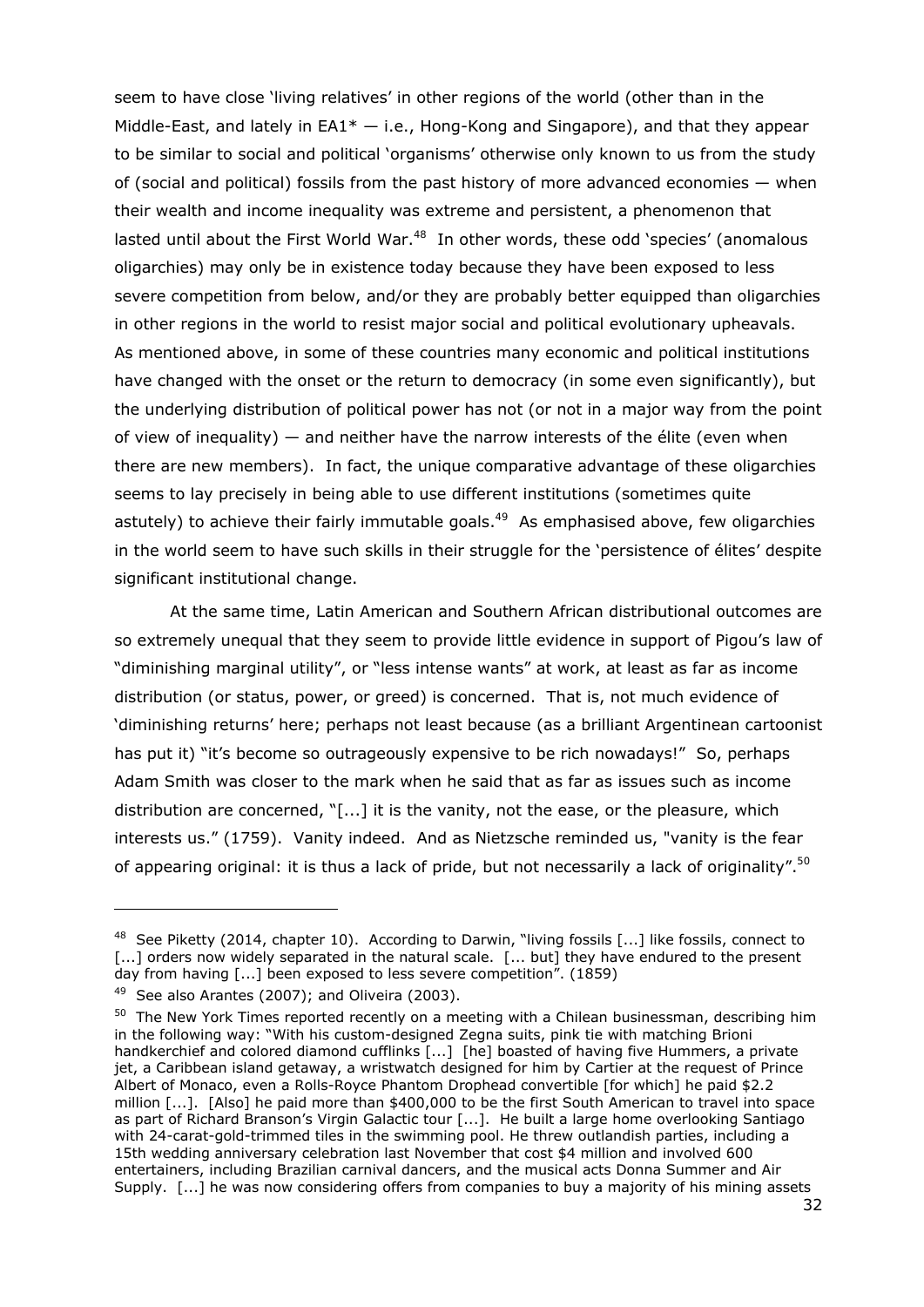Nearly a century ago, the Spanish philosopher José Ortega y Gasset stated that "[many in Latin America] have a narcissistic tendency to use reality as a mirror for selfcontemplation" (1918). He was struck to find "so many self-satisfied individuals"  $-$  a phenomenon that for him was a major obstacle for progress, as "[...] human history is the product of discontent" (Ibid.). Perhaps there is no better way to summarise what is wrong with Latin America's élites and with the current political settlements and distributive outcome than Ortega's observations, as (for reasons beyond the scope of this paper) with the new neo-liberal ideological, political and economic paradigms in vogue in the region, these regional features have been revitalised with a vengeance.*<sup>51</sup>*

 And let's remember: the unremitting trend towards increasing inequality found in the left-hand side of Figure 13 *has little or nothing to do* with the share of the middle or upper middle of the distribution. Except for South Africa and Namibia (and probably Botswana), all groups qualify or are at the edge of the '50-50 rule'. So, it's all in the tails! For example, the already mentioned tax-return data confirm this inequality 'uniqueness': in Chile (in round figures) the top 1% is able to appropriate 33% of national income, while the top  $0.1\%$  gets 20%, and the top  $0.01\%$  gets 12% of the total − while their counterparts in Korea were only able to appropriate 12%, 4% and 2%, respectively. And very recent (although preliminary) data for Brazil indicates that the top 1% manages to appropriate nearly 29% of national income. Given the apparent capacity of the middle and upper middle to defend their half, it's the bottom 40% that needs to be squeezed accordingly.

 Basically (and with a nod to James Bond), for most oligarchies in Latin America, Southern Africa, and increasingly so for those of higher income Sub-Sahara as well as the US (and some other OECD countries, especially the Anglophone ones) the new family motto should be: "The World Is Not Enough" — as they move into a distributional outer space, propelled into dark matter by their insatiable greed, while finding their neoliberal ideology most helpful in this endeavour (as it facilitates the rationalisation of their highly inefficient greed).

It is also important to remember that the share of the rich in Latin America's national income is so much higher than those of many other middle-income countries such as those found in North Africa, the second-tier NICs, the former Soviet Union, and Eastern Europe (among others) — even though these middle-income countries often have even more markets rigidities; often have prices, institutions and social capital that are

<sup>[</sup>because] "I am not so happy working so much, it's very stressful," he said."

<sup>(</sup>http://www.nytimes.com/2010/11/20/world/ americas/20chile.html). The common moaning among the Latin American élite that "work is so stressful" reminds me of Groucho Marx's assertion: "Money frees you from doing things you dislike. Since I dislike doing nearly everything, money is handy."

<sup>&</sup>lt;sup>51</sup> For an analysis of this issue, and of the main features of what I call the "Anglo-Iberian" neoliberal paradigm, see Palma (2010).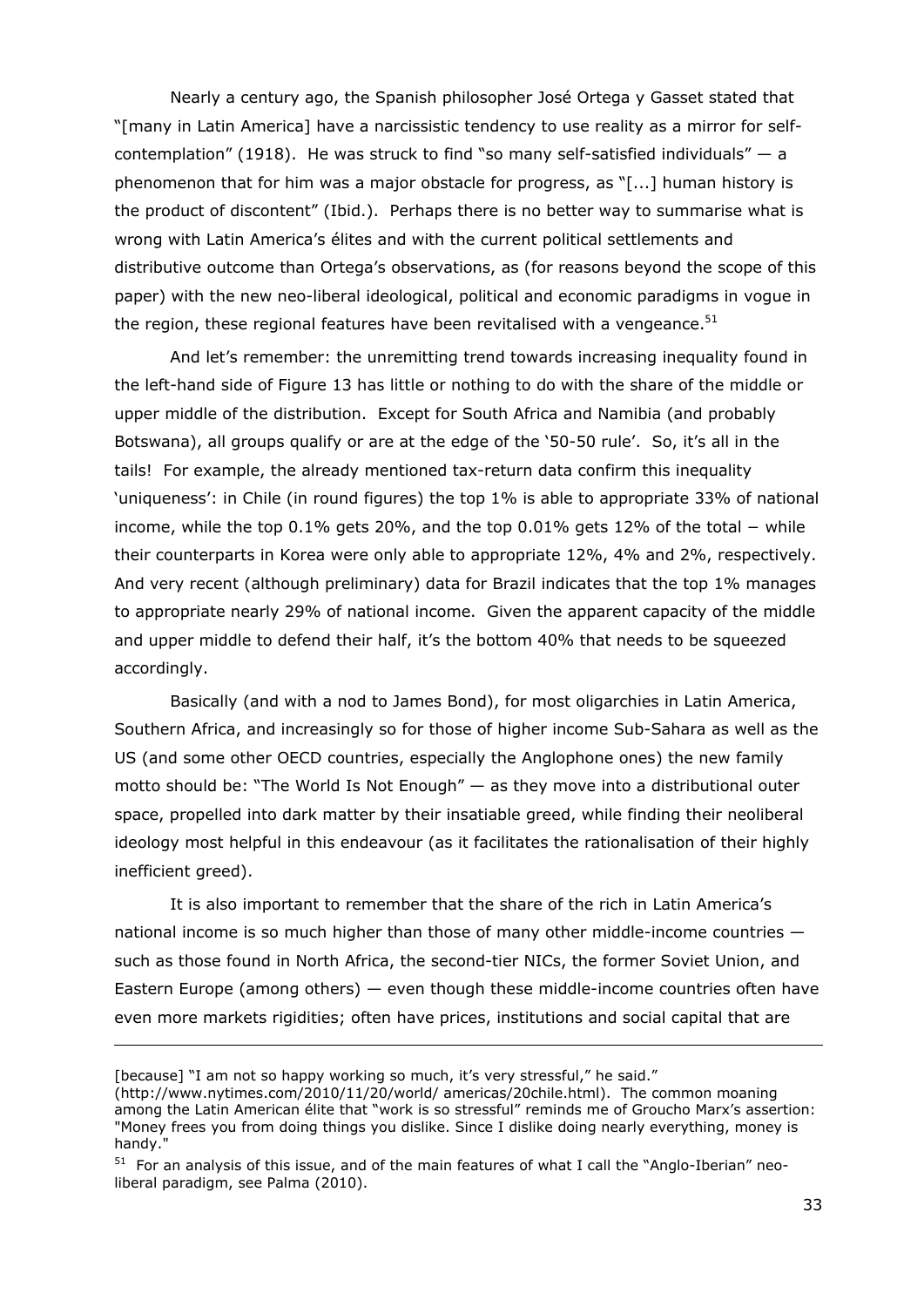less 'right'; often have property rights which are less well-defined and less well-enforced; often have more educational segmentation, and educational systems for the poor which are equally depressing; where often there is even more gender discrimination, and more shortages of skilled labour; and where often there are democracies which are more 'lowintensity', and with more problems of 'governance'; where success or failure in business depends even more on political connections and corruption; and so on. And despite all this, their income distributions are significantly better than those in Latin America. So, perhaps it is time for those who have deforested half of the Amazon through publishing so much literature blaming Latin America's high inequality on issues such as those above to go back to the drawing board as well.

At the risk of stating the obvious, political and institutional factors, and the nature of the political settlement, are likely to have a far greater influence on the determination of income distribution than factors such as those mentioned above. These factors may well be part of the conditions that, for example, give Latin America's inequality its specificity, but this can only be understood through the movement of its institutional dynamics. That is, rather than thinking in terms of the *concrete effects* that factors such as those mentioned above may have on its inequality, it would be more illuminating to understand the *concrete expressions* that these factors may find in that inequality. Some of the pieces of the distributional puzzle in Latin America and Southern Africa may well be the same as those of other parts of the world, but the way they fit together is certainly different. The specificity of inequality in these regions stems from the particular ways in which distributional struggles have manifested there, the different ways in which oligarchies have faced and temporarily overcome them, and the ways in which this process has created further distributional challenges, and so on.

In fact, the monotonous insistence of so many economists and politicians on blaming Latin America's huge inequality on 'exogenous' factors is very much like using a pair of scissors to cut an (analytical) knot that cannot be unravelled. Among the most recurrent 'exogenous' factors appearing in most of the relevant literature, we find the already mentioned high demand for skill labour due to new technologies (although such high demand is supposedly taking place in a region with one of the lowest investment rates in the world)<sup>52</sup>, problems with the educational system, the abundance of natural resources, market distortions resulting from erroneous policies or regulation (how could it possibly not be the fault of governments!), and the unfortunate institutions created at the start of the colonial past, half a millennium ago, such as the 'mita' and the 'encomienda' (an institution that was already pretty much gone by the end of the 16th

 $52$  In Chile, for example, 86% of all new jobs created since 1980 took place in services (especially in trade, restaurants, hotels and personal services), activities not usually known for their exorbitant demand for skilled labour (of the type assumed in mainstream literature).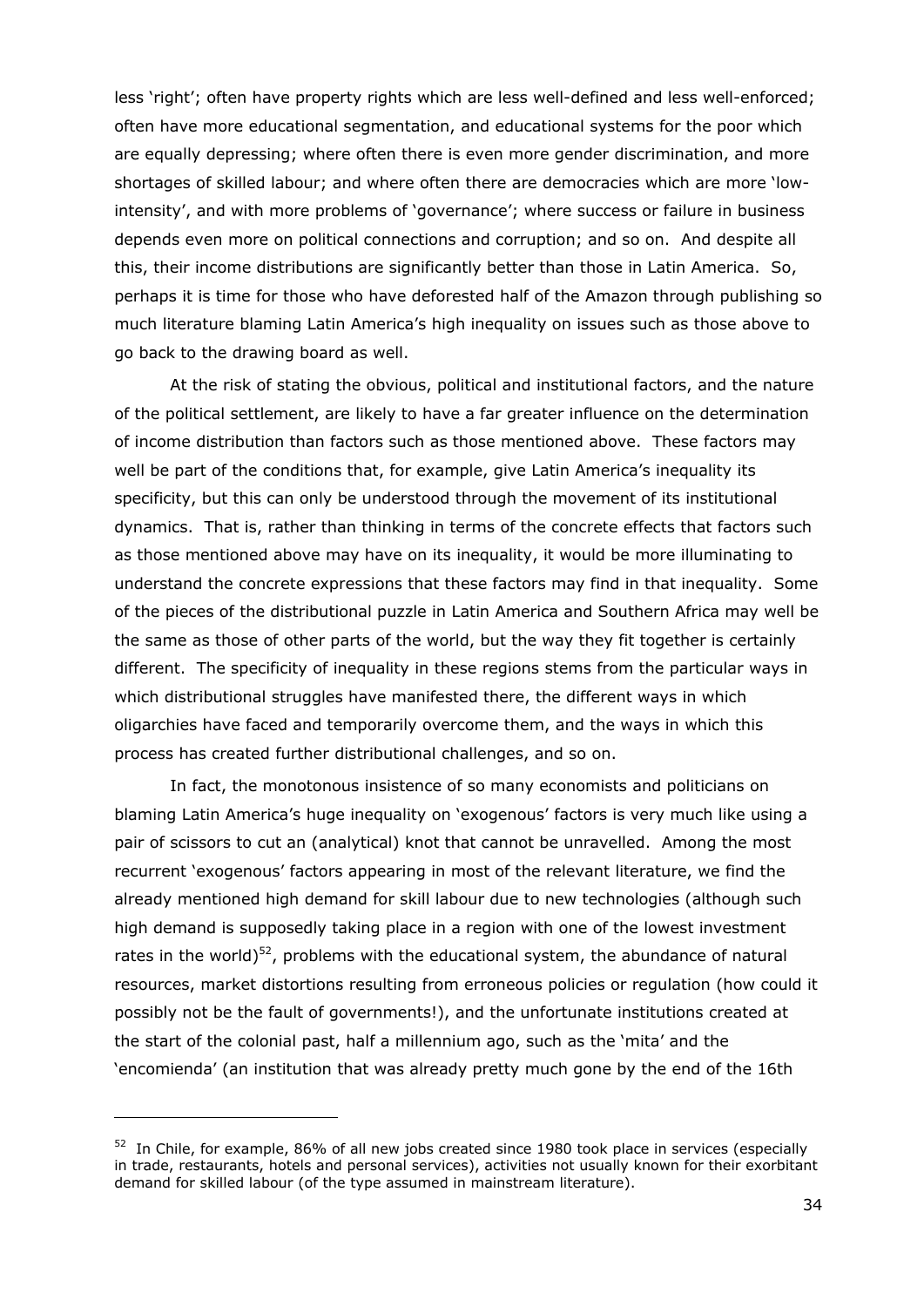century).<sup>53</sup>

As in so many other areas of knowledge, it is analytically far more productive for the understanding of why inequality is so unequal across the world to reject mechanical determinisms and the blaming of 'exogenous' factors. Explanations such as some of those in vogue today may actually help contribute to the understanding of a really complex phenomenon; but as inequality is surely an 'over-determined' whole, one thing is to recognise a probable condition, quite another to claim that that condition is a sufficient one. And from this perspective over-determination makes the analysis of inequality particularly problematic for many of the traditional methodologies used in economics, as it complicates the standard counterfactual understanding of causation.

How can we understand, for example, that after taxes and transfers in Chile the Gini only improves by 2.5 percentage points (or 4.9), while in Sweden and Ireland the Gini improves by 25 percentage points (or by 51% and 47%, respectively  $-$  i.e., 10 times more)? And while in Denmark, Finland, Norway, Belgium and the Netherlands the Gini falls by about 46%, in Peru its income distribution gets even more unequal after taxes and transfers?<sup>54</sup> So, let's also concentrate on individuals and societies' ultimate freedom of choice and *responsibility* in this. If we have the income distribution we do in Latin America, and the levels of poverty we still have (despite often high middle-income levels), as Stiglitz has stressed (see epigraph), it's basically *our choice*. 55 And, as Sartre kept reminding us, *we are our choices*, (see also epigraph); i.e., nothing seems to define us better than our choices — and none more so than the income distribution we (collectively) choose to have (and often justify).

This idea (rather a worldview) is also emphasised by Simone de Beauvoir: "Life is nothing but a relation to the world, and the individual *defines* himself by making his own

<sup>&</sup>lt;sup>53</sup> Few phenomena have had so many explanations of the 'exogenous'-type as inequality; some have even blamed Latin America's huge inequality on the lack of major wars in the region — as supposedly in OECD countries (especially Europe and Japan), and in some of the first-tier NICs (namely Korea and Taiwan) income distribution is supposed to have improved *only* due to the horror and anxieties of major conflicts (as well as the destruction of wealth that these have created). Others, instead, keep insisting on looking at what happened in Latin America's distant colonial past — as if 'path-dependency' had to be the inevitable recourse for every complex social and ideological process too complex to analyse (for an investigation that stretches the concept of path dependency well beyond its breaking point, see Sokoloff and Engerman, 2000; see also Cornia, 2012. For a view, which I endorse, that attributing Latin America's current inequality to historical persistence is just a myth, see Williamson, 2009).

<sup>54</sup> See Solt (2015).

<sup>&</sup>lt;sup>55</sup> As an ECLAC study shows (2010), in 6 countries in Latin America (Argentina, Brazil, Chile, Costa Rica, Panama and Uruguay), the total cost of a monetary transfer equivalent to 'one poverty line' (the cost per capita of two baskets of basic foods) to *all* the unemployed, *all* people over 64 years of age, and *all* children under 15 years living in vulnerable households, is only equivalent to between 1.8% and 2.7% of GDP. If this subsidy is given only to each child and adolescent between 5 and 14 years of age, the total cost is 1% of GDP or below for those six countries; and if the subsidy is only given to each unemployed person, the total cost is below 1% of GDP for thirteen of the sixteen countries studied — and just one-third of a percentage point of GDP or less, in eight countries i.e., not such an insurmountable task! For an analysis of the ample scope that middle-income countries have to eradicate poverty, see Ravillion (2010); and Tregenna (2012).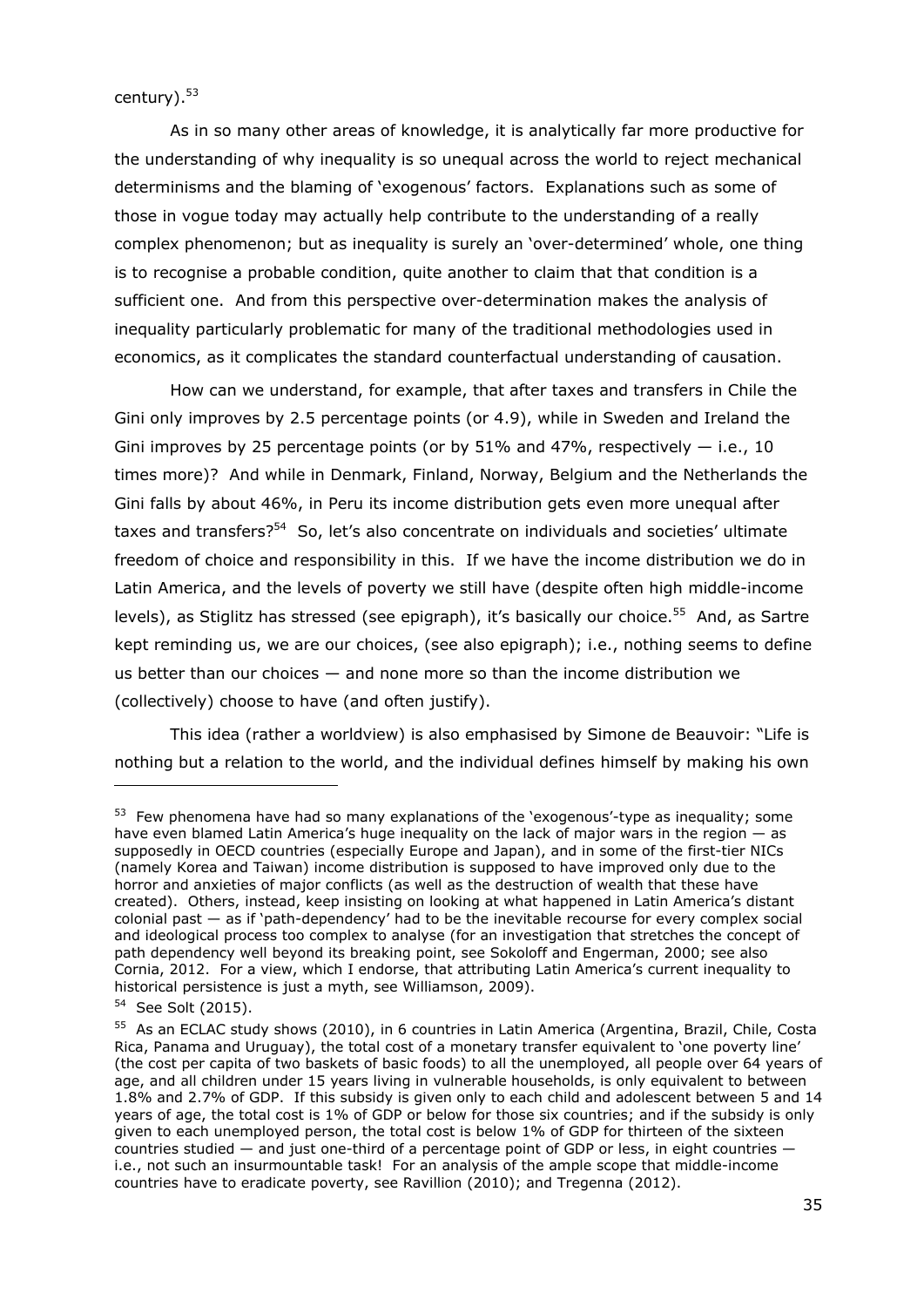choices through the world about him." (1972; emphasis added).

Among the many issues at stake in the increasing-inequality trend found in the left-hand part of Figure 13, the one I want to highlight here is the already mentioned phenomenon that although the bottom 40% of the population has very different capacities across the world to appropriate the value of their marginal productivity, in Latin America, Sub-Saharan Africa and Southern Africa they seem to have almost none.<sup>56</sup> As the middle and upper-middle usually can keep their half, the top 10% tries to appropriate all the increase in the other half of national income.<sup>57</sup> In Southern Africa, in turn, the top 10% can also (and uniquely) compress the share of the middle.

And the well-rehearsed argument that all that is needed to deal with these huge inequalities is yet more of the same neo-liberal reforms sounds increasingly hollow.

# 6.3.- On multiple stable equilibria. Why the note in our notice-boards should remind us that "it's all about the share of the rich  $-$  and what they do with it"

Income polarisation between the tails in Latin America and Southern Africa — no matter how extreme — only tells us half of the story. The other half is that (despite the huge share of national income appropriated by the top earners, abundant finance, fairly welldefined and enforced property rights, and 'pro-market' reforms) every time private investment in Latin America or South Africa manages to rise much above 15% of GDP, the capitalist élite starts experiencing feelings of vertigo.<sup>58</sup> The key point is that huge inequality and mediocre growth are likely to be closely connected in the most unequal countries accounted for by the dummy on the left-hand side of Figure 13. From this perspective, the most striking difference between these countries and fast-growing Asia is found in their contrasting relationships between private investment and income distribution, for which Figure 14 shows two different steady states.

 $56$  That is one of the reasons why the level of the minimum wage is so important, as well as the degree of its enforcement − as it is a key policy to counterbalance this.

 $57$  As mentioned above, this phenomenon becomes evident in the decoupling of productivity growth from wage growth.

<sup>&</sup>lt;sup>58</sup> Kaldor (1959) was the first to discuss the contrast between Chile's high share of profits in national income and the country's low levels of saving and investment (see Marcel and Palma, 1989).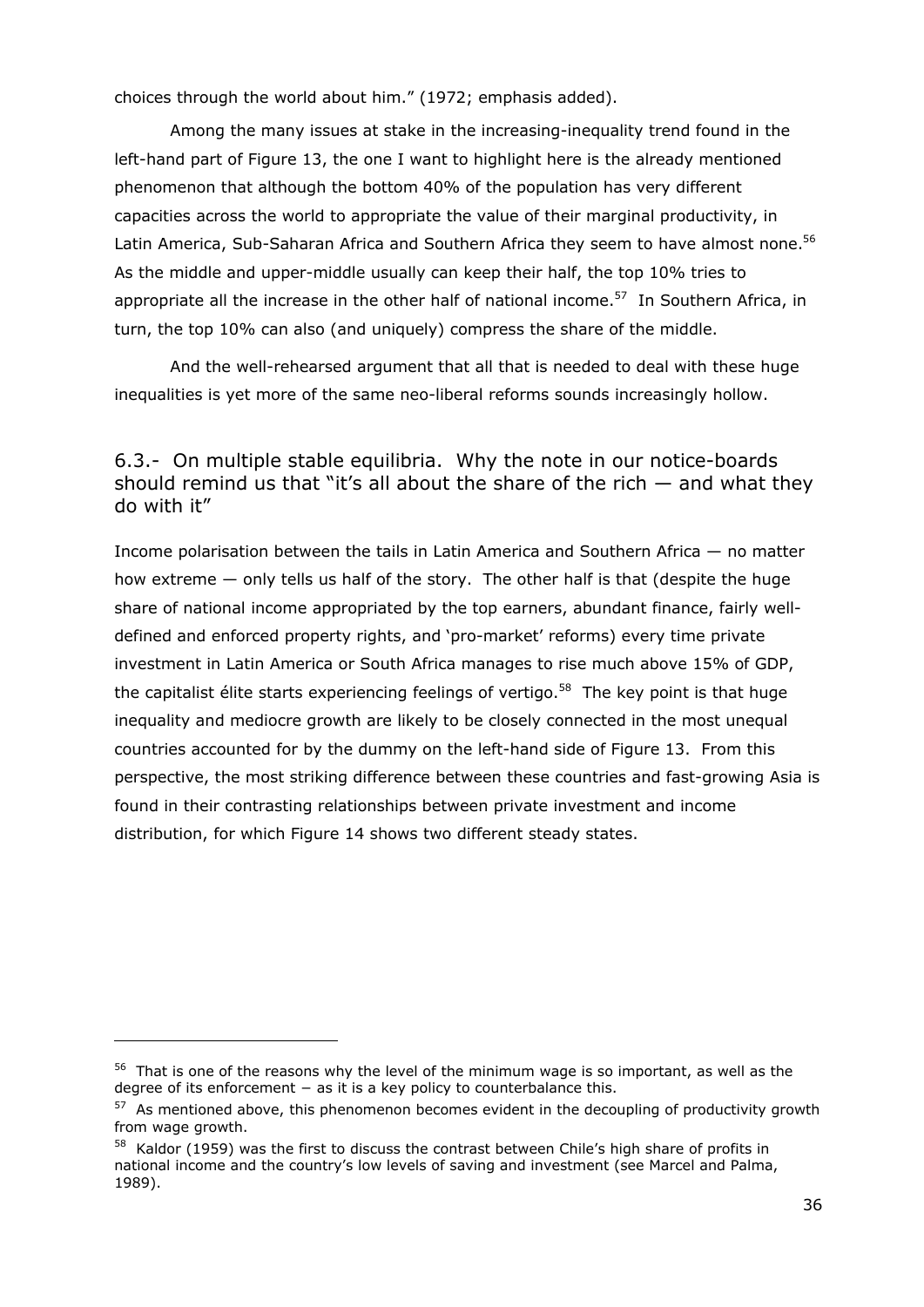# FIGURE 14



● **LA** = Latin America (**a** = Argentina; **b** = Brazil; **cl** = Chile; **c** = Colombia; **cr** = Costa Rica; **d** = Dominican Republic; **e** = Ecuador; **mx** = Mexico; **p** = Paraguay; **pe** = Peru; **s** = El Salvador; **u** = Uruguay; and **ve** = Venezuela); **n-1** = first tier NICs (**k** = Korea; and **sg** = Singapore); **n-2** = second-tier NICs (**m** = Malaysia and **th** = Thailand); **n-3** = third-tier NICs (**cn** = China; **in** = India; and **v** = Vietnam); **US** = United States (in 1980 and in 2010); **P** = Philippines; and **z** = South Africa.

• Sources: for the share of the top 10% as in Appendix (except for the US, which is Alvaredo, Atkinson, Piketty and Saez, 2014 — this different source complicates the comparison of the US ratio with that of other countries in the graph). And for private investment data, the IMF-WEO databank (IMF, 2015).

It is often acknowledged that the only historical legitimacy of capitalism  $-$  i.e., the legitimacy of a small élite to appropriate such a large proportion of the social product  $$ rests on its capacity to use it *productively* (i.e., its capacity to develop society's productive forces). And it can *only* do so by reinvesting — out of competitive market's 'compulsions' rather than Samaritan tendencies  $-$  most of that huge share.<sup>59</sup> So, no

<sup>&</sup>lt;sup>59</sup> As discussed in Foucault (2004); Khan (2005); Woods (1999); and Palma (2009), classical capitalism is characterised not just by the presence of market opportunities but by competitive 'market compulsions', which are necessary to ensue that these are taken up! As a result of these compulsions both capitalists (of all sizes), and workers (of all skills) have to continuously strive to improve their performance in order to remain in the market. In no other economic system does continued existence depend on *the systematic improvement of labour productivity*. Only in this system are there continuous pressures of this kind from competitive struggles, which lead to the constant improvement of the forces of production. Therefore, like in *Alice in Wonderland*, only in capitalism (but only when there are proper competitive pressures, and the rules of the game have to be followed by all) it is always necessary to run just to remain in the same place. However, something rather different is happening today in this cosy blend we now call 'capitalism', where big business, particularly in financial markets, want to have their cake and eat it; i.e., have all the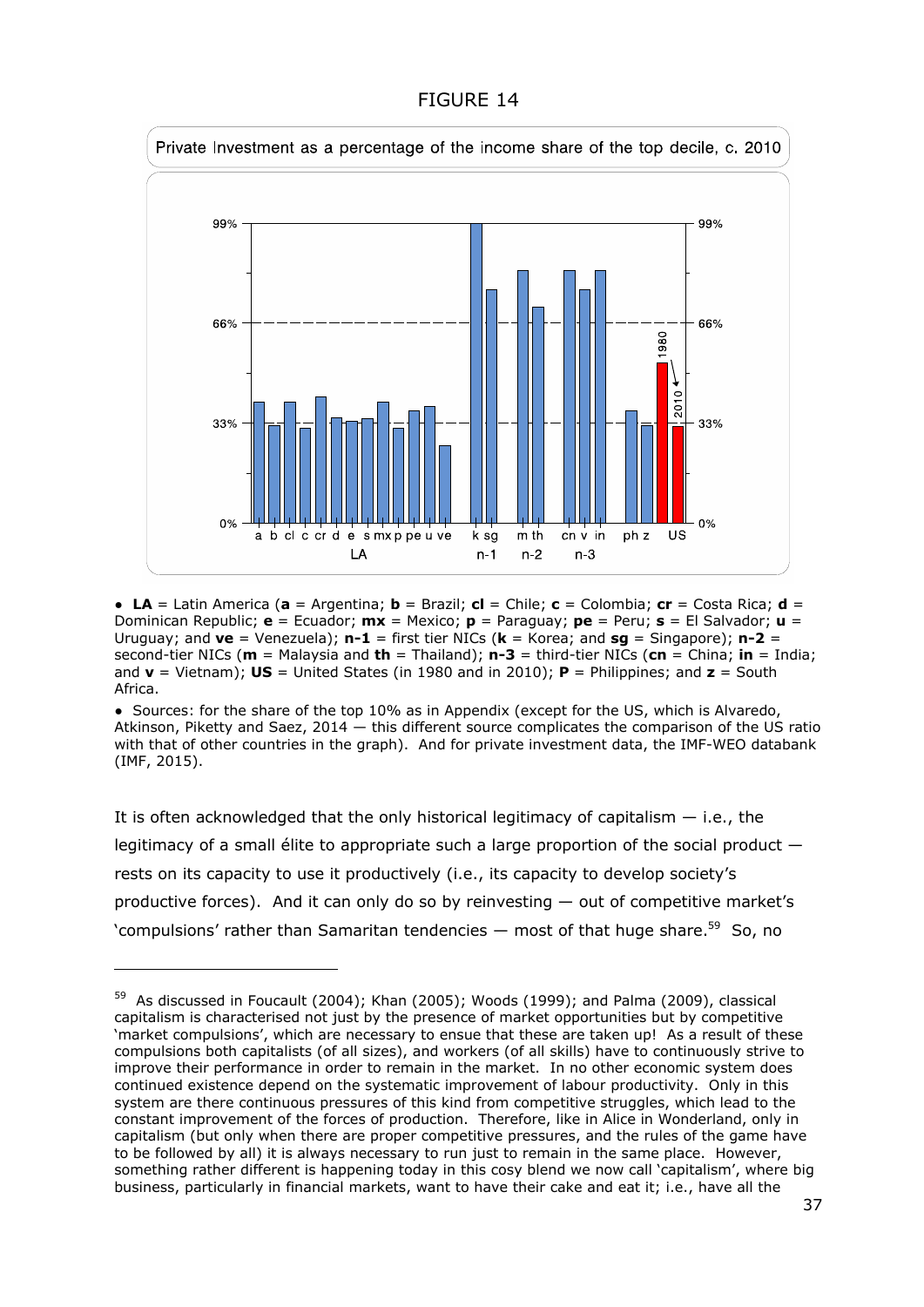other statistic seems to reflect so neatly the difference between Latin America's 'subprime' capitalism and fast-growing Asia's capitalism — one that has a remarkable capacity for productivity-growth, despite all its many problems, financial fragilities and contradictions (and hypocrisies). While in Latin America the ratio of private investment vis-à-vis the income share of the top 10% tends to hover around one third, in most of Asia it has a value of at least double that (e.g., Thailand), or even higher (with Korea's ratio close to 1). In turn, as Figure 14 indicates for the US, no other statistic seems to reflect so neatly the process of "reverse catching-up" being currently followed (at different speed) by many advanced countries. However, this should not be confused with "reverse-evolution": it is proper evolution, but one in which some of the disagreeable ghosts of the past have re-emerged triumphantly, but now resembling features that characterise current unequal middle-income countries.

Many emerging economies in Asia, instead, would be the equivalent today to what Keynes saw happening in continental Europe, especially Germany, between about 1870 and the First World War  $-$  i.e., during the 'Third Technological Revolution', or third great surge of industrialisation, that of the 'Age of Steel, Electricity and Heavy Engineering' (Pérez, 2004), when the US and Germany overtook Britain:

Europe was so organised socially and economically as to secure the maximum accumulation of capital. […] The new rich of the nineteenth century were not brought up to large expenditures, and preferred the power which investment gave them to the pleasures of immediate consumption. [...] Herein lay, in fact, the main justification of the capitalist system. If the rich had spent their new wealth on their own enjoyments, the world would long ago have found such a régime intolerable. [...] Thus this remarkable system depended for its growth on a double bluff or deception. On the one hand the labouring classes [...] were compelled [...] into accepting, a situation in which they could call their own very little of the cake that they and nature and the capitalists were co-operating to produce. And on the other hand the capitalist classes were allowed to call the best part of the cake theirs and were theoretically free to consume it, on the tacit underlying condition that they consumed very little of it in practice. (Keynes, 1919).

Not much danger of finding these progressive tendencies in the capitalist élites of Latin America or Southern Africa — where instead of the power given by productive investment, 'the discreet charm of these bourgeoisies' comes from the power emanating from the despotism of finance, and from the rent-seeking practices of oligopolistic capital, leading to the pleasures of immediate consumption, little market discipline and the easy pickings of financial speculation. And all this helped by the appropriation of rents from natural resources, the continuous exploitation of market failures by traders, and so on. Nor much chance to find these days much of those progressive tendencies mentioned by Keynes in their re-emerging close relatives in the US and some of Europe either. In turn, Figure 14 also indicates that in South Africa  $-$  in so many respects, Latin America's honorary middle-income country in Africa, and in The Philippines (the honorary one in

benefit that capitalism can offer, but none of its compulsions (just the carrots, but none of the sticks). The resulting lack of productivity growth should then come as no surprise…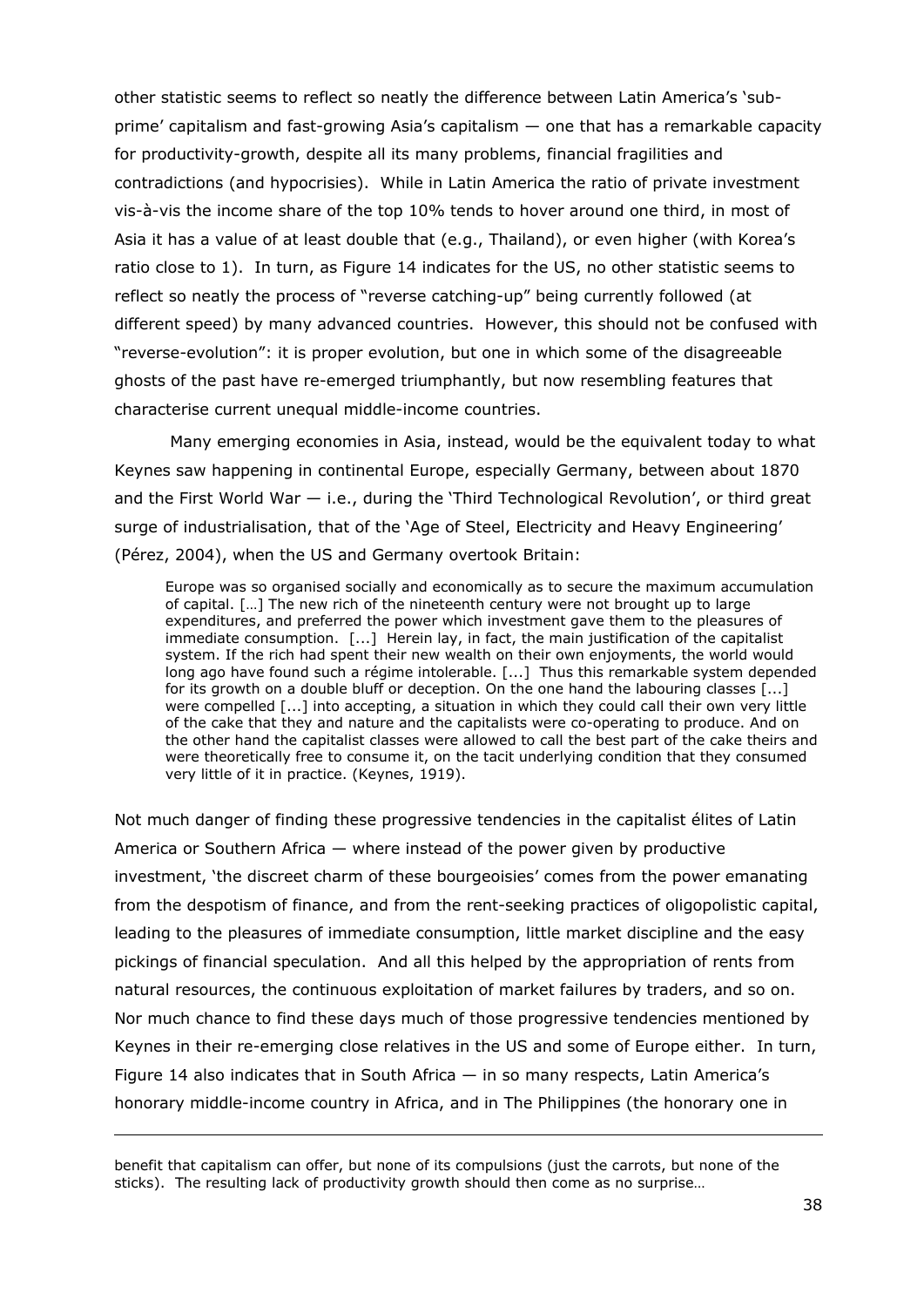Asia), a similar low ratio for private investment as a proportion of the income share of the top decile indicates that their capitalist élites are similar to their Latin American counterparts — specially in their preference for having their (rather large) cake and eating it.

In other words, Figure 14 indicates a great example of multiple stable equilibria. That of Asia (especially East Asia), where highly profitable opportunities are usually opened up − and then taken up − by their almost uncanny predisposition towards the reality principle − with its insistence on high investment rates, constant absorption of new technologies, high risk taking, and strong macro-policy stands. And that of Latin America, where the gravy trains of easy opportunities tend to be opened up not by our predisposition to the reality principle, but rather by our innate tendency towards the pleasure principle. With the latter so easily satisfied by an endless supply of low-hanging fruits such as effortless asset bubbles, highly profitable market failures, vast rents from natural resources (which almost invariably are appropriated for free by the few), timid institutions, an obliging macro, a considerate progressive intelligencia (with a disturbingly high tolerance for inequality), and an instinctive aversion to competition or any other form of market compulsion. Who needs sticks when political elites are so good at solving the collective action problem of how to share the carrots!

And one of the many reasons why the sub-optimal equilibrium found in middleincome Latin America shown by Figure 14 is fairly stable − and profitable − for the élite, as explained so eloquently by Churchill many years ago, is that low wages (and the resulting inequality) is the best possible subsidy for inefficient producers:

It is a national evil that any class of Her Majesty's subjects should receive less than a living wage in return for their utmost exertions... Where you have what we call sweated trades, you have no organisation, no parity of bargaining, the good employer is undercut by the bad and the bad by the worst. … Where these conditions prevail you have not a condition of progress, but a condition of progressive degeneration. (Hansard HC, vol 155, col 1888; 24 April 1906).

In other words, inequality is not only a critical choice, but one that matters for more reasons than one — not least because of the likelihood that inequality is as much a twin of inefficiency as the law of gravity is of the apple.

From this perspective, the 64,000-dollar question for Latin America and South Africa is how to get from their sub-optimal but fairly stable equilibrium to the more dynamic one found in Asia. The only thing that is patently clear is that the invisible hand of unfettered market forces is unlikely to do the trick.

Finally, although Latin America's (and South Africa's) capitalist élites seem to have now this unique preference for accumulation via 'mobile' assets (rather than via a more challenging scenario of 'fixed' capital formation), on the positive side easy access to mobile assets has at least helped them to become more democratic, as mobile assets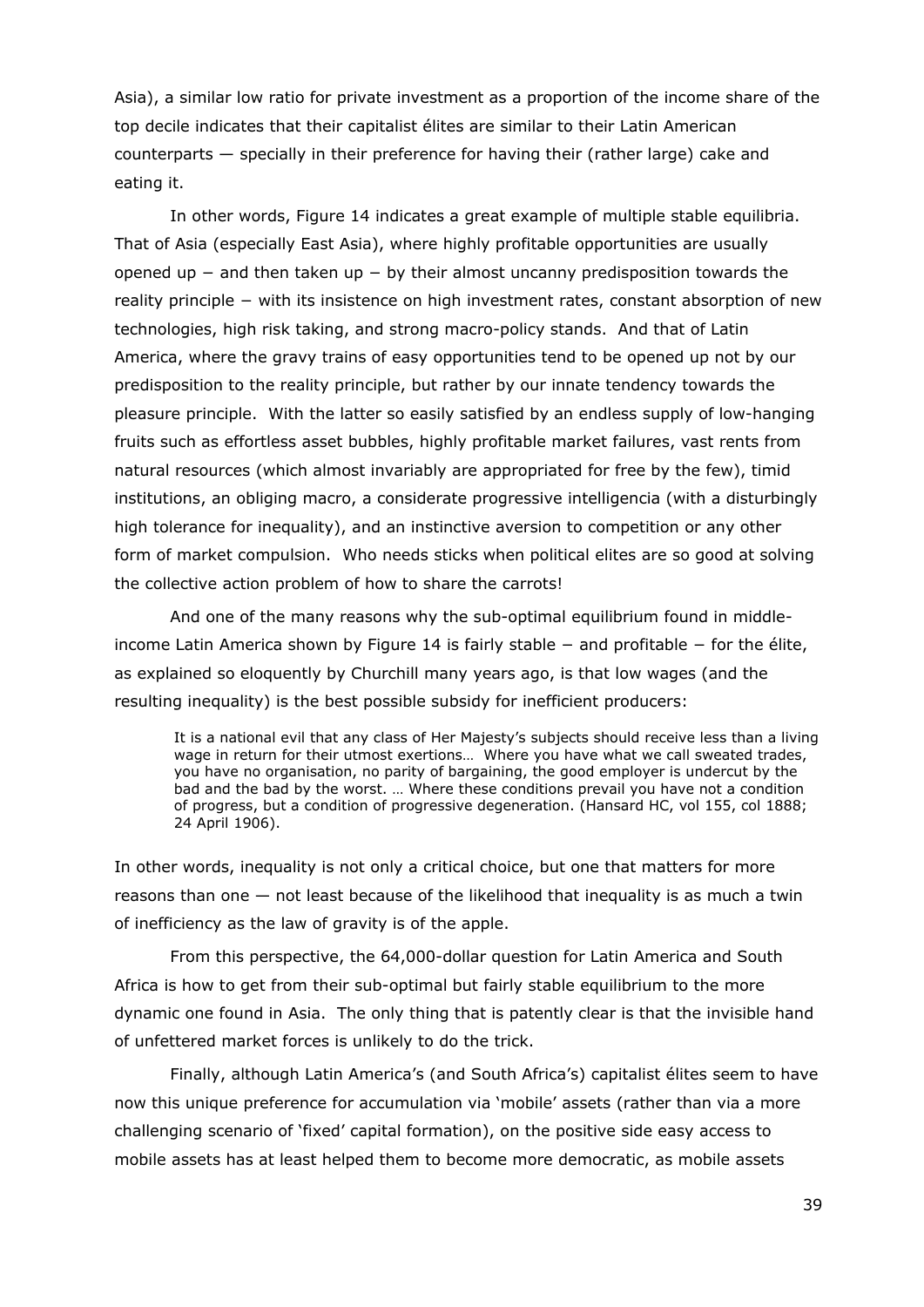provides them with an easier 'exit' option (see especially Boix, 2003).

# 7.- Why is inequality becoming so extreme in an increasing number of high-income countries?

7.1.- Piketty's explanation for increased inequality among advanced countries

It is unfortunate that Piketty  $-$  an author who has made some of the most important empirical contributions to our knowledge of the income and wealth shares of the rich seems to be leading the debate over increased inequality in most OECD countries since the fall of the Berlin Wall in the wrong analytical direction (as the head of a hunt that is leading the pack in the wrong direction). This is so because in his book he gives too much emphasis in his analysis to the neoclassical theory of factor shares (see Piketty's otherwise brilliant book, 2014). And by doing so, most of the analytical debate on the forces leading to increase inequality that followed the publication of his book has got stuck there. This neo-classical theory is still based in the (by now pretty much obsolete) 1950s' Solow-Swan model, which (as most of the related growth theory) not only assumed properly competitive markets (in danger of extinction these days), but also that the growth rates of some inputs (such as labour and knowledge), and the portion of production going to others (such as saving and investment) are constant and exogenous − in a magical realist world where prices are always 'right', there are no market failures, and everybody is paid the value of their marginal productivities (i.e., the rich get no more than that, and the poor get no less than that). In this imaginary world, there are also constant returns to scale and diminishing returns rule; in fact, in this fantasy world an autonomous and *permanent* increase in the saving and investment rates produce only a *temporary* increase in the growth rate of output per worker (try to explain that in Asia). Furthermore, in this world the only reason why financial markets exist is to fuel the real economy.<sup>60</sup> The rate of depreciation is also constant (i.e., not subject to shocks such as the emergence of new technological paradigms). Furthermore, there is no government, increasing returns in manufacturing, unemployment, spare capacities, diversity of goods, natural resources or institutions − or Latin American-style oligarchies.

Furthermore, the world that this theory tried to disentangle was rather different than the current one because profits were then made almost entirely in the real economy, and financial markets then had levels of liquidity which were able to handle without the need to accumulate more risks than was privately, let alone socially, efficient. This was basically the outcome of effective financial regulation and tough capital controls  $-$  i.e.,

-

 $60$  This is perhaps the only Keynesian component of this model, as it follows Keynes idea regarding the role of finance: "Credit is the pavement along which production travels and the bankers if they knew their duty, would provide the transport facilities to just the extent it is required in order that the productive powers of the community can be employed at full employment." Keynes (1930)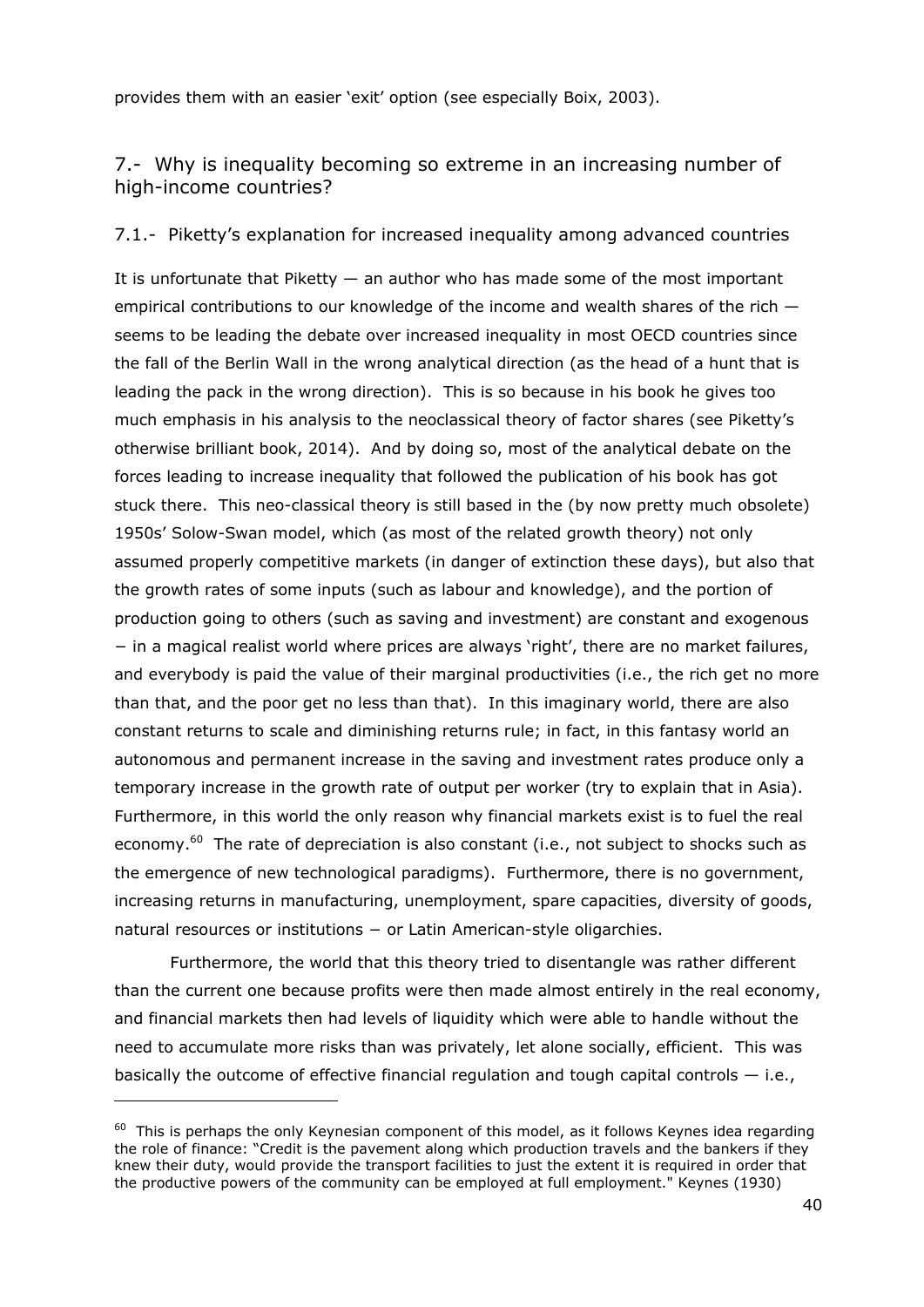the Solow-Swan world was clearly a 'pre-financialised' one.<sup>61</sup> And it was one in which there was also highly progressive taxation. There was also a close symmetry between total corporate capitalisation (equities and bonds) and the replacement cost of tangible assets; in fact, the ratio of these two statistics, representing one version of the Tobin's  $Q'$ , hovered around  $1 -$  as opposed to the pre-2008 financial crisis levels which was well above 2 (see Bichler and Nitzan, 2009; see also Palma, 2009). This type of growth theory also had in mind economies that were dealing with the 'maturity' stage of a specific surge of industrialisation − one that was related to automobiles, oil, and mass production for mass consumption — and not economies struggling to adapt both to a remarkable new technological revolution, and to a rapidly changing international order.<sup>62</sup>

In this 1950s-type neo-classical theory what mattered most for the distribution of income was the link between the capital intensity of production and the share of profits in total output; and in this model (whose 'best before date' is well gone) the nature of this link depends on the elasticity of substitution between capital and labour. In this scenario, if this elasticity is greater than unity, an increase in the capital-output ratio leads to an increase in the share of profits in national income (and, therefore, to higher levels of inequality).

As Piketty trapped himself in this type of logic, the only way he can explain the increased share of wealth-owners in national income is by assuming both a process of vibrant accumulation of capital, and high levels of substitution between capital and labour. In other words − and against considerable evidence to the contrary − by choosing to work within this (1950s) analytical framework, Piketty has to conclude that we are supposedly living in a world in which increasing inequality is due to too much real investment and high elasticities of substitution. That is, Piketty can only square the neoclassical circle by resorting to questionable assumptions.<sup>63</sup> Not only his assumption of a high elasticity of substitution makes no sense for the increasing-inequality scenario since 1980 – perhaps one day it will make sense, if the world that is believed to be round the

 $61$  I understand for "financialisation" the rise in size and dominance of the financial sector relative to the non-financial sector, as well as the increasing diversification towards financial activities in non-financial corporations.

 $62$  See especially Pérez (2004).

 $63$  After the publication of his book, Piketty tried to justify in an interview his controversial assumptions, especially the elasticity one, saying that "If you were to take the standard neoclassical model, with a single good production function and perfect competition, etc., the only possible logical way to explain these two moving together [the capital/income ratio and the capital share of national income] would be an elasticity of substitution somewhat bigger than 1, say on the order of 1.5 […]". (http://potemkinreview.com/pikettyinterview/). Some misunderstood this logical conclusion of the need for an elasticity higher than unity (necessary to square the neo-classical circle), and took it as a 'proof' that wages in highly unequal middle-income countries, such as Chile, should remain low; otherwise, labour could easily be substituted via capital intensive techniques (see, for example, De Gregorio, 2015). For empirical estimates of this elasticity of substitution, which show a rather different picture than the one assumed by Piketty, see for example Semienniuk (2014) and Rognlie (2014).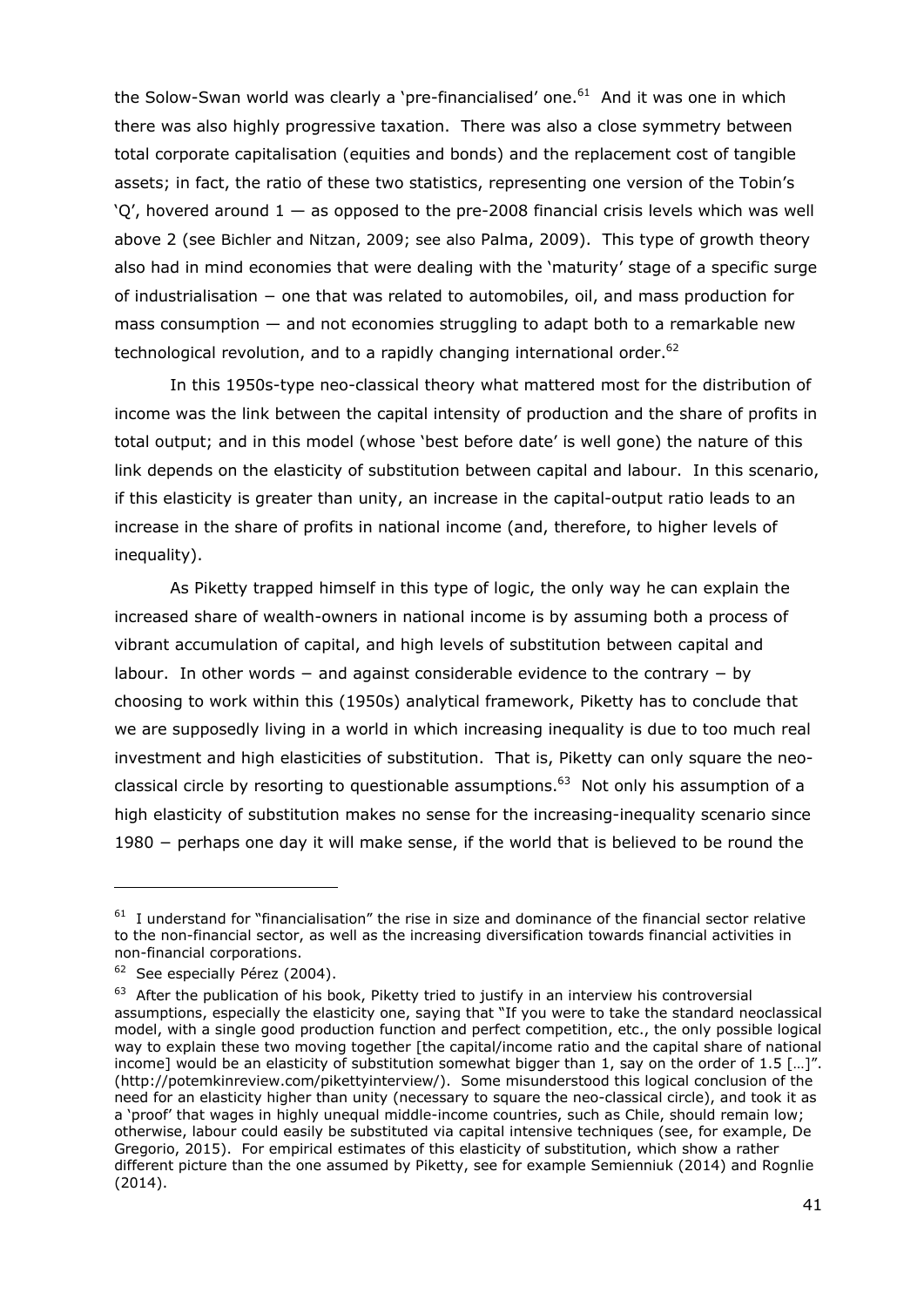corner, full of fairy tale robots, ever materialises; but so far it certainly does not −, but also all the evidence indicates that the opposite is also the case regarding his assumption on investment. In the US, for example, non-residential private investment during the last decade reached just 12.2% of GDP on average (12.5% since 1990, and 12.8% since 1980). Rather than 'over', this is what I would call 'under'-accumulation.<sup>64</sup> Basically, in the US and Europe there has been *too little* real (non-residential) investment and *too much* financial gains since the neo-liberal reforms, which more often than not have resulted from the ever greater bargaining power of rentier-capital — following the surprisingly successful post-Reagan and Thatcher and post-Berlin Wall process of *relegitimisation* of capital. And all this not only has had a massive impact on the volume (and concentration) of wealth, but also has had negative impacts on the real economy as most of the above distortions tend to create negative productivity shocks.

And as profits are so strong and real investment so remarkably weak in the US, Europe (except for France) and Japan, the sectoral balance of the corporate sector has bizarrely become positive − in Japan has reached 8% of GDP! So any type of mergers and acquisitions, share buybacks, executive pay, bonuses, political contributions, and corporate-sponsored retirement plans (in the US, retirement assets of just 100 CEOs add up to as much as the entire retirement account savings of more than 116 million people at the bottom of the pay scale) can now be easily financed. Furthermore, the combination of low levels of corporate investment and rising corporate net saving is one of the main factors driving the growing mismatch in financial markets between abundant liquidity and a relative shortage of solid financial assets – making the ease of performing a transaction in a hollow security or instrument the trademark of the current process of "financialisation". Wishful thinking has truly become delusional.

In the above mentioned interview Piketty argues that although he does not believe in the neoclassical model, he thinks "[…] it is a language that is important to use in order to respond to those who believe that if the world worked that way everything would be fine. $1055$  I understand that, but why did he not then move on in his analysis to a more enlightening analytical scenario after doing that? The point is that if the 1950s neoclassical model (and most of its sequels) do not help us much in the understanding of the relatively recent huge increase in inequality in many OECD economies, especially in the US, why then stick to it after having had his engagement with the mainstream? Of course there is more than one way to skin the (inequality) catfish, but if one wants to explain the dynamics of the universe, what would be the point of sticking with a Ptolemaic

 $64$  Investment rates for EU countries were at best similar, and sometime even lower than those of the US (IMF, 2015). On this line of critique of Piketty's book, see specially Rowthorn (2014). See also Taylor (2014); and Harcourt (2015). For investment rates in the US, see US Department of Commerce (2015).

<sup>65</sup> http://potemkinreview.com/pikettyinterview/.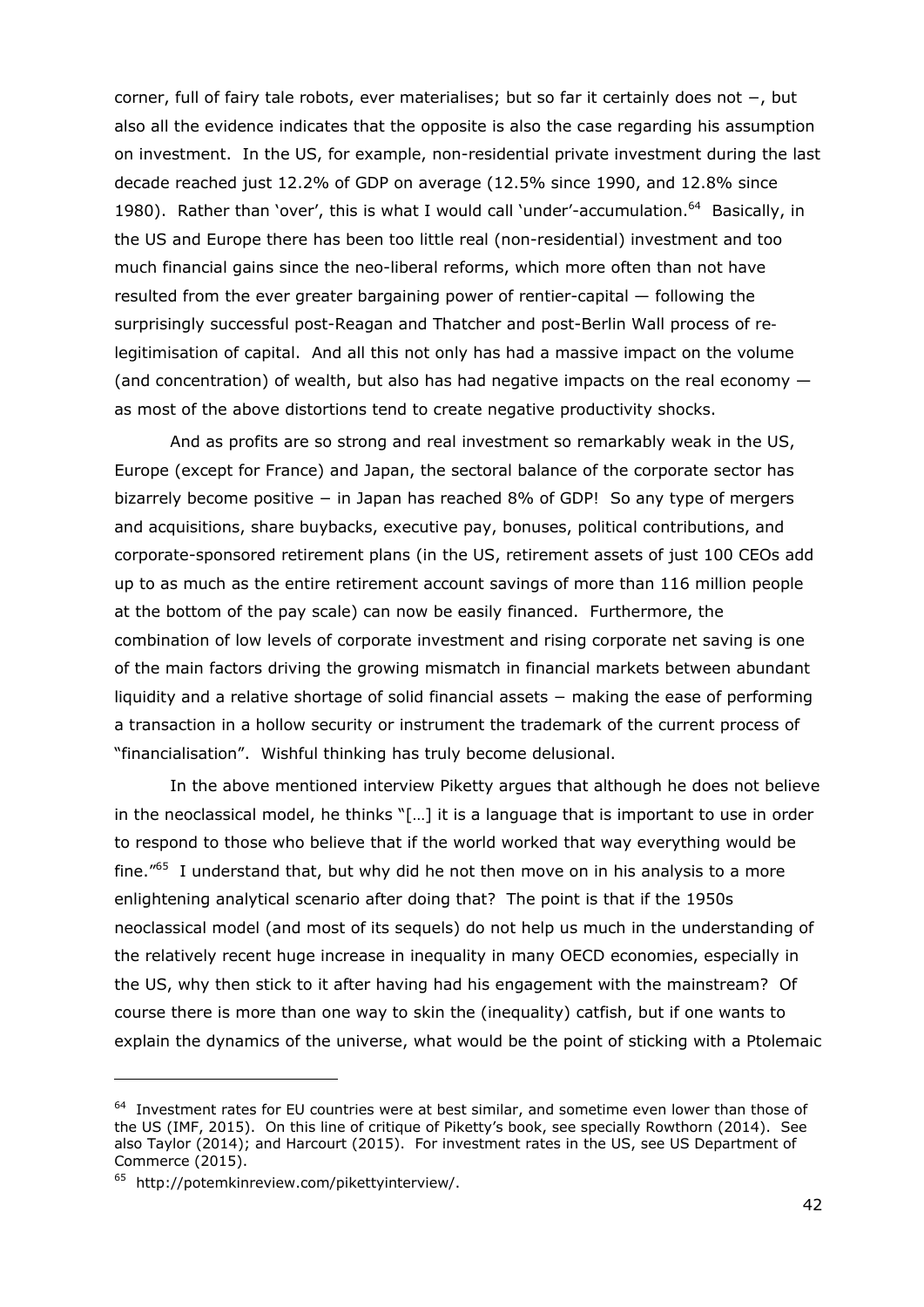model after having shown that it is a wrong worldview, and it is based on false assumptions?<sup>66</sup>

For many OECD countries since Reagan and Thatcher, the key stylised fact in this respect has been the contrasting dynamics of *wealth* and *productive capital*, as a significant proportion of the rapid increase in wealth since then has been of the nonproductive nature. That is, wealth owners have been getting richer and richer not by doing something socially useful, but by succeeding in developing more effective forms of rent-extraction. They not only have managed to increase greatly their market power, but they have also increased their ability to exploit that market power (including via extensive abuse of corporate power and systematic abuse of consumers). $67$  The increased share of the financial sector in GDP, together with pervasive financial mischief (like the mis-selling of financial products, money laundering and help in tax evasion), and outright fraud (especially due to the incentives provided by the new "too big to jail" phenomenon) are also important parts of this story.<sup>68</sup> The transfer of under-priced assets from the public to the private sector, and that of huge liabilities the other way round after each financial crisis, has also increased private wealth massively — but not necessarily productive capital. At the same time, by succeeding in getting new forms of regressive taxation, and by governments turning a blind eye to ever greater (and often more imaginative) degrees of tax evasion and avoidance, including 'tax-inversion' (as someone famously said: "We

 $66$  Although the Solow-Swan model does not fit the data, or the dynamics of the new globalised, financialised, and technologically revolutionised world, some new models in this tradition have proved to be even less relevant to the analysis of current rising inequality, such as the case of 'representative-agent' models in which each individual owns an equal share of the capital stock! Oddly enough, in these models the inequality  $r > q$  also holds true in the steady-state equilibrium. But as my Cambridge colleague Ha-Joon Chang (2014) says, "It is a mark of where we are in our political discourse that even to say "neoclassical economics is not the only school" seems radical".

 $67$  In terms of the abuse of consumers there is again some "reverse catching-up" going on towards what has characterised unequal middle-income counties for a long time — although rich nations still have a long way to go in this direction… In Brazil, for example, a recent study made by the Federation of Commerce shows that real interest rates on credit cards were above 200% a year in real terms at the time (see http://finance.yahoo.com/news/Creditcard-debt-may-threaten-apf- $3046211331.html$ ?x=0). And an OECD study shows that in Chile we pay for the internet twice as much, but only get half the speed, of the OECD's average — a good example of what I like to call the "2  $\times$  1/2" style capitalism, where many corporations accumulate rents by charging twice as much for providing services which only have half the required quality (i.e., a preference for the creation of rents via 'predator'-type behaviour rather than profits as 'producers'). As the former head of Chile's largest holding company and former President of the Confederation of Chilean Industry (and current head of the board of directors of a mayor retail company) explains, lack of effective competition plays a crucial rôle in this: "[Chile] is a market economy in name only. Competition has disappeared; mergers and acquisitions have led to a huge degree of oligopolistic concentration." (http://www.atinachile.cl/node/ 4629).

<sup>&</sup>lt;sup>68</sup> When it was discovered that HSBC had become the bank of choice of Mexican drag-cartels (how much worse can it get!), the bank only received a fine and no one went to prison. The same happened when Standard Chartered bank was discovered wilfully flouting US sanctions against suspected terrorist organisations. The same with bankers that were discovered rigging the LIBOR, the exchange rates markets, commodity prices, and so on. What a difference with FDR's way of dealing with financial fraud! (For the current impunity of financial fraudsters, see the blog of Rowan Boswell-Davies, a former Scotland Yard Fraud Squad detective, in http://rowansblog.blogspot.co.uk/).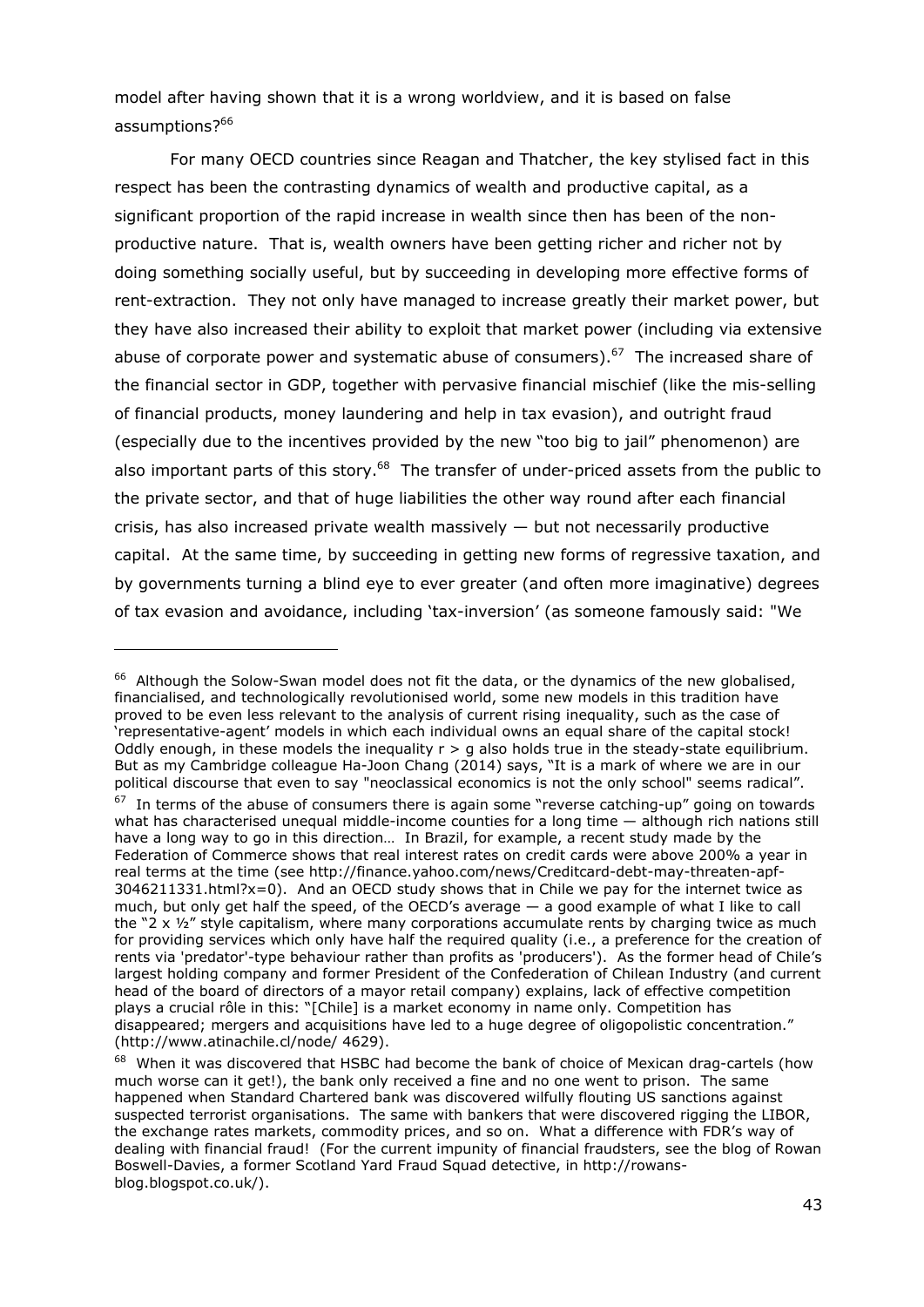don't pay taxes; only the little people do"), those at the top have managed to capitalise a much larger share of their incomes than during the more enlightened post-FDR Keynesian period — leading also to the creation of more dynastic wealth. And as Tony Atkinson has put it, "inequality of outcome in one generation leads to inequality of opportunity in the next" (Atkinson, 1998; quoted in Segal, 2014). As discussed above, the top 1% has also improved significantly their ability to exploit the poor and the human capital of others (e.g., flexible labour markets with precarious jobs and 'modern' practices such as widespread sub-contracting and 'zero-hours contracts', in which there is no obligation for employers to offer work). Financial liberalisation has also played a crucial rôle in the colossal accumulation of non-productive capital in the countries studied by Piketty, not least because (as Stiglitz has explained) "Globalization opened up opportunities to find new people to exploit their ignorance. And we found them".<sup>69</sup> And so on.

Furthermore, due to the constraints of the neo-classical model, in his analysis Piketty cannot allow properly for other aspects of financialisation and for the rôle of asset bubbles (including tax-free capital gains from housing), which have also helped to develop a disproportionate increase in the market value of certain assets in the last three decades. This type of analytical model cannot account either for the rising inequality of labour earnings due to exploding top managerial compensation, as only a few neoclassical ideologues can still believe that this has happened because these rocketing earnings truly represent equally rising senior executives' value of marginal productivities. Perhaps increased bargaining power is more relevant. Nor can this model incorporate convincingly the inequalising effect of the growing number free-lunches and political rents that wealth-owners get from obliging governments.<sup>70</sup>

The debate that followed Piketty's book has also overemphasised the rôle of

<sup>&</sup>lt;sup>69</sup> http://bigthink.com/videos/joseph-stiglitz-on-the-fall-of-lehman-brothers. He also discusses some of these issues in https://www.youtube.com/watch?v=RO8KWTb2iPM&feature=youtu.be.  $70$  These not only include the already mentioned colossal amounts of funds devoted to (unconditional) bailouts when things have gone wrong, (following the famous "heads I win, tails you lose" new style of accumulation), but also include those that resulted from the new logic of stateagency. The main aim of this was to reverse the post-FDR, post-war, Keynesian-type state agency — one in which the key component of the interaction between political power and markets was a rôle for the state as a 'constrainer' of the rent-seeking practices of oligopolistic capital (in order to foster competition and rationalise financial markets). The *de facto* outcome of this transformation was a new rôle for the state as a facilitator of the rent-seeking practices of big business. Not only Bush asked polluters to write environmental regulation, but when Blair and Brown created a new regulatory body for the financial industry in the UK (the Financial Service Authority – FSA), they set it not only as an "independent non-governmental body" (i.e., a company limited by guarantee), but one that was actually financed by the financial services industry and run by financial-industry insiders (ex-bankers became Chairperson and Chief Executive Officer). That is, they set the FSA as operationally independent of Government, funded entirely by the financial corporations it was supposed to regulate, and led by financial-industry insiders. I suppose this was an attempt to solve the problem of 'regulatory capture': if lobbyists inevitably succeed in capturing the regulators, why not make them the regulators in the first place? As Foucault envisaged, by projecting the logic of unregulated markets into the heart of government, the new framework resulted in "[a] state under the surveillance of the market, rather than a market under the surveillance of the state" (2004:120).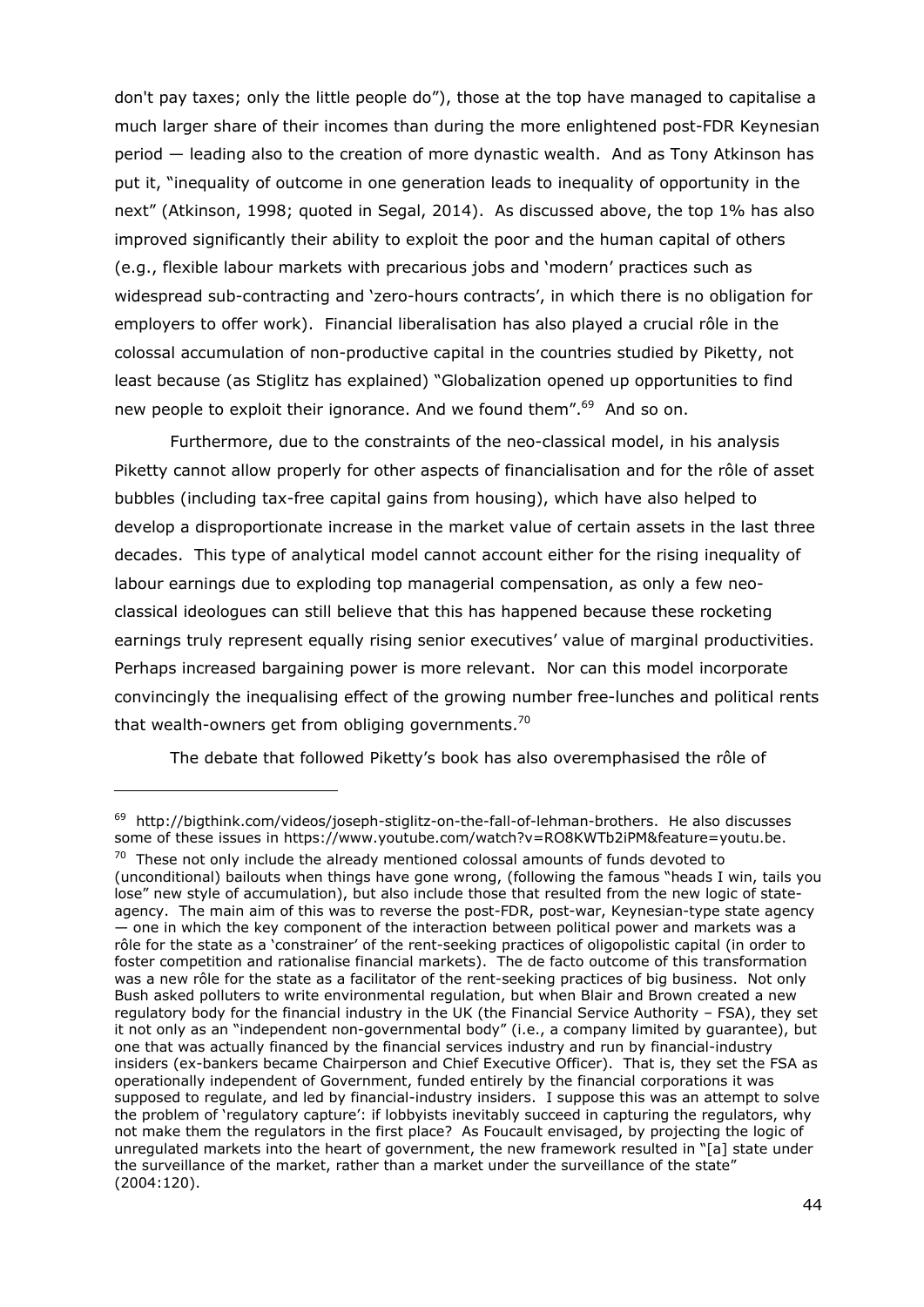wealth destruction during the Second World War on falling inequality, as Piketty's own data show that in the US there was a similar decline in inequality to that of Europe despite the fact that the first and only air attack by Japanese planes on the US mainland during the war took place when they dropped incendiary bombs on an Oregon state forest in 1942. Finally, by now Piketty also agrees that he gave too much emphasis to what he called in his book "the fundamental structural contradiction of capitalism", or "the fundamental force for divergence": the by now legendary "r>g":

"I do not view r>g as the only or even the primary tool for considering changes in income and wealth in the 20th century, or for forecasting the path of income and wealth inequality in the 21st century. Institutional changes and political shocks − which to a large extent can be viewed as endogenous to the inequality and development process itself − played a major role in the past, and it will probably be the same in the future" (Piketty, 2015).

Therefore, the question remains: why did he not then move on analytically to these other spheres properly?<sup>71</sup>

Had he done that, perhaps he could have addressed properly some key questions regarding the sustainability of the highly unequal system we have (artificially) created since 1980 − such as whether capital-output ratios and shares of wealth in the national income can continue to diverge for ever. Also, can rents really make up an ever increasing share of profits? Or can the gap between the return to financial and physical capital, or that between productivity-growth and wages, continue to increase for ever? Can the gap for the "r" for the rich (who can invest more in information, who have better access to financial markets and political rents, and who can mitigate better the agency costs of their investment), and the "r" for the rest (who are mostly life-cycle savers for retirement) grow for ever? Or can the resulting gap between the average "r" and the marginal "r" also continue to grow and grow? Can the return to the wealth of the rich continue to remain exorbitantly high in the face of the enormous and continuous increase of financial wealth? That is, for how long will this neo-liberal ideology be able to continue being 'the art of helping the rich make huge amounts of money by playing the rest of us for suckers'?

Figures 15 and 16 illustrate just two of these issues in the build-up of the 2008 financial crisis: rapidly rising inequality seems to have had a crucial rôle both in the meteoric rise of the value of financial assets, and in the related post-1980 increased decoupling between the real and financial worlds − one that has led to weak investment performance. First, Figure 15 shows a remarkable cointegration (also confirmed by the appropriate tests) between the increase of inequality and the stunning rise of the value of the stock of financial assets.

 $71$  On the rôle of institutional changes and political shocks on inequality, see, for example, Acemoglu and Robinson (2014).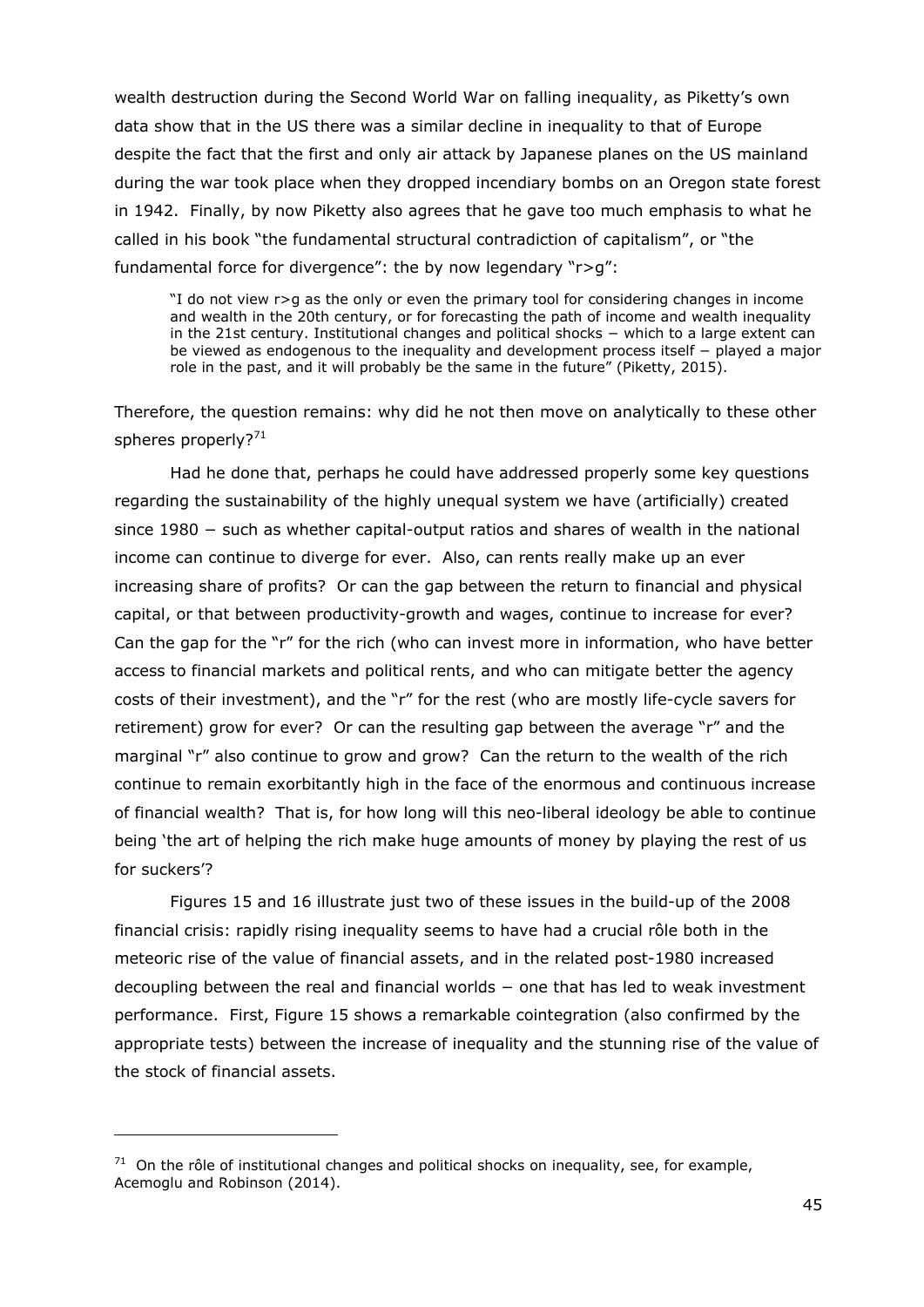#### FIGURE 15



**● fin assets** = value of the stock of financial assets as percentage of GDP; and **top 10%** = income share of the top 10% (includes realised capital gains). 3-year moving averages.

● Sources: Alvaredo et. all. (2014), and US Federal Reserve (2014).

The huge increase in inequality has concentrated income at the top to such an extent that it became one of the major contributors to the increased liquidity in the US financial markets (a factor far more important in the lead up to the current global financial crisis than the famous Asian 'savings glut'). This increased liquidity has transformed financial markets into fundamentally fragile institutions, totally unable to self-correct.<sup>72</sup> Therefore, the 2008 global financial crisis may have had many roots, but (as discussed in more detail in Palma, 2009 and 2012) a crucial one relates to rapidly rising inequality − a factor that has also made the attempts to recover from that crisis extremely problematical. Figure 16 shows the related post-1980 increased decoupling between the real and financial worlds.

 $72$  On the recurrent rôle of excess liquidity in the lead up to financial crises, see especially Kindleberger (2000). On the associated financial fragility see Minsky (1992). On the role of increased inequality on the current financial crisis, see Palma (2009).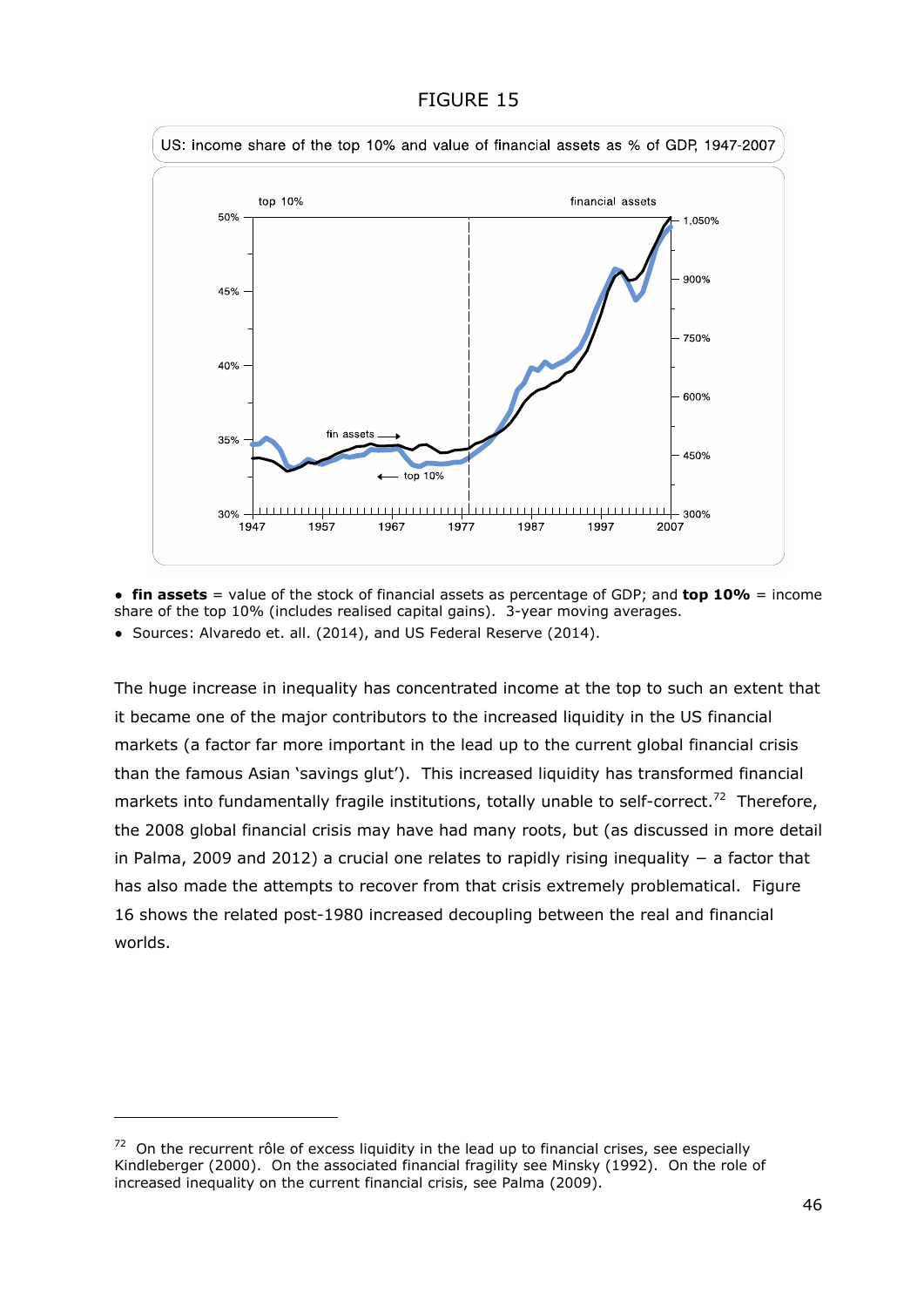

**● fin assets** = value of the stock of financial assets (all sectors); and **priv inv** = non-residential private investment (excludes inventories). Both series are expressed as percentage of GDP. 3-year moving averages.

● Sources: US Department of Commerce (2015), and US Federal Reserve (2014).

During the period of so-called "financial repression" that followed the Bretton Woods agreement in 1944 — one in which there was a deliberate attempt to create an economic environment that would help generate strong linkages between financial and productive capital — total financial assets remained relatively stable as a share of GDP for about three decades, while non-residential (and overall) private investment experienced some acceleration (for non-residential one the two extreme points in the cycle were 9.8% of GDP in 1951 and 14.2% in 1979 and 1980). The subsequent period of "financial liberalisation", a period of huge asset inflation, led to a more unstable rate of investment, with an average of 12.8% from 1980 to 2014  $-$  13% from 1980 to 2007). During this period the value of financial assets not only decoupled from the real economy, but the abundance of finance and the associated asset-price-led 'irrational exuberance', instead of having a positive pulling effect on private investment, seems to have had instead the effect of 'friendly fire' (except for some recovery during the Clinton years).<sup>73</sup> Therefore,

 $73$  But even then, it did not manage to get back to the levels at the end of the 'financial repression' era… Regarding the current struggles to recover from the global financial crisis, following Keynes' analysis of the 1930s crisis, what is needed is a greater degree of linkage between financial and productive capital: "[t]here cannot be a real recovery, in my judgment, until the ideas of lenders and the ideas of productive borrowers are brought together again. […] Seldom in modern history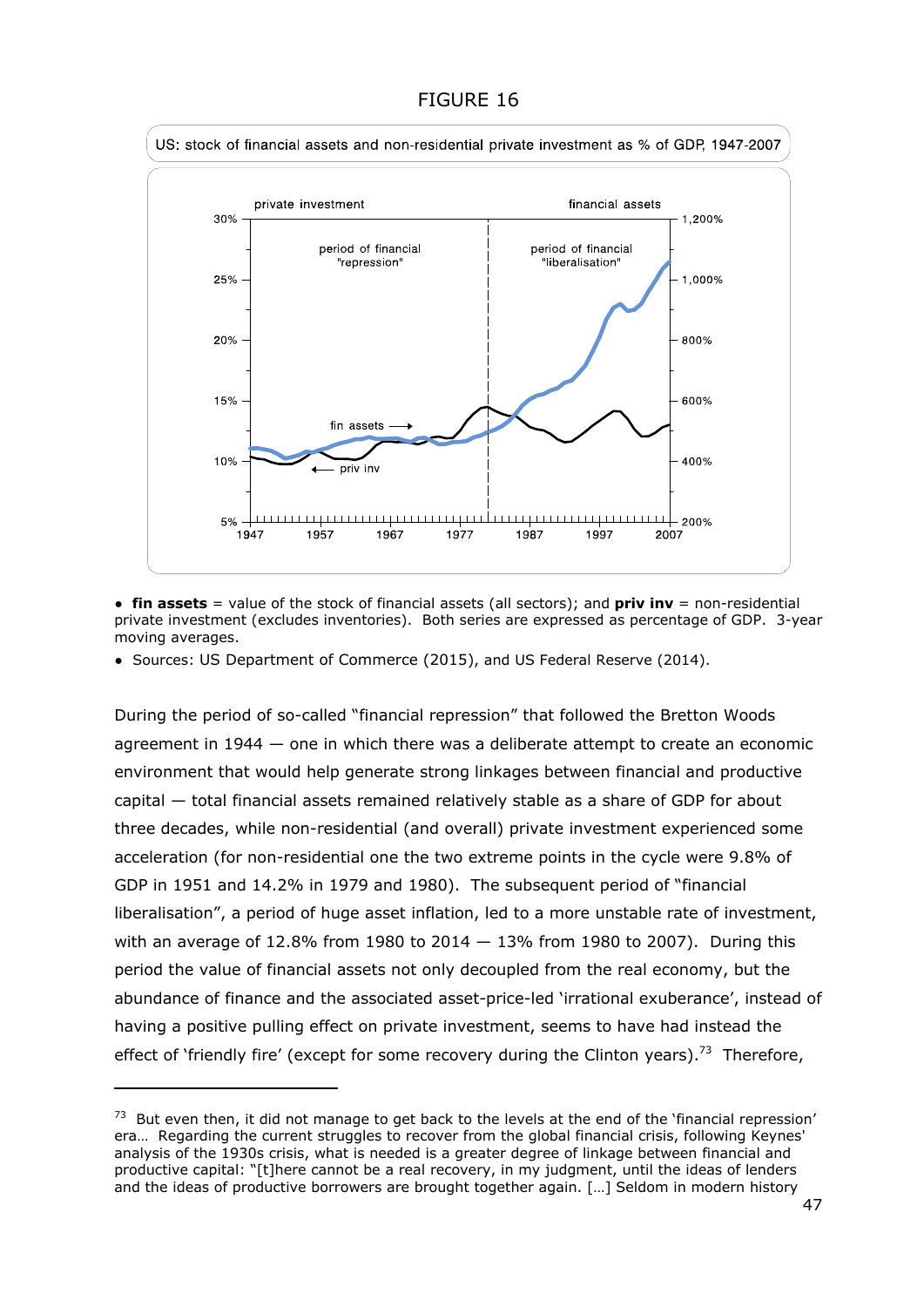there is not much evidence here to support the McKinnon and Shaw-type argument in favour of financial liberalisation − one of the founding ideas of the Washington Consensus.

In sum, and as opposed to what Piketty suggests when working within the framework of his neo-classical model, there is little evidence that increased inequality since 1980 has been the outcome of too many Schumpeterian entrepreneurs rising the share of profits by investing an increasing share of GDP in real capital formation, in a world in which flexible firms use technologies that can easily substitute capital for labour (reacting to changes in the relative productivity or the relative cost of the two factors). Instead, increased inequality in high-income countries during this period (both in income and wealth) seems to have been mostly the result of the *artificial* creation of an economic and political environment in which (paraphrasing Oscar Wilde) anyone who wanted to become rich by doing something socially useful simply lacked imagination.

By placing his engagement with the mainstream at the centre of his analysis − almost as if that was the only thing that really mattered analytically − Piketty, despite his remarkable empirical contribution, missed a unique opportunity to move forward the analytical debate on rising inequality since Reagan and Thatcher in a significant way.

# 7.2.- Some elements of an alternative narrative regarding why inequality is becoming so extreme

As mentioned above, and as the data coming out of "The World Top Incomes Database" indicates, these days it is the highly-unequal middle-income country that seems to be showing the more advanced ones the shape of things to come. Borrowing again the language of Darwinian evolution, in what could be one of the supreme political ironies of all time, the Latin American oligarchies − "the living fossils" – may after all end up having the last (evolutionary) laugh, as several of their lost relatives, like that of the US, may be experiencing what in palaeontology is called a "Lazarus taxon": an organism that, having disappeared from the fossil record, inexplicably reappears sometime later. In the case of the US, for example, although it is true that rather than plantations now we have speculative finance, the present bears more than a passing resemblance to what might have happened in the US had the South won the Civil War... However, as mentioned above, this should not be confused with "reverse-evolution": it is proper evolution, but one in which some of the unpleasant ghosts of the past have re-emerged jubilantly, but (as the world has certainly moved on) resembling now some features that characterise current unequal middle-income countries. In other words, I believe that analytically it is

has the gap between the two been so wide and so difficult to bridge" (1931, p. 146; also quoted in Pérez 2002, 167).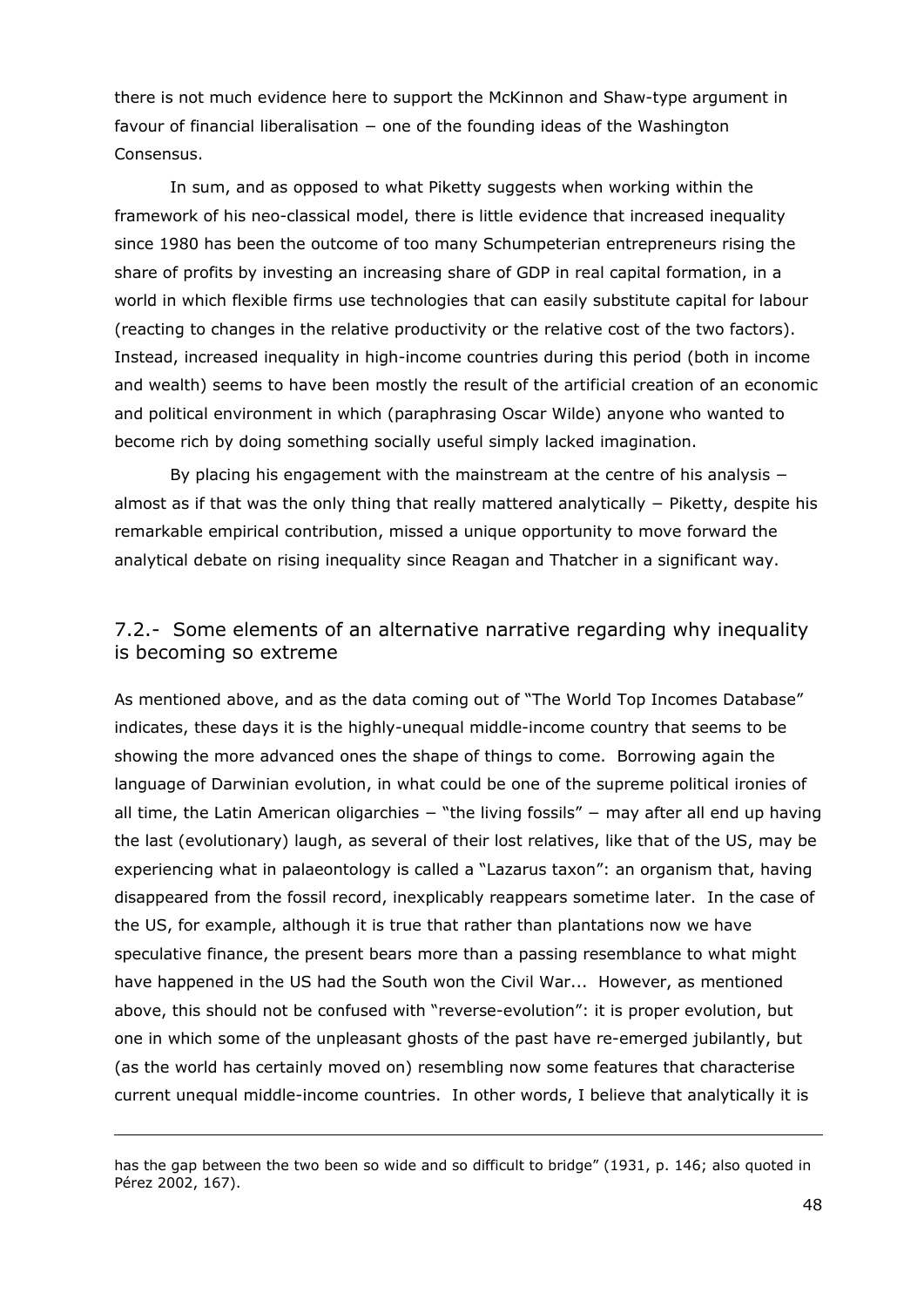more fruitful to think about the increasing concentration of wealth an income in developed countries in terms of "reverse catching-up" with high middle-income countries of the Latin-type, rather than with a return to their pre-1914 existence.

The remarkable redistributive success of the top 1% tends to confirm the hypothesis that there is a huge contrast between the sophistication of neo-liberalism as a technology of power  $-$  maybe the most effective one ever  $-$  and the lack of sophistication of neo-liberalism in terms of economic policies (Palma, 2009). Perhaps this ideology is just shorthand for 'the art of getting away with such remarkably asymmetric distributional outcomes within democracies'. Or (as discussed in detail in Palma, 2009, and suggested above), in the language of game theory 'a technology of power capable of transforming a particularly asymmetric set of distributive strategic choices, and the corresponding payoffs, into a Nash equilibrium built around the pure strategy of the élite'. And in part this was achieved by convincing the majority that there is no point in trying to challenge this Nash equilibrium while the all-too-powerful top income players keep their strategy unchanged. As a result, there has been a huge increase in the 'tolerance for inequality'. The latter is particularly true in Latin America, where neo-liberalism is now capable of achieving extreme forms of inequality by means other than the more crude 'old-fashion' forms of social conflict resolution.

The key point here is that the élite in many middle- and high-income countries is now able to achieve this Nash equilibrium by far more imaginative forms of ideological conviction. So much so that one could argue that in many countries it has got to the point where it is no longer really necessary to threaten the majority credibly with the idea that they have too much to lose and little chance of winning by challenging the top player's strategy. By ideologically convincing them that neo-liberalism is the only workable game in town (or, in Mrs. Thatcher's terms of "TINA" – that 'there is no alternative'), the élite can now get away with such remarkably asymmetric distributional outcomes mostly through *a spontaneous consensus type of hegemony* (in the Gramscian sense): a hegemony that is able to deliver such an unequal distribution of income through non-openly violent means. As a result, in Latin America military regimes — the traditional hedge against a progressive distributional challenge by the majority — has become obsolete (at least for the time being...).

As it happened, in many developing countries the new process of legitimisation of capital has become so remarkably successful, and the new technologies of power so surprisingly effective, that neo-liberalism has been able to turn the tables on progressive forces and has become ('low-intensity') liberal-democracy's best friend.

The main issue here is that there is a big difference between the great majority in many middle- *and* high-income countries entering into such an unfavourable Nash equilibrium because they are faced with overwhelming odds against the likelihood of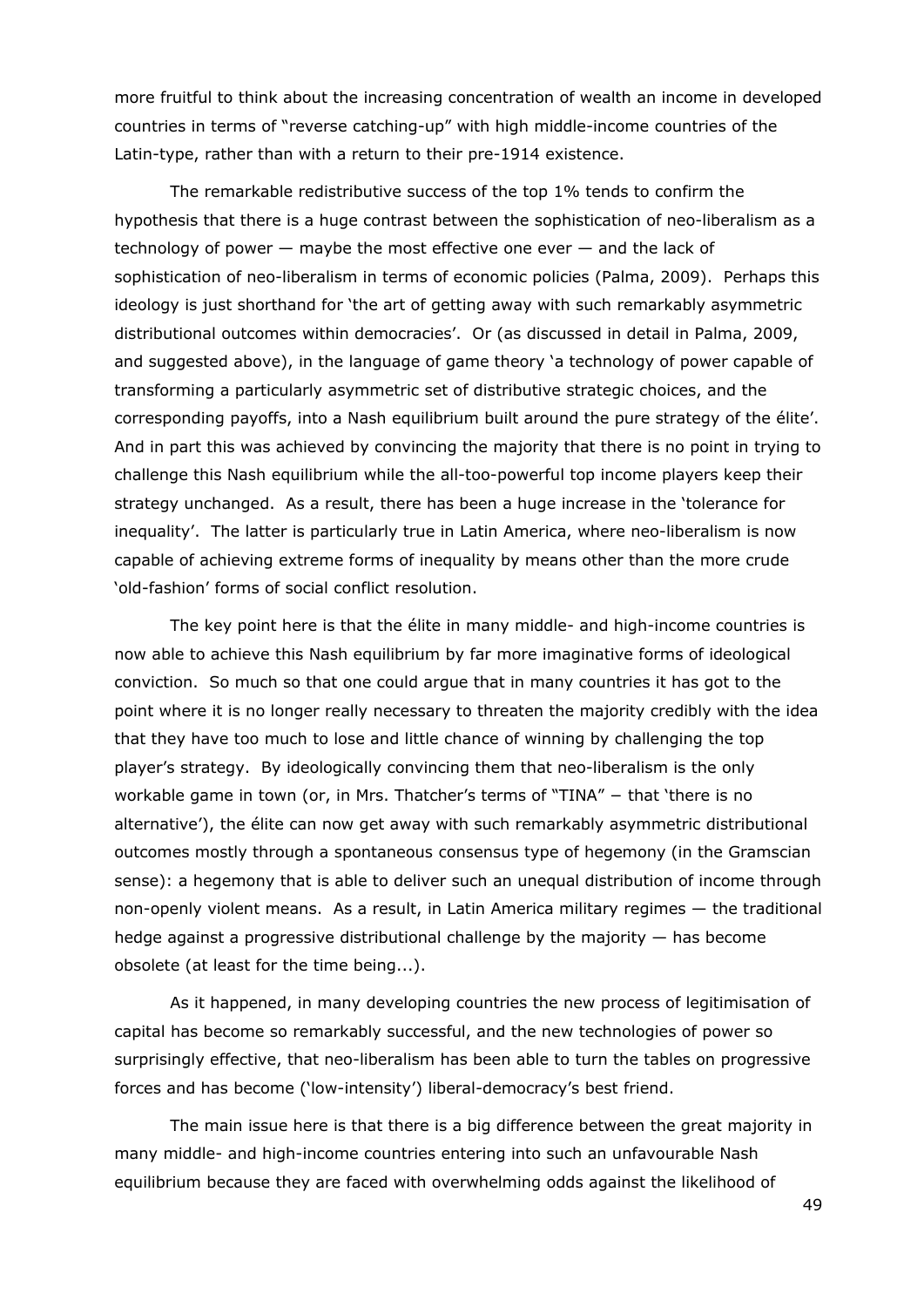succeeding in challenging the 'pure' distributional strategy of the élite, and what is happening now when the majority seems to have entered into this Nash equilibrium mostly out of ideological conviction. Mrs. Thatcher was certainly right when she once branded 'New Labour' as "my finest creation". If this is the case, the distributional game has probably ceased to be one of 'chicken' (or 'hawk-dove') — at least for the time being. In fact, all evidence suggests that (except for some spontaneous outbursts) the great majority in many countries in Latin America is now ideologically prepared to put up with such an unequal distributive outcome as if it was simply their lot in life. A much heightened degree of economic uncertainties (of all sorts) has undoubtedly helped in this endeavour.

Indeed, it could be argued that this component of the current ideology  $-$  its ingrained belief that 'there is no alternative' — synthesises the fundamental success of the 'Anglo-Iberian' neo-liberal discourse. In terms of its distributive angle, the post-1980 new attitude towards inequality was also best summarised by Margaret Thatcher: "It is our job to glory in inequality and to see that talents and abilities are given vent and expression for the benefit of us all" (quoted in Wade, 2014). Or, as Robert Lucas stated it, "of the tendencies that are harmful to sound economics, the most seductive and […] poisonous is to focus on questions of distribution". The same for Martin Feldstein: "[those who oppose increases in income at the top are spiteful egalitarians". (Ibid.)

This discourse resembles an argument put forward long ago by Callicles, a character in Plato's *Gorgias* (dialogue): 'it is natural and just for the strong to dominate the weak, and [… ] it is unfair for the weak to resist such oppression by establishing laws to limit the power of the strong'. In Callicles' opinion (as in the neo-liberal critique of what was going on pre-1980), 'the stronger, more aggressive and domineering by nature, has been defanged and domesticated by the legal institutions of the weak demos'.*<sup>74</sup>*

A key issue here is that despite delusional fantasies of the 'top' 1%, the 'strong' are not so by nature but by 'environment'. This is the core insight of the Darwinian idea that a subset of members of a population may come to flourish relative to other members simply because they possess a feature, which others do not, that renders them relatively suited to some *local environment*. The question of the intrinsic worth of those who flourish most is not relevant to this story.<sup>75</sup> The essence of Neo-liberalism is it deliberate attempt to create *an artificial* economic environment that is most suited to those features that capital has (especially financial capital) and others do not: in the jungle, capital is king! And extremely mobile. For having achieved this most unlikely of Nash equilibria in democracies by a spontaneous consensus type of hegemony, the Latin American élite —

<sup>74</sup> See http://www.classicallibrary.org/plato/dialogues/15\_gorgias.htm.

 $75$  See especially Lawson (2003).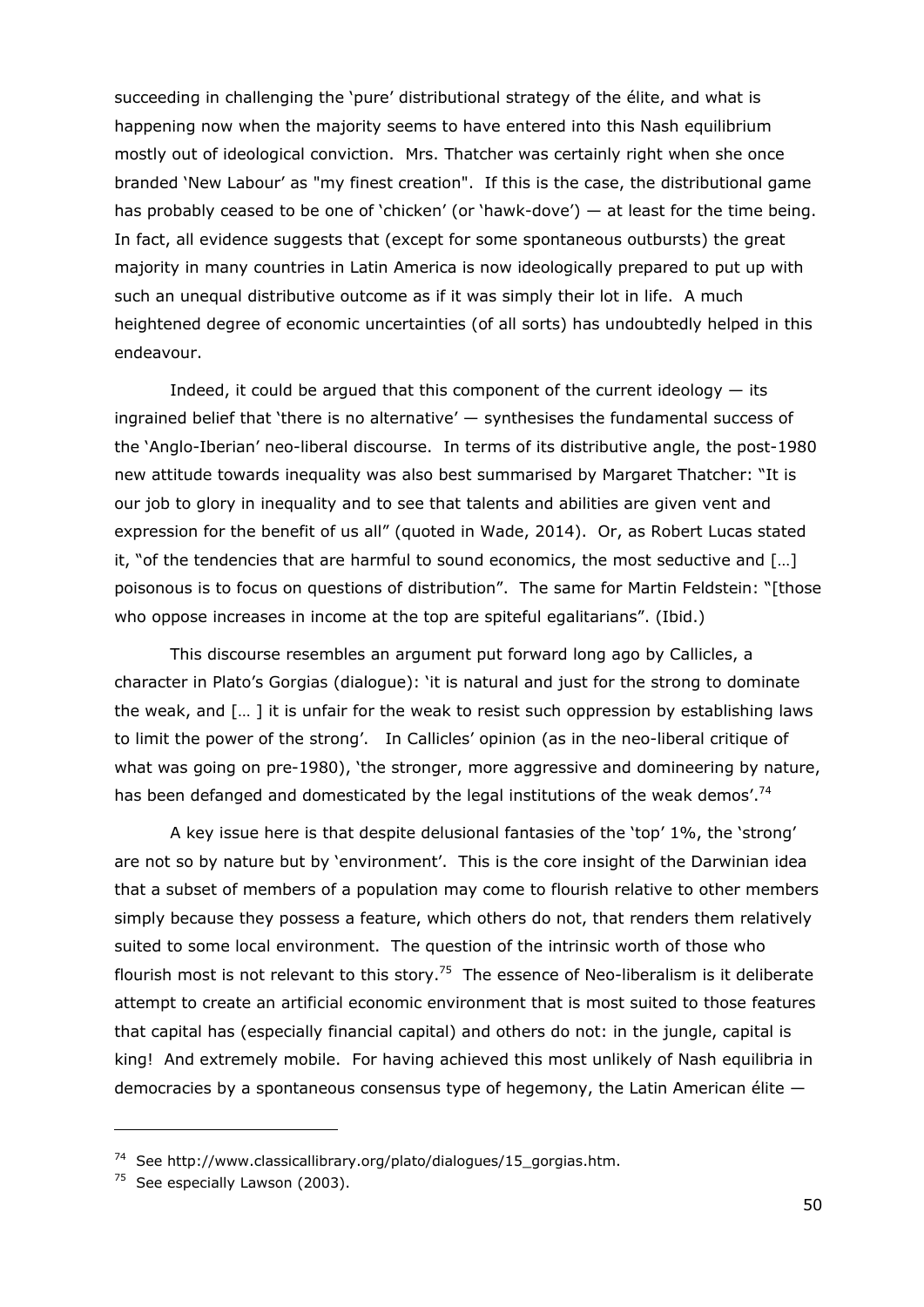and those of other countries where lost relatives are re-emerging — surely becomes strong contenders for an entry in the Guinness Book of Political Records!

And as soon as the 1% succeeded in convincing the majority of its 'unfetteredmarkets supremacy-cum-trickledown' distributional discourse, there could be only one outcome — as in (so-called) 'free' markets (a term reserved these days for those with little market discipline due to lack of competition, 'self-regulation', mounting bargaining power of capital, multiple artificially-created political and economic rents, lavish finance, and little supervision due to 'sterilised' governments) there can only be one distributional winner. In turn, financial gains from multiple asset bubbles, and easy access to an almost unlimited amount of credit may have helped confirm the 'trickledown potentials to the middle' part of the story  $-$  and help explain the relative stability of the '50-50 rule' — and why it has facilitated enough popular support from the middle and upper-middle for the 'unfettered-markets supremacy-cum-trickledown' discourse.<sup>76</sup> However, although this stable '50-50' share may help to explain the 'popularity' of neo-liberalism among these groups, one should not underestimate others elements of the neo-liberal discourse that are also particularly appealing to middle and upper-middle  $-$  such as the promotion of 'order' based on freedom, individual initiative, strong enforcement of property rights, 'sound' macroeconomics, fighting paternalism vis-à-vis the poor, and so on.

These insights that emerge from an approach expressly centred (among other factors, of course) on the issues discussed above are probably more productive workable hypotheses to explain the huge levels of inequality found in some middle-income countries, and the increasing levels of inequality found in some OECD countries since 1980, than the neoclassical theory of factor shares. These factors relate to the creation of a purposely built economic, political and legal environment (both local and international) that helps deliver such a degree of inequality; key characteristics of this new environment are:

i) that it artificially favours capital − especially of the non-productive type;

ii) that it creates artificial market dynamics by which workers end up having little or no property rights over their human capital, efforts and creativity − and as a result, end up having little capacity to claim the value of their marginal productivity. That is, an environment purposely constructed so that the low income-share of the bottom 40% is not due to a supposed low value of their marginal productivities, but about them having

 $76$  Regarding the famous "disappearing middle", one should never confuse the declining level of welfare that that share of the middle and upper-middle middle in high-income countries can offer given the massive increase in the cost of education, health, housing and debts in general, the declining levels of pensions, regressive taxation, and so on — with a non-existing declining share of income of these groups. As discussed above (and in more detail in Palma, 2014), all evidence indicate that this share has reminded highly stable in OECD countries around the '50-50 rule' (and in the rest, there has been a process of convergence towards that level). But that is not the case with what that share can offer in terms of levels of welfare.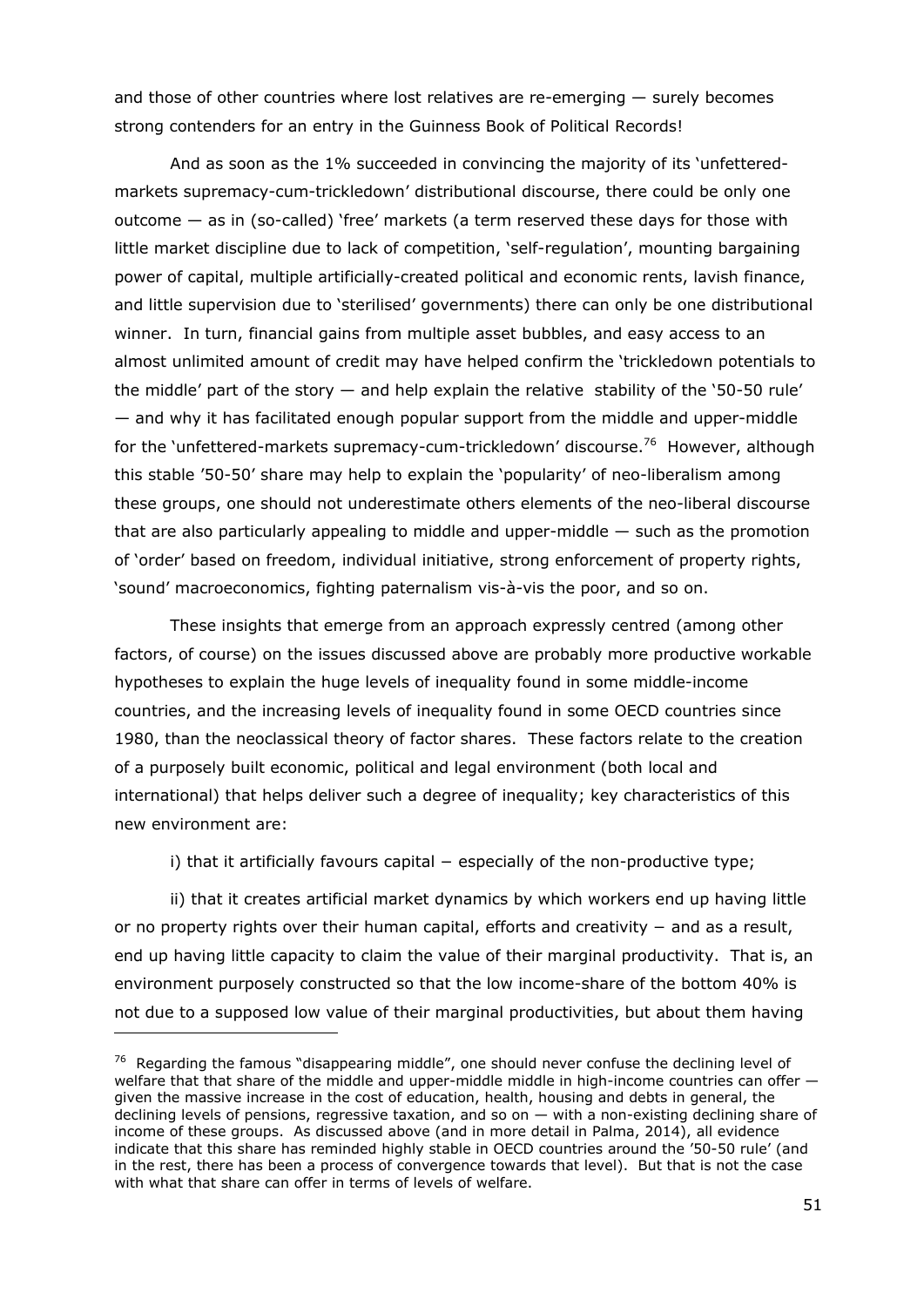little capacity to claim it;

iii) in this environment, however, the middle and upper-middle have been still able to get a relatively stable share of income (their half); furthermore, these groups have also benefited from financial gains via asset bubbles and easy-access-to-credit – the politically significant 'trickle-down' part of the story for them; and

iv) ideologically, within this environment the majority is still unable to break from the straightjacket of that part of the neo-liberal distributional discourse that tells them that they have no choice but to put up with this remarkably unfair situation − it is their lot in life ('there is no alternative'). This (among other things) helps the élite to get away with such a remarkably asymmetric distributional outcome through *a spontaneous consensus type of hegemony* — and has helped neo-liberalism so far to become the most effective technology of power ever.

In sum, Piketty's neo-classical approach is not only inadequate when it comes to the analysis of rising inequality since Reagan and Thatcher because it does not 'fit the facts' (evidence indicates that his assumptions on capital-output rations and elasticities of substitution are simply wrong), but also because complex (and over-determined) systems (such as the distribution of income) are not just the simple sum of their parts. Therefore, an account of them cannot be reduced to the (algebraic or otherwise) description of their individual constituents. That famous dictum "long story short, we hear a story too good to be true – it ain't", it also applies to economic theory!

#### **Conclusions**

Building on my 2011 paper, I have analysed issues such as the contrasting nature of the centripetal and centrifugal forces at work in terms of income distribution (the former at the middle and upper-middle, the latter in the tails), as well as those relating to wealth, and how only few oligarchies have so far got away with the levels of inequality found in some middle-income countries. However, we now seem to live in a changing world where increasingly in some high-income countries a process of "reverse catching-up" is taking place − and not just as far as the distribution of income is concerned! I have also discussed why Piketty's 1950s neo-classical approach does not help us much to understand current distribute affairs (and not just because it does not 'fit the facts'), as well as outlined some elements of an alternative narrative regarding why inequality is becoming so extreme.

And given the remarkable homogeneity found in the shares of the middle and upper-middle, I have suggested the use of an alternative inequality statistic  $-$  one that simply indicates the ratio of the income-share of the top 10% over that of the bottom 40%. The obvious advantage of this inequality-indicator is that it measures inequality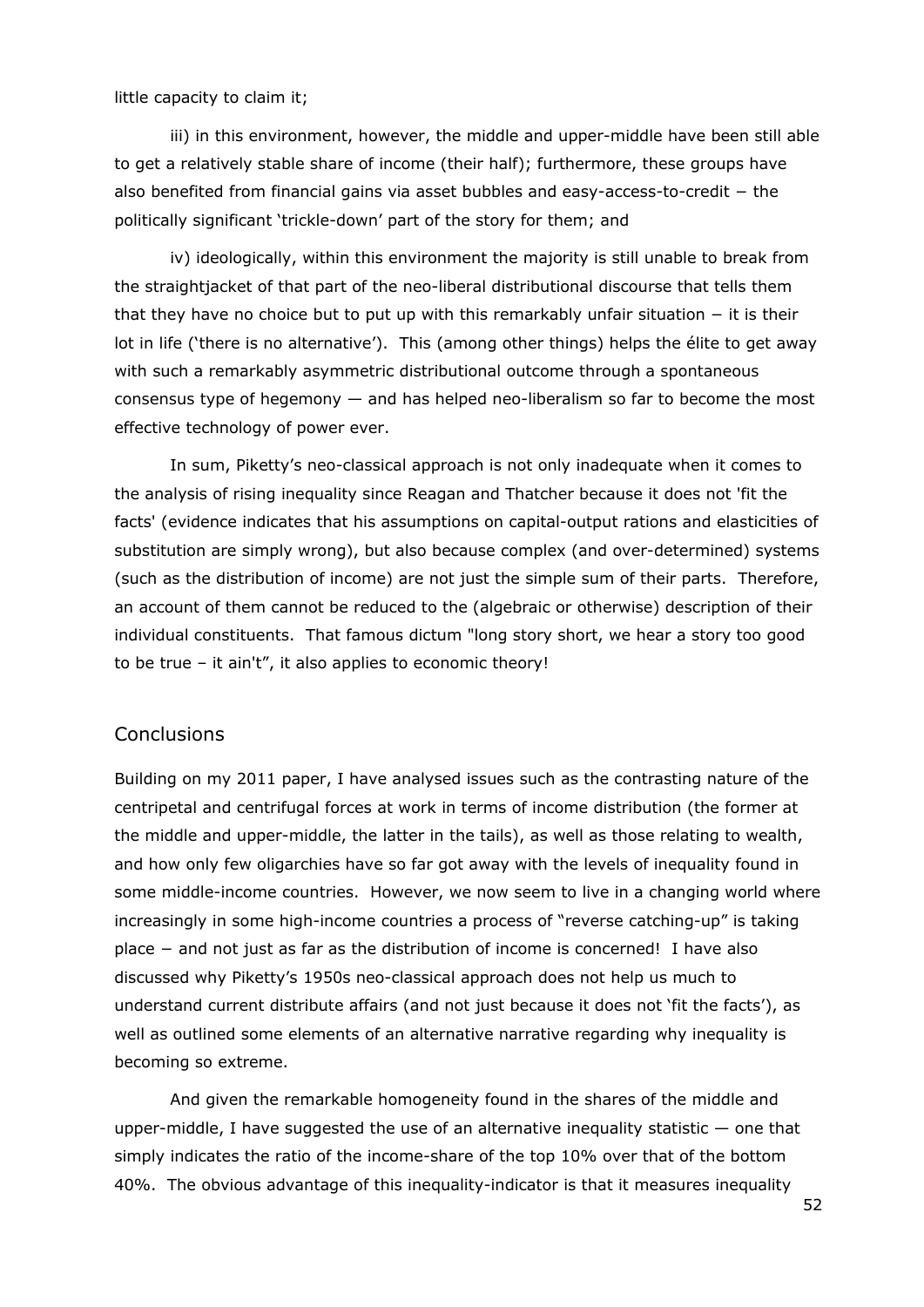where inequality exists; it is also simple, intuitive, transparent and particularly useful for policy purposes — i.e., especially helpful for policy-targeting, as for anyone aiming at lowering inequality the implications of this ratio are as crucial as they are straightforward. This is a very important issue, because as Gramsci insisted, more often than not battles of this kind are won or lost on the field of ideology.

Taking a lead from Sartre's ideas, one should always reject mechanical determinisms and 'external' factors — characteristic of so many explanations of the increasing inequality found currently across many regions in the world  $-$  and insist on individuals and societies' ultimate freedom *and responsibility*: "I am my choices" was his worldview. "I am my freedom" was the key passage in one of his plays. It would be difficult to state more emphatically than this the dimensions of human freedom and individual (and collective) responsibility. For him, every act is a self-defining one — and probably none more than the distribution of income; and no act of this kind can truthfully be blamed primarily on 'external' or 'exogenous' factors (see, for example, Sartre 1981).

From this point of view, for how long so many in mainstream economics — and neo-liberals in general — are going to insist in their search for some sort of 'exogenous Holy Grail' that explains (and possibly justifies) huge inequalities in many parts of the world? They have tried lots of them, and with little success. As Einstein once said, "Insanity is doing the same thing over and over again and expecting different results."

While explanations such as those found in neo-classical economics, structuralism, Post-Keynesianism, and path-dependency may help contribute to the understanding of a really complex (and surely 'over-determined') whole, ultimately (as Stiglitz has stressed), "inequality is a choice". However, it is not always clear who can act upon that choice, what that choice is really about, and what making that choice will really achieve. Also, as someone famously said in his analysis of events in France in 1848, "people make their own history, but they do not make it as they please; they do not make it under circumstances they themselves have chosen, but under given and inherited circumstances with which they are directly confronted". Yet, the norm is that usually there are many more degrees of freedom than is generally acknowledged. For example, there can be little doubt that 'choice' — and 'taking responsibility for the outcomes of one's actions', as opposed to blaming exogenous factors — has something to do with the fact that Croatia has a median wage that is double that of Chile, even though both countries have the same GDP pc.<sup>77</sup>

You've really got to hand it to the Latin American capitalist elite. In the 1950s and 1960s they convinced the progressive forces of the region (including important sectors of the left) that there was nothing more progressive and 'anti-imperialist' than to provide

 $77$  See Duran, G. and M. Kremerman (2015).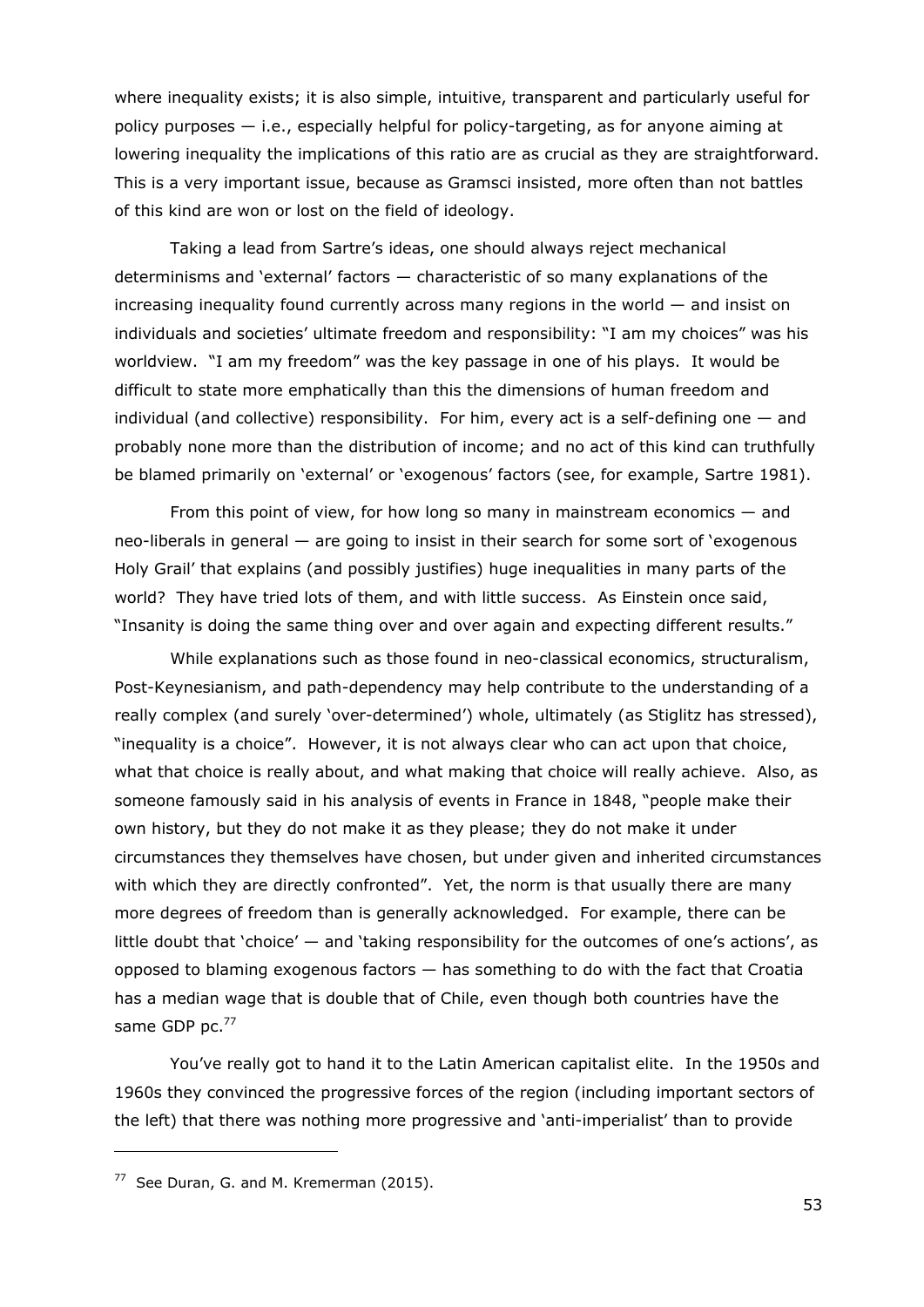them with vast rents and subsidies via ISI (huge import tariffs, negative interest rates, subsidised utilities, cheap inputs from state-owned firms in steal, petrochemicals, and so on); and that these huge rents, as opposed to what was happening in East Asia at the time, should be given to them without *any* form of performance-related conditionality. And now, post-economic reform, with the help of a narcissistic ideology, their process of legitimisation has been so successful and their new technologies of power so sophisticated that they have again convinced the majority (including most of the left) not only of "TINA" ("there is no alternative"), but that they actually deserve every privilege and reward, and any rent (including those of natural resources, of course) that they can extract − building up to a share of income not far from one-third.

So, we need to understand what makes us take particular choices when confronted with specific inherited circumstances. What helps form collective beliefs? How do spontaneous consensus types of hegemonies emerge? And how can they be changed?

The same issues, but from the narrower perspective of the recurrent debate between 'structure vs. agency', as far as income distribution is concerned I am clearly on the side of agency  $-$  although strongly emphasising that this agency may well fail if it fails to understand structure (and therefore fails to adopt the right political and economic strategy to fight for change). For example, and as opposed to Piketty, I do not believe that 'r' is currently so much greater than 'g' simply because this is an inevitable outcome of the workings of the invisible hand; rather, human agency is what is really at work here! The huge diversity of distributional outcomes across the world seems to support this view.

Pope Francis, in his surprisingly politically candid address to new Vatican ambassadors in May 2013, seems to support the view that democracies today resemble the government of the 1%, for the 1%, and by the 1% for self-constructed reasons:

"While the income of a minority is increasing exponentially, that of the majority is crumbling. This imbalance results from ideologies which uphold the absolute autonomy of markets and financial speculation, and thus deny the right of control to States, which are themselves charged with providing for the common good. A new, invisible and at times virtual, tyranny is established, one which unilaterally and irremediably imposes its own laws and rules." (http://w2.vatican.va/content/francesco/en/speeches/2013/may/documents/papafrancesco 20130516 nuovi-ambasciatori.html)

#### Tyranny indeed!

However, one should not underestimate (of course) the many obstacles facing the assemblage of the necessary social constituencies for a progressive distributive agency in middle-income countries (or in high-income ones), as history teaches us that these struggles – given the fierce opposition that they are bound to encounter from the 'usual suspects' – have only succeeded when supported by a broad-base constituency. This is particularly true regarding the obstacles ahead in Latin America for this region to be able to go further in its current (rather timid) attempts to reduce inequality, given the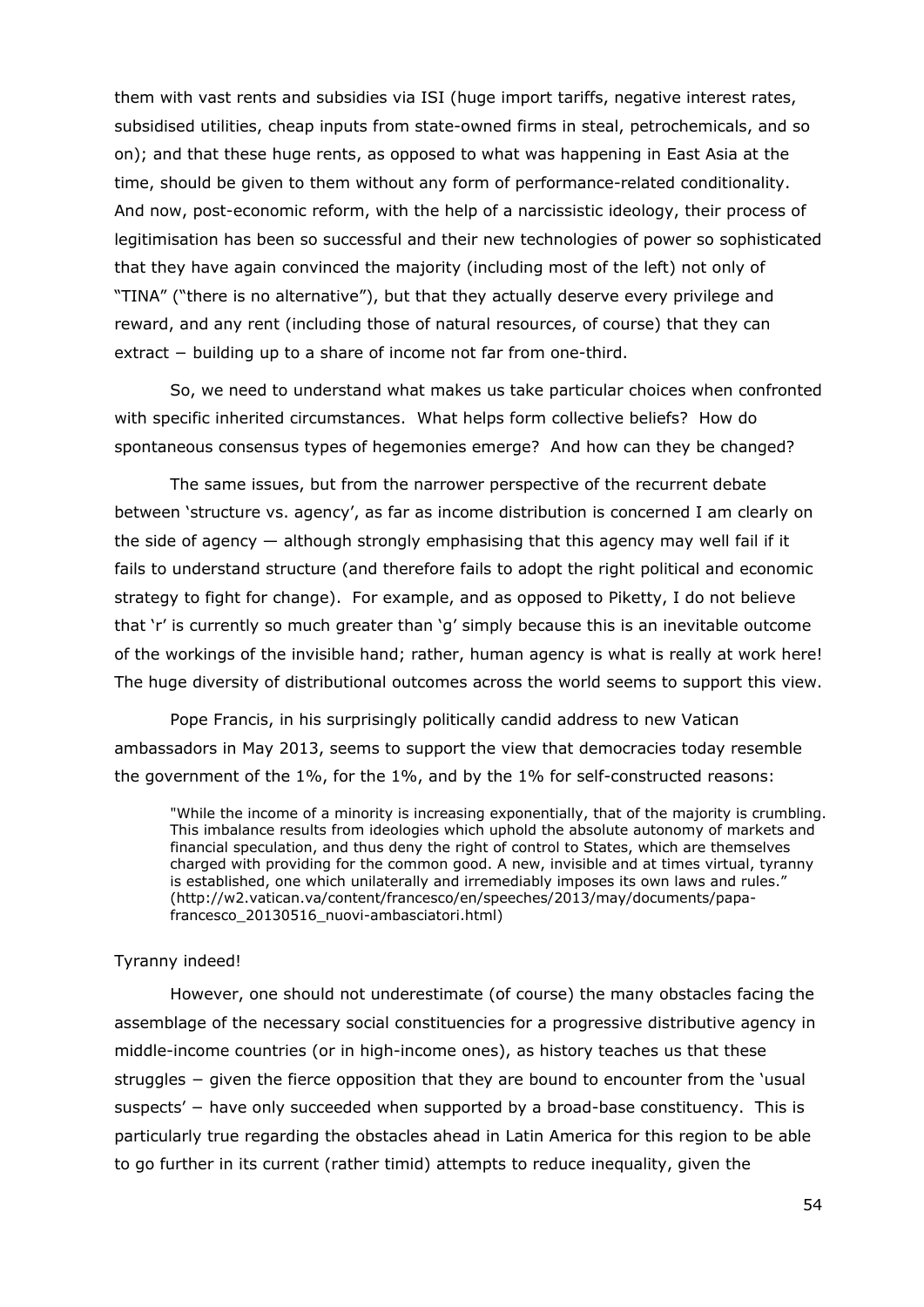remarkable stability of the sub-optimal and highly unequal distributional Nash-equilibrium found there today — a good example of a Nash Equilibrium that is not 'Pareto Optimal', as all players' payoffs could well be increased from perspectives such as that of efficiency wages.

So far, telling stories about the middle (à la Washington Consensus) has proved to be mostly a distraction, although a rather effective one — brilliant storytelling has been the key to the success of the neo-liberal ideology, because as one group of Native Americans used to say, "those who are good at storytelling will dominate the world".

And the fact that democracies get to be more and more something resembling the government of the 1%, for the 1%, and by the 1% (Stiglitz, 2011 and 2012)  $-$  and as the type of 1% found in the advanced countries after FDR and the Second World War, especially in the Nordic countries is a species in serious danger of extinction (if not already extinct), and as this type of 1% has never existed in highly unequal middleincome countries (and is highly unlikely to emerge now) — the choices of an ever more weird minority, able to impose their will in the distributional struggle by ideology, force (including financial force), and the help of sterilised governments and heightened uncertainties for the rest, seem increasingly to be what really counts. And part of their success in being able to impose their own brand of choices on society rests on their continuous success in convincing (otherwise) 'progressive' forces that under the current domestic and international constraints, the assemblage of the necessary social constituencies for progressive agendas is off the political map.

As is often the case, Warren Buffett explains all this beautifully and succinctly: "There's class warfare, all right, but it's my class, the rich class, that's making war, and we're winning." The Chief Economist of the IMF said something similar recently (although, of course, in a more polite way): "Stagnant pay and rising inequality has created a sense that the rewards of economic growth has been creamed off by mobile elites, the owners of capital, leaving the majority behind". But what neither Buffett nor Obstfeld explained is what Keynes (following a long tradition) tried to elucidate: when this happens, capitalism not only becomes lacklustre, but also self-destructive − particularly if financial markets are flooded with liquidity and allowed to run amok. Furthermore, in some important aspects this has also led to a process of "reverse catching-up" towards some unfortunate features of highly unequal middle-income countries. So much so that today it is not unreasonable to ask whether the highly-unequal middle-income countries that are the ones trying to move from what North has called their "Limited Access Order", to the more enlightened 'open access' one (that once upon a time characterised developed countries), or are we now converging towards a world in which an increasing number of features of the "limited access" one are becoming the rule − including for the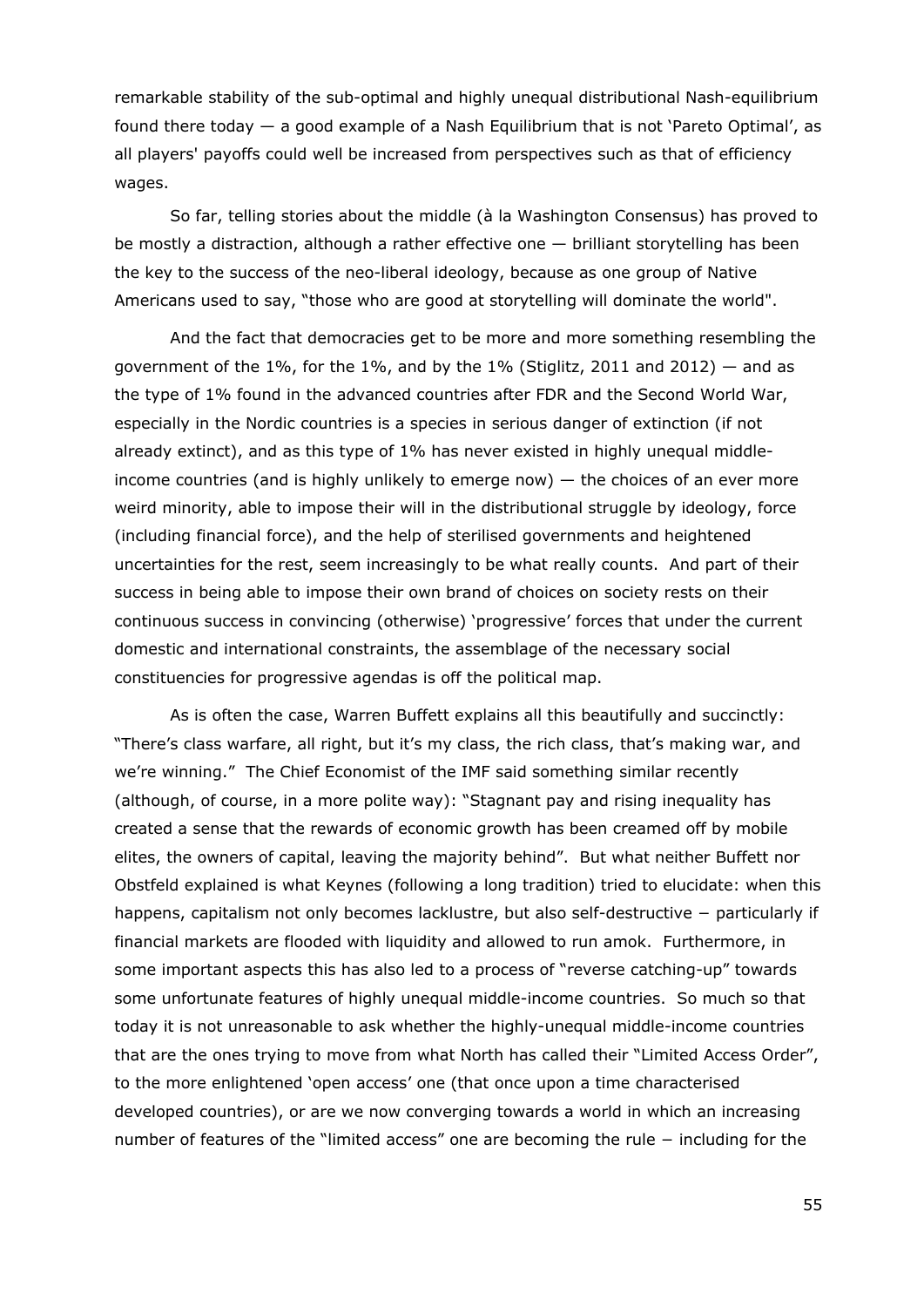industrialised world?78

And in terms of 'choice', in the same way that more often than not "every nation gets the government it deserves" the same relates to income distribution. In turn  $-$  as Solt's database shows  $-$  the same could also be said for fiscal policy, one of the key instruments for dealing with inequality. From this point of view, Schumpeter's assertion: "The fiscal history of a people is above all an essential part of its general history" (1918), could not be more accurate today, as the above mentioned contrast between Sweden (or Ireland, Denmark, Finland, Norway, Belgium, Netherlands or Germany) and Chile (or Colombia and many other Latin American countries) indicates: after taxes and transfers, in the former the Gini improves about ten times more than in the latter. And in Peru they have no effect (in fact, there is a slight further increase in inequality). Hence, today it would be more accurate to say, "The fiscal *and distributive* histories of a people are above all essential parts of its general history".

### Appendix: Sample

In this paper, in order to construct my sample I use the following sources:

i).- OECD (2015) for high-income OECD countries, and other non-Latin American countries for which this dataset provides information (Czech Republic, Estonia, Hong-Kong, Hungary, Israel, Poland, Russia, Singapore, Slovakia, Slovenia, South Africa, and South Korea);

ii).- SEDLAC (2015) for all Latin American countries;

iii).- Taiwan (2015) for Taiwan; and

iii).- World Bank-WDI (2015) for the rest. In this source, I only included countries with data *after 2002* (as a result, Botswana, Trinidad and Tobago, Turkmenistan and Zimbabwe were excluded). I also excluded countries with a population of less than 1 million (Belize, Bhutan, Comoros, Djibouti, Fiji, Iceland, Luxembourg, Maldives, Montenegro, Saint Lucia, Sao Tome and Principe and Suriname).

 $78$  See North et al. (2007).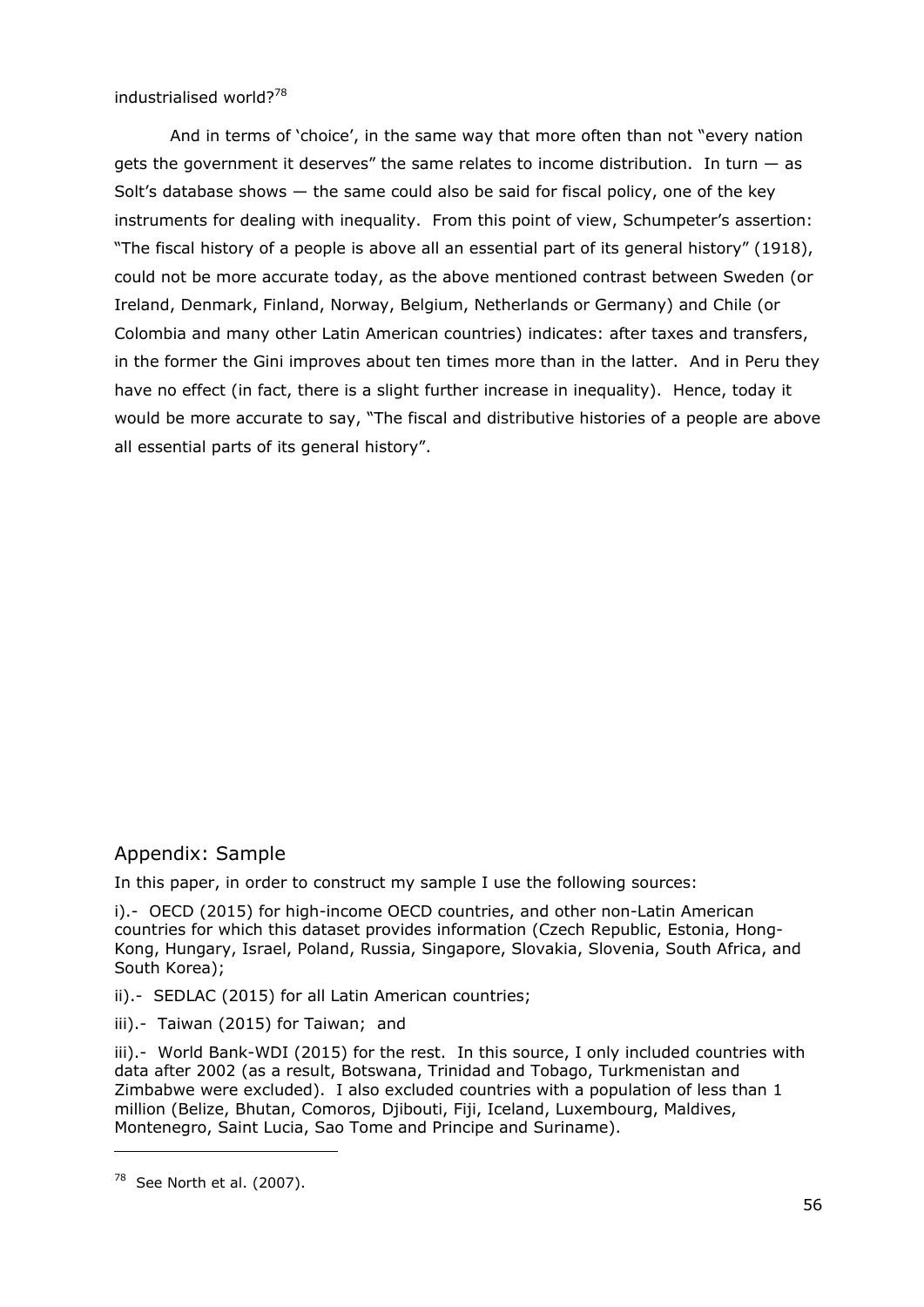#### Bibliography

- Acemoglu, D. and J. A. Robinson (2006), *Economic Origins of Dictatorship and Democracy*, Cambridge University Press.
- Acemoglu, D. and J. A. Robinson (2014), 'The Rise and Decline of General Laws of Capitalism", *NBER Working Paper* 20766.
- Alvarado, F., A. Atkinson, T. Piketty and E. Saez, (2014), 'The World Top Incomes Database', at http://www.parisschoolofeconomics.eu/en/news/the-top-incomes-database-newwebsite/.
- Arantes, P. (2007). *Extinção*, Boitempo Editorial.
- Atkinson, A. B. (1997), 'Bringing income distribution in from the cold', *The Economic Journal* 107(4).
- Atkinson (1998), 'Preface', in Atkinson, A. B. and J. Hills (eds.), 'Exclusion, Employment and Opportunity', *Centre for the Analysis of Social Exclusion* Paper 4, London School of Economics.
- Bichler and Nitzan (2009), 'Contours of Crisis II: Fiction and Reality', *Dollars & Sense*, 28 April, available at http://www.dollarsandsense.org/archives/2009/0409bichlernitzan.html.
- Chang, H-J., (2014), *Economics: The User's Guide*, Penguin.
- Cline, W. (1997), *Trade and Income Distribution*, Institute for International Economics.
- Cobham, A. and A. Sumner (2013a), 'On inequality, let's do the Palma (because the Gini is so last century)', available at http://oxfamblogs.org/fp2p/on-inequality-lets-do-the-palmabecause-the-gini-is-so-last-century/.
- Cobham, A. and A. Sumner (2013b), 'Is It All About the Tails? The Palma Measure of Income Inequality', *Center for Global Development*, Working Paper 343, September, available at http://www.cgdev.org/sites/default/files/it-all-about-tails-palma-measure-incomeinequality.pdf.
- Cobham, A. and A. Sumner (2013c), 'Putting the Gini back in the bottle? 'The Palma' as a policy-relevant measure of inequality', available at https://www.kcl.ac.uk/aboutkings/worldwide/initiatives/global/intdev/people/Sumner/C obham-Sumner-15March2013.pdf.
- Cobham, A., L. Schlogl and A. Sumner (2015), 'Inequality and the Tails: The Palma Proposition and Ratio Revisited', *DESA Working Paper* No. 143, available at www.un.org/esa/desa/papers/2015/wp143\_2015.pdf. An early version can be found in *Significance* 11(1), 2014.
- Cornia, G. A. (2012), 'Inequality Trends and their Determinants: Latin America over 1990- 2010', *WIDER Working Paper* No. 2012/09.
- Cornia, G. A. and F. Steward, (2014), Towards Human Development: New Approaches to Macroeconomics and Inequality, Oxford University Press.
- De Gregorio, J. (2015), 'A propósito de Piketty', available at https://www.scribd.com/doc/254422390/A-PROPOSITO-DE-PIKETTY, and http://www.elmostrador.cl/pais/2015/02/02/monsieur-picketty-y-el-caso-chileno/.
- De Beauvoir, S. (1972), *The Second Sex*, Penguin.
- Doyle and Stiglitz (2014), 'Eliminating Extreme Inequality: A Sustainable Development Goal, 2015–2030', *Ethics and International Affairs*, 28 (10).
- Duran, G. and M. Kremerman (2015), 'Los Verdaderos Sueldos en Chile. Panorama Actual del Valor del Trabajo usando la Encuesta NESI', *Estudios de la Fundación SOL*.
- ECLAC (2010), *Time for equality: closing gaps, opening trails*, available at http://www.cepal.org/en/publications/time-equality-closing-gaps-opening-trails-thirtythird-session-eclac-summary.
- Engberg-Pedersen, L. (2013), 'Development Goals Post 2015: Reduce Inequality', *Danish Institute for International Studies Policy Brief*, DIIS.
- FACEA (2012), Encuesta Trimestral de Ocupación y Desocupación en el Gran Santiago', available at http://www.empleo.microdatos.cl/encuesta\_ocupacion/.
- Fiori, J. (2010). 'The 'New Left' in power: neo-liberal continuities with social safety nets in Lula's Brazil', M Phil dissertation, Cambridge.
- Fisher, M. (2013), 'How the world's countries compare on income inequality', at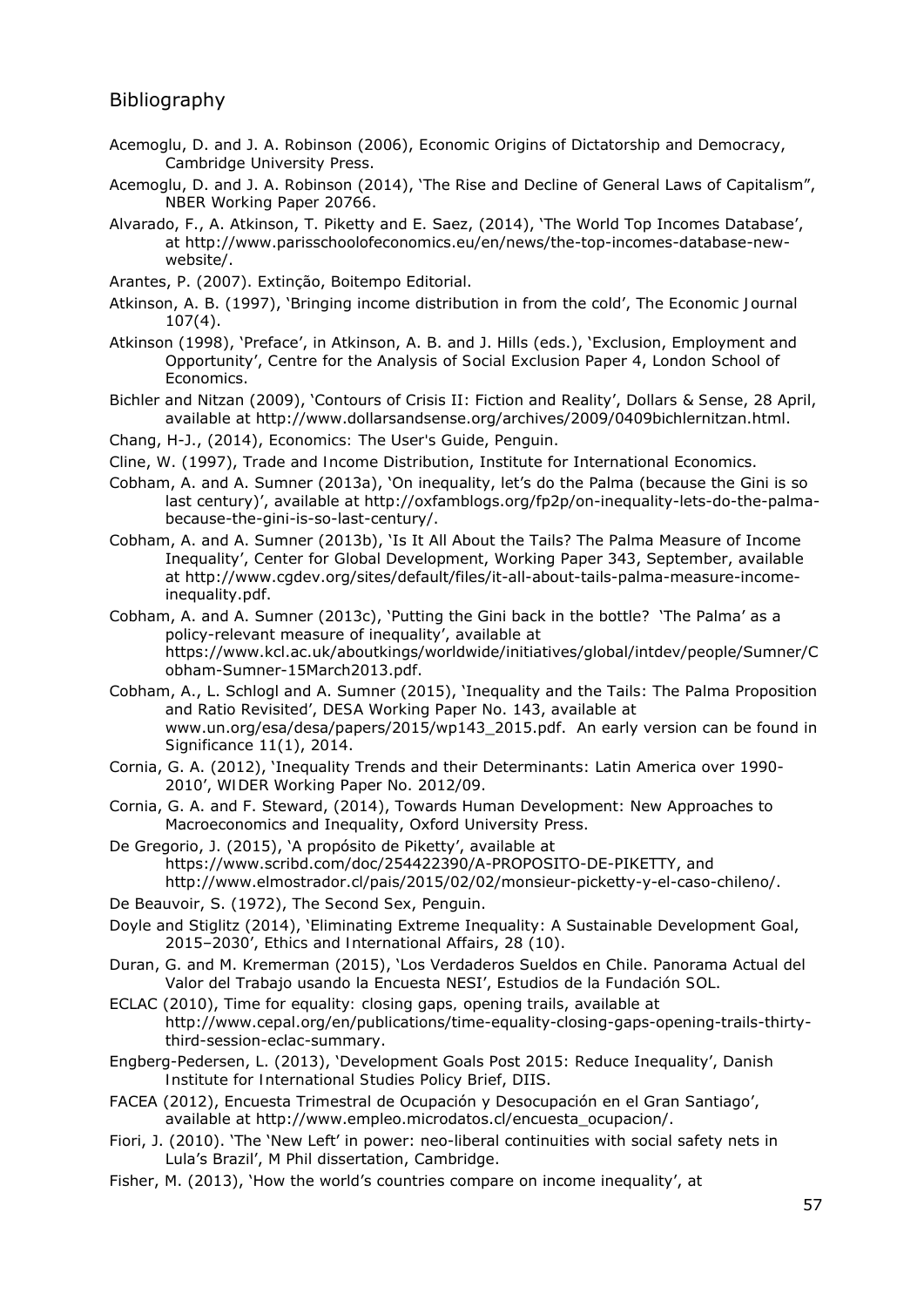http://www.washingtonpost.com/blogs/worldviews/wp/2013/09/27/map-how-theworlds-countries-compare-on-income-inequality-the-u-s-ranks-below-nigeria/.

- Fisher, M. (2014), '40 more maps that explain the world', at http://www.washingtonpost.com/blogs/worldviews/wp/2014/01/13/40-more-mapsthat-explain-the-world/.
- Fishlow, A. (1972), 'Brazilian Size Distribution of Income', *The American Economic Review*, 62(1/2).
- Forbes, (2014), *The Wealth Report*, available at: https://www.worldwealthreport.com/.
- Foucault, M. 2004. *Naissance de la Biopolitique: Cours au Collège de France*, 1978–1979, Paris, Gallimard Seuil
- GGDC (2015) Total Economy Database. Available at http://www.conference board.org/economics/.
- Green, D. (2012), 'It's the share of rich, stupid': brilliant inequality stats and politics from Gabriel Palma, *Oxfam blog* at http://www.oxfamblogs.org/fp2p/?p=9964.
- ILO (2014), KILM, at http://www.ilo.org/empelm/what/WCMS\_114240/lang--en/index.htm. IMF (2015), World Economic Outlook database, available at:
- http://www.imf.org/external/pubs/ft/weo/2015/02/weodata/download.aspx.
- Kaldor, N. (1959), 'Economic problems of Chile', *El Trimestre Económico*, abril-junio.
- Katz, J. (2004), 'Market-oriented reforms, globalization and the recent transformation of Latin American innovation systems', *Oxford Development Studies*, 32(3).
- Keynes, J. M. (1919), *The Economic Consequences of the Peace*, Harcourt, Brace, and Howe, Inc.
- Keynes, J. M. (1930), A Treatise on Money: The Pure Theory of Money and The Applied Theory of Money, Wiley.
- Keynes, J. M. 1931, 'The Grand Slump of 1930', *In Essays in Persuasion*, Macmillan.
- Khan, M. H. (2000), 'Rent-seeking as Process.' In Khan, M. and J. K. Sundaram, (eds.), *Rents, Rent-Seeking and Economic Development: Theory and Evidence in Asia*, Cambridge University Press.
- Khan, M. H. (2005), 'The capitalist transformation', in Jomo, K. S. and E. S. Reinert (eds.), *The Origins of Development Economics: How Schools of Economic Thought Have Addressed Development*, Zed Books.
- Kindleberger, C. 2000. *Manias, Panics, and Crashes: a History of Financial Crises*, 4th edition, Wiley.
- Krugman, P., and R. Lawrence (1993), 'Trade, jobs and wages', *NBER WP* No. 4,478.
- King, L and K. Rajan (2013), 'An alternative measure of income inequality? The 'Palma Index' and public health in India', mimeo, Cambridge.
- Lall, D. (1983), *The Poverty of 'Development Economics'*, Institute of Economic Affairs.
- Lawson, T. 2003. *Reorienting Economics*, New York, Routledge.
- Leibbrandt, M., I. Woolard, A. Finn and J. Argent (2010), 'Trends in South African Income Distribution and Poverty since the Fall of Apartheid', *OECD Working Papers*, 101.
- López R., E. Figueroa and P. Gutiérrez (2013), La 'parte del león': nuevas estimaciones de la participación de los súper ricos en el ingreso de Chile', at http://www.econ.uchile.cl/uploads/publicacion/306018fadb3ac79952bf1395a555a90a86 633790.pdf.
- Medeiros, M., P. H. G. Ferreira de Souza and F. Avila de Castro (2014), 'O topo da distribuição de renda no Brasil: primeiras estimativas com dados tributários e comparação com pesquisas domiciliares, 2006-2012', available at http://ssrn.com/abstract=2479685.
- Marcel, M. and J. G. Palma (1989), 'Kaldor on the discreet charm of the Chilean bourgeoisie', *Cambridge Journal of Economics*, Kaldor Memorial Issue, April. Also in T. Lawson, J. G. Palma and J. Sender, *Kaldor's Contribution to Political Economy*, Academic Press; and *El Trimestre Económico*.
- Milanovic, B. (2002), True World Income Distribution, 1988 and 1993: First Calculation Based on Household Surveys Alone, *The Economic Journal* 112 (476),
- Milanovic, B. (2010), *The Haves and the Have-Nots: A Brief and Idiosyncratic History of Global Inequality*, Basic Books.
- Milanovic, B. (2013), 'Global Income Inequality in Numbers: In History and Now', *Global Policy*,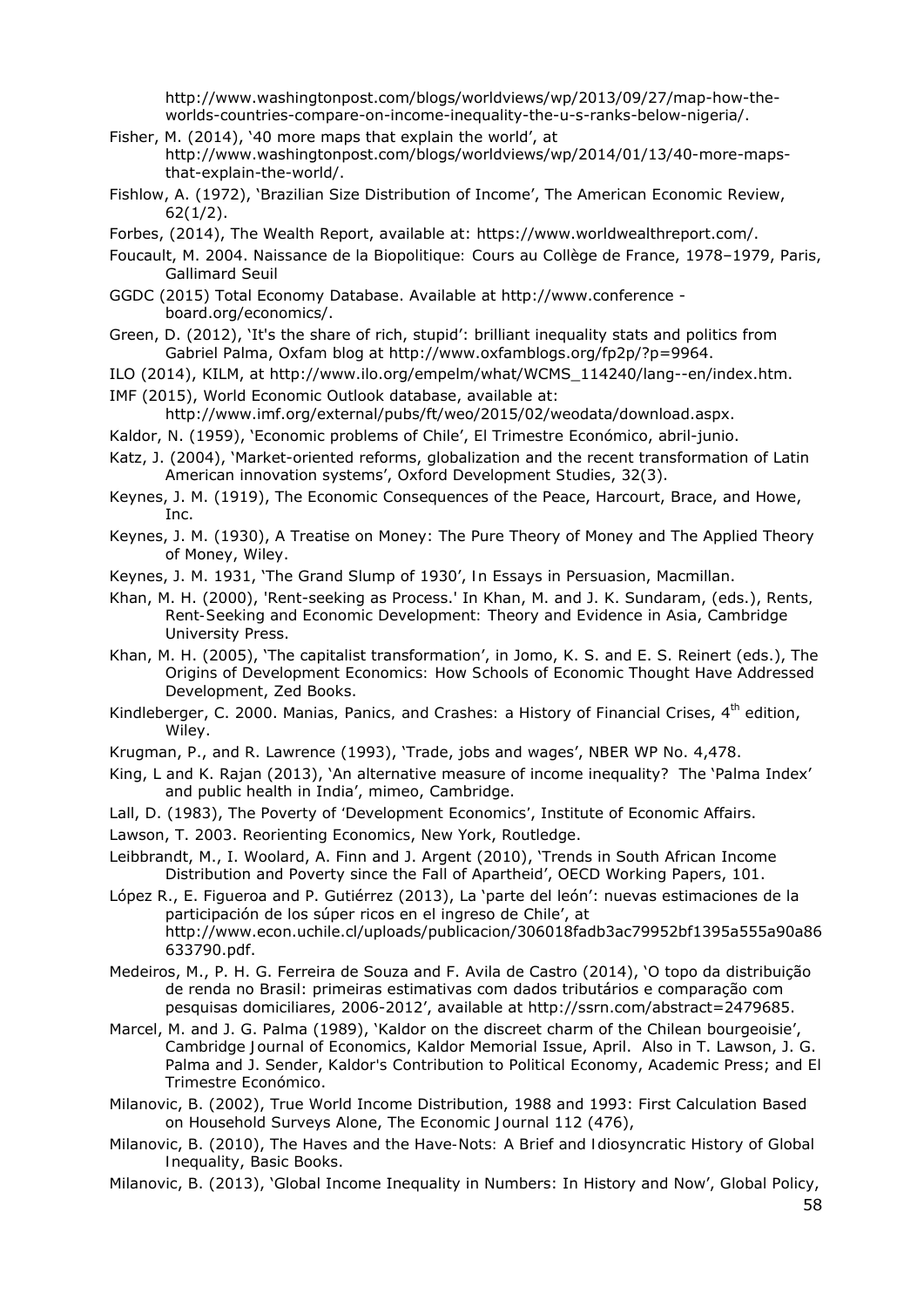May.

- Minsky, H. 1992. The Financial Instability Hypothesis, The Jerome Levy Economics Institute of Bard College, Working Paper No. 74.
- Monckeberg, M. O. (2001), *El Saqueo de Los Grupos Económicos Al Estado Chileno*, Ediciones B.
- North, D., J. J. Wallis, S. B. Webb and B. R. Weingast (2007), 'Limited Access Orders in the Developing World: A New Approach to the Problems of Development', available at: http://elibrary.worldbank.org/doi/pdf/10.1596/1813-9450-4359.
- OECD (2013), *Ending Poverty, Development Co-operation Report*, OECD.
- OECD (2014), at http://stats.oecd.org/.
- Oliveira, F. de (2003). 'The duckbilled platypus', *New Left Review*, 24.
- Ortega y Gasset, J. (1918), 'Impresiones de un viajero', Hebe, 5.
- Oxfam (2015), *Wealth: Having it All and Wanting More*, available at http://policypractice.oxfam.org.uk/publications/wealth-having-it-all-and-wanting-more-338125.
- Oxfam (2016), 'An Economy For the 1%: How privilege and power in the economy drive extreme inequality and how this can be stopped', available at: http://policypractice.oxfam.org.uk/publications/an-economy-for-the-1-how-privilege-and-power-inthe-economy-drive-extreme-inequ-592643.
- Palma, J. G. (2005), 'The six main stylised facts of the Mexican economy since trade liberalisation and NAFTA', *Journal of Industrial and Corporate Change*, December.
- Palma, J. G. (2008), 'De-industrialisation, premature de-industrialisation and the Dutch Disease', *The New Palgrave Dictionary of Economics*, 2nd edition, Palgrave Macmillan.
- Palma, J. G. (2009), 'The Revenge of the market on the rentiers: why neo-liberal reports of the end of history turned out to be premature', *Cambridge Journal of Economics* 33(4). An extended version is available at http://www.econ.cam.ac.uk/research/repec/cam/pdf/cwpe0927.pdf.
- Palma, J. G. (2010), 'Why has productivity growth stagnated in most Latin American countries since the neo-liberal reforms?, in J. A. Ocampo and J. Ros (eds.), *The Handbook of Latin American Economics*, Oxford University Press. An extended version is available at http://www.econ.cam.ac.uk/research/repec/cam/pdf/cwpe1030.pdf.
- Palma, J. G. (2011), Homogeneous middles vs. heterogeneous tails, and the end of the 'Inverted-U': the share of the rich is what it's all about, *Development and Change* 42(1). An extended version is available at http://www.econ.cam.ac.uk/research/repec/cam/pdf/cwpe1111.pdf.
- Palma, J. G. (2012),' How the full opening of the capital account to highly liquid financial markets led Latin America to two and a half cycles of 'mania, panic and crash'', in G. Epstein and M. H. Wolfson (eds.), *The Handbook of the Political Economy of Financial Crises*, Oxford University Press. An extended version is available at http://www.econ.cam.ac.uk/research/repec/cam/pdf/cwpe1201.pdf.
- Palma, J. G. (2013a), 'Cómo fue que nos graduamos de país de "ingreso alto" sin salir del subdesarrollo', at http://ciperchile.cl/2013/07/15/como-fue-que-nos-graduamos-depais-de-%E2%80%9Cingreso-alto%E2%80%9D-sin-salir-del-subdesarrollo/.
- Palma, J. G. (2013b), ¿Cuánto habrá que esperar para que los Chicago Boys & Asociados respondan por el botín que algunos se llevaron?, at http://ciperchile.cl/2013/09/12/%C2%BFcuanto-habra-que-esperar-para-que-loschicago-boys-asociados-respondan-por-el-botin-que-algunos-se-llevaron/.
- Palma, J. G. (2014), 'How homogenous is the income share of the middle and upper-middle across the world, the foundation of the 'Palma Ratio'? Has there been a convergence towards the '50/50 rule'?', *Development and Change*, forthcoming 45(6).
- Paraje, G. (2004), I*nequality, Welfare and Polarisation in the Greater Buenos Aires, 1986- 1999*, PhD thesis, Cambridge University.
- Penn World Table (2014), Version 8.0, at http://www.rug.nl/research/ggdc/data/penn-worldtable.
- Pérez, C (2002), *Technological Revolutions and Financial Capital*, Elgar.
- Pesaran, H., N.U. Haque and S. Sharma (2000). 'Neglected heterogeneity and dynamics in cross-country savings regressions', in J. Krishnakumar and E. Ronchetti, (eds.) *Panel Data Econometrics — Future Direction*, Elsevier Science.